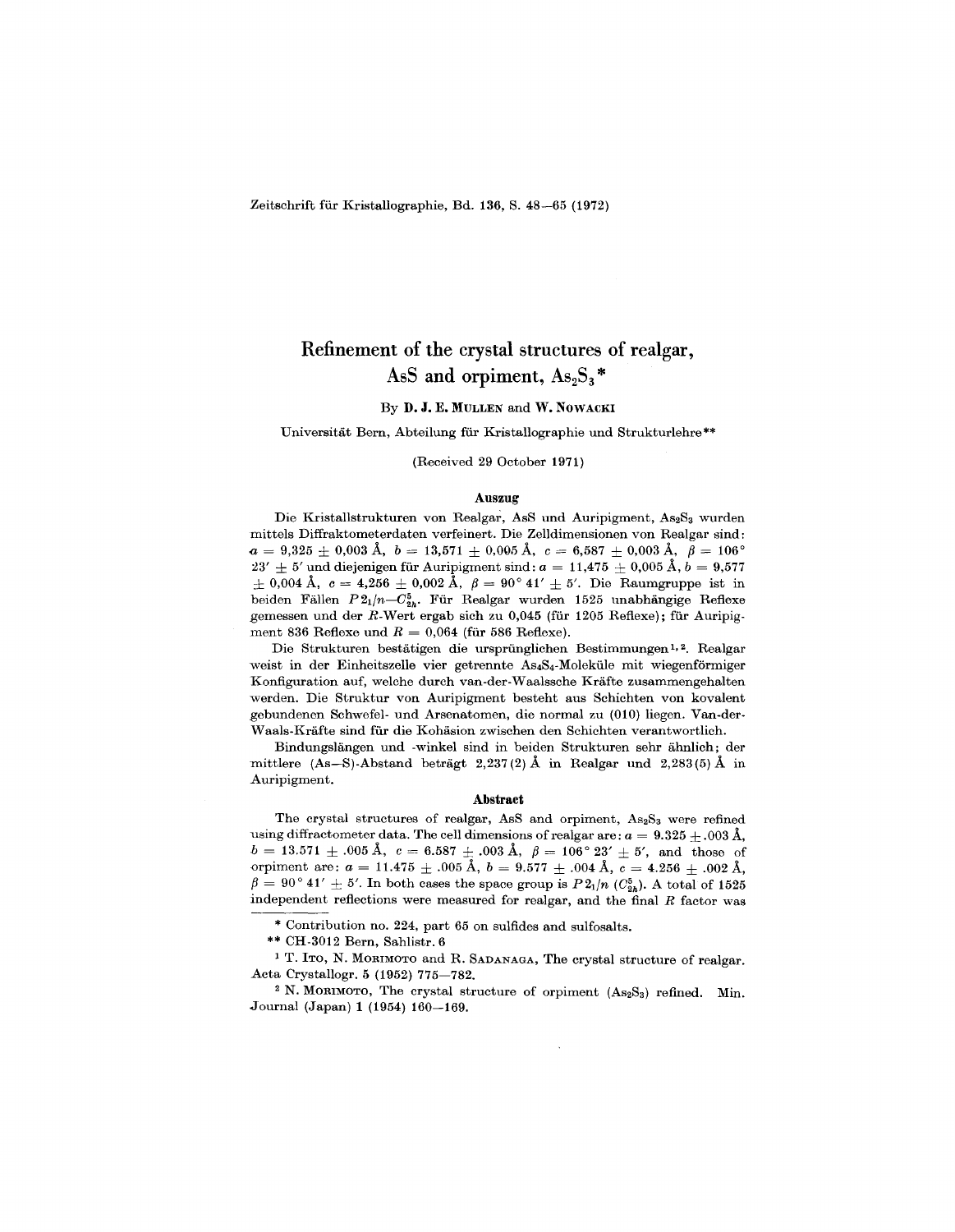0.045 (based on 1205 reflections). For orpiment 836 independent reflections were obtained, and the final *R* factor was 0.064 (based on 586 reflections).

The structures are essentially the same as in the original determinations<sup>1,2</sup>. Realgar has four separate AS4S4 molecules per unit cell, with cradle-like molecular configurations, van der Waals forces being operative between the molecules. The structure of orpiment consists of layers of covalently bonded sulfur and arsenic atoms, lying normal to the (010) direction. Van der Waals forces are responsible for inter-layer cohesion.

Bond distances and angles are closely similar in the two structures, the mean As-S bond distances being  $2.237(2)$  Å in realgar and  $2.283(5)$  Å in orpiment.

### **Introduction**

The structure of realgar was originally determined by ITo and coworkers I in 1952 by means of Harker-Kasper relationships and Fourier syntheses of *hkO* and *Okl* projections.

The structure of orpiment was originally determined by MORIMOTO3 and subsequently refined by him 2 by means of Fourier syntheses.

The present refinements of the structures of realgar and orpiment were undertaken to obtain better As-S bond distances, and thus to afford a more precise comparison between the two sulfides.

#### **I.** Realgar, AsS

#### Experimental

Crystal data:  $a = 9.325 \pm .003$  Å,  $b = 13.571 + .005$  Å,  $c= 6.587 \pm .003 \text{ Å}, \beta= 106^{\circ} 23' \pm 5';\, V= 799.7 \text{ Å}^3; F(000)= 784.0;$  $Z=4$  ;  $\lambda$  (Cu $K\alpha) = 1.54718$  Å ; linear absorption coefficient,  $\mu$  (Cu $K\alpha)$  $= 303$  cm<sup>-1</sup>

The material used for the collection of data came from the Lengenbach quarry (Binnatal, Switzerland).

A spherical sample, 0.186 mm in diameter, was made by polishing a crystal of realgar under the microscope. Cell dimensions were determined by the application of a least-squares method to back-reflection Weissenberg measurements, to obtain a "best fit" for cell parameters.

The space group is  $P2_1/n$ , with *hOl* absent when  $h + l = 2n + 1$ and 0k0 absent when  $k = 2n + 1$ .

Intensity data were collected using a Supper-Pace two-circle diffractometer with Weissenberg geometry. A continous  $\omega$ -scan procedure was used to collect a total of 1525 independent reflections

 $3$  N. MORIMOTO, The crystal structure of orpiment. X-rays  $5$  (1949) 115-120. **Z.** Kristallogr. Bd. 136,  $1/2$  4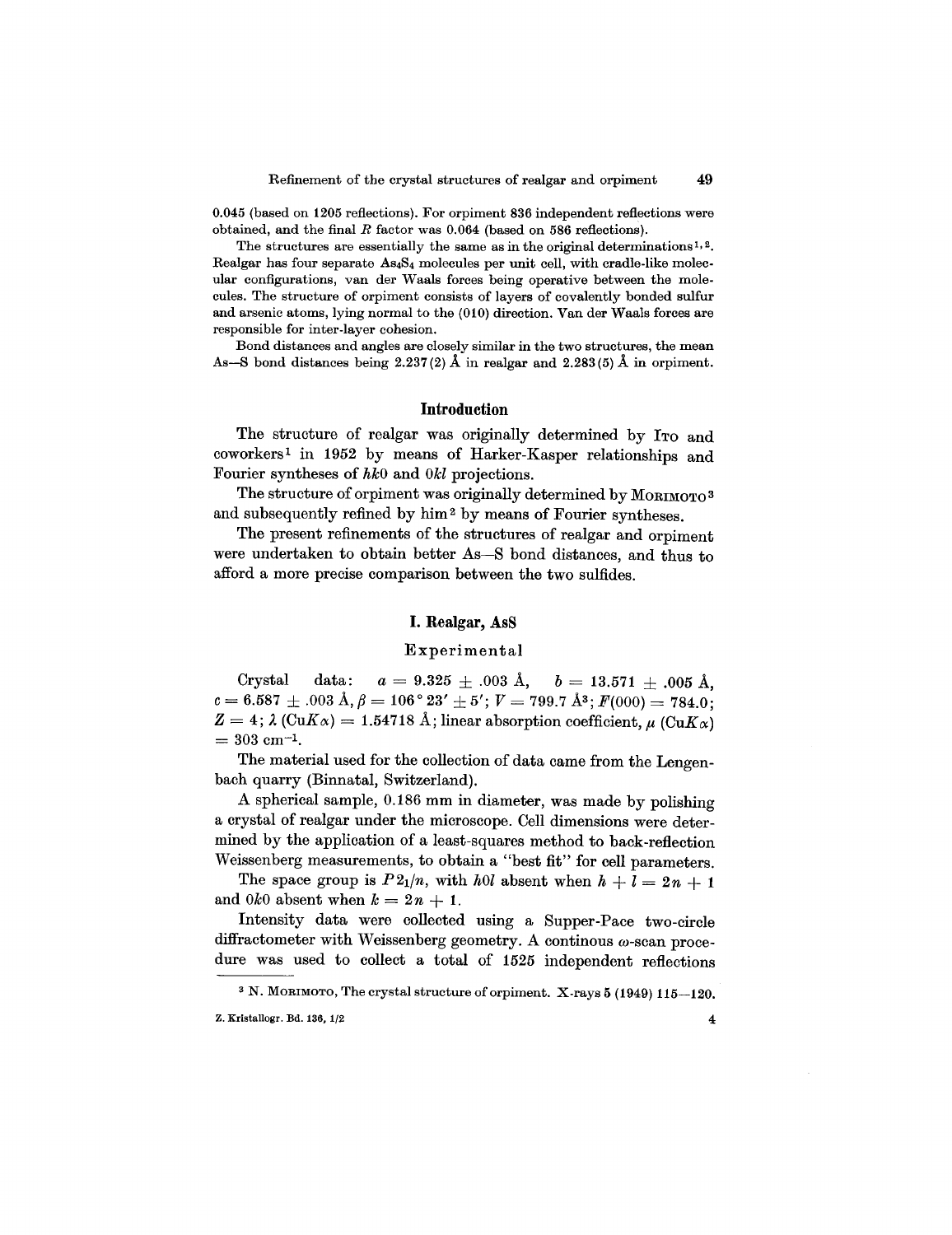# D. J. E. MULLEN and W. NOWACKI

# Table 1. Comparison of  $F_0$  and  $F_c$  values for realgar<br>\* denotes unobserved reflections  $(F_0 < 3\sigma)$

|                    |                          | $\mathbf{1}$   | $ F_o $<br>$\mathbf{r}_{\rm e}$      | h                               | k                                | -1                           | $ \mathbf{F_o} $<br>$\mathbf{r}_{\rm e}$ | ħ<br>k                                             | 1                                | $ F_o $<br>$\mathbf{r}_{\rm c}$      | h<br>k                                                                        | $\blacksquare$                   | $ F_o $ .<br>$\mathbf{r}_{\mathbf{c}}$ | k<br>$\mathbf{1}$<br>г                                                                     | $\lceil r_{\text{o}} \rceil$<br>$\mathbf{r}_{\rm e}$ |
|--------------------|--------------------------|----------------|--------------------------------------|---------------------------------|----------------------------------|------------------------------|------------------------------------------|----------------------------------------------------|----------------------------------|--------------------------------------|-------------------------------------------------------------------------------|----------------------------------|----------------------------------------|--------------------------------------------------------------------------------------------|------------------------------------------------------|
| ō                  | $\bf{0}$                 | $\overline{2}$ | $243.4*-283.0$                       | - 1                             | $\bf{0}$                         |                              | 133.2<br>148.6                           |                                                    | 3                                | 55.8<br>$-56.0$                      | $-2$<br>$\Omega$                                                              | 8                                | 18,8<br>18.6                           | 2<br>6<br>7                                                                                | 35.6<br>34.3                                         |
|                    |                          | 6              | $8.3*$<br>$-5.3$<br>18.3<br>18.5     | -1<br>- 1                       | $\Omega$<br>$\bf{0}$             | 3                            | 38.9<br>42.6<br>$207.8*$<br>224.3        | $\mathbf{1}$<br>7<br>7<br>- 1                      | À<br>۸                           | 105.9<br>105.6<br>29.5<br>29.7       | $\overline{2}$<br>1<br>$\mathbf{2}$                                           | $\Omega$<br>1                    | 42.5<br>-45.9<br>48.6<br>50.9          | -- 2<br>7<br>6<br>-2                                                                       | 28.1<br>25.9<br>$6.2*$                               |
| O                  | 1                        | 1              | $113.8$<br>85.4<br>114.6             | -1                              | 0                                | 5                            | $5.8*$<br>-2.6                           | 1<br>7                                             | 5                                | 9.9<br>$-10.3$                       | -2                                                                            | 1                                | $-108.8$<br>105.6                      | $\bf{0}$<br>$\overline{2}$<br>a                                                            | 55.0<br>53.3                                         |
|                    |                          | 2              | 85.7<br>$-82.3$<br>78.1              | - 1<br>-1                       | o<br>$\Omega$                    |                              | 55.6<br>-54.5<br>42.1<br>$-44.0$         | -1                                                 | $\tilde{6}$                      | 29.6<br>27.8<br>56.2<br>$-54.0$      | $\overline{2}$<br>-2                                                          | $\overline{2}$<br>$\overline{2}$ | $-19.7$<br>22.3<br>129.4<br>$-134.7$   | $\overline{2}$<br>1<br>a<br>-2<br>8                                                        | 14 1. A<br>41.2<br>22.8<br>17.1                      |
|                    |                          |                | -53.1<br>50.0                        |                                 |                                  |                              | $12.0*$<br>12.2                          |                                                    | 6                                | 19.0<br>$-18.8$                      | $\overline{2}$                                                                | 3                                | 67.8<br>$-70.4$                        | $\overline{2}$<br>$\overline{2}$<br>8                                                      | 51.9<br>49.1                                         |
|                    |                          |                | $-17.8$<br>17.3<br>62.2              |                                 |                                  | $\bf{0}$                     | 34.2<br>37.0<br>$8.4*$                   |                                                    | 0                                | $11.5*$<br>$-9.5$<br>$-76.8$         | -2<br>$\overline{2}$                                                          |                                  | 158.1<br>151.6<br>62.1<br>64.6         | $\overline{2}$<br>-2<br>$\overline{2}$                                                     | 12.5<br>10.9                                         |
|                    |                          |                | 63.4<br>24.2<br>25.6                 |                                 |                                  |                              | 86.1<br>90.7                             | 8                                                  |                                  | 80.3<br>31.3<br>$-29.3$              | $\cdot$                                                                       |                                  | 40.6<br>39.8                           | 3<br>3<br>-2                                                                               | 74.5<br>70<br>27.9<br>25.1                           |
| O                  | $\overline{2}$           | $\bf{0}$       | 49.3                                 | -1                              |                                  | $\overline{2}$               | 135.5<br>39.6                            | a                                                  |                                  | 51.9<br>$-48.2$                      | $\overline{2}$                                                                | 5                                | 28.5<br>29.6                           | $\overline{2}$<br>4                                                                        | 37.6                                                 |
|                    |                          |                | 66.2<br>-67.6<br>$-104.7$<br>99.1    | - 1<br>$\mathbf{1}$             |                                  | $\overline{2}$               | 42.8<br>38.6<br>62.8<br>62.0             | a<br>$-1$<br>8                                     | $\overline{2}$<br>$\overline{2}$ | 62.8<br>59.9<br>37.4<br>37.0         | -2<br>1<br>$\overline{2}$                                                     | 5<br>6                           | 78.1<br>$-73.7$<br>$7.9*$<br>5.5       | -2<br>4<br>8<br>$\overline{2}$<br>5<br>8                                                   | 39.9<br>15.2                                         |
|                    |                          |                | $-15.4$<br>14.8                      | - 1                             |                                  | 3                            | 116.8<br>119.0                           | 1<br>8                                             | 3                                | 22.2<br>20.2                         | -2                                                                            | 6                                | 86.8<br>94.8                           | -2<br>a<br>5                                                                               | 35.8<br>32                                           |
|                    |                          |                | 50.0<br>46.7<br>19.8<br>18.9         | -1<br>- 1                       |                                  |                              | 108.4<br>114.5<br>54.0<br>56.7           | 8<br>8                                             | 5<br>4                           | 46.4<br>40.7<br>69.9<br>$-66.3$      | $\overline{2}$<br>-2                                                          |                                  | 4.8'<br>3.1<br>25.3<br>23.7            | ó<br>$\overline{2}$<br>а<br>6<br>-2<br>8                                                   | 28.6<br>26.7<br>68.0<br>59                           |
|                    |                          |                | 32.6<br>$-34.5$                      |                                 |                                  |                              | $6.5*$<br>2.8                            | 8                                                  | 4                                | $-62.8$<br>68.0                      | -2                                                                            | 8                                | 25.5<br>$-25.0$                        | $\overline{2}$<br>$\mathbf{o}$<br>9                                                        | 153.4<br>47.6                                        |
| $\mathbf 0$        | $\overline{\mathbf{3}}$  |                | 50.2<br>29.7<br>$-59.9$<br>57.9      | J.                              |                                  | 5<br>$\overline{6}$          | 38.3<br>$-39.3$<br>56. 1<br>$-54.8$      | 8<br>8                                             |                                  | 32.0<br>29.8<br>14.1*<br>$-11.8$     | $\overline{2}$<br>$\overline{2}$<br>$\overline{\mathbf{2}}$<br>$\overline{2}$ | 0<br>I,                          | 65.1<br>$-70.5$<br>216.2<br>$-240.1$   | 2<br>-2                                                                                    | 18,4<br>21.6<br>19.1                                 |
|                    |                          |                | 53.6<br>-55.8                        | $-1$                            |                                  | 6                            | 51.9<br>$-50.1$                          | 8<br>-1                                            | ۔<br>6                           | 40.7<br>36.8                         | $-2$<br>$\mathbf{2}$                                                          | $\mathbf{1}$                     | 80.4<br>$-82.9$                        | $\overline{2}$<br>$\overline{2}$                                                           | 27.6                                                 |
|                    |                          |                | 36.0<br>35.9<br>49.6<br>$-51.0$      | $\mathbf{1}$<br>$-1$            |                                  | 7<br>7                       | 3.3<br>- 1.6<br>٠<br>$0.0*$<br>2.4       | - 1<br>8<br>1<br>9                                 | 6<br>$\mathbf{0}$                | $5.4*$<br>$-2.5$<br>50.8             | $\mathbf{2}$<br>2<br>-2<br>$\overline{2}$                                     | $\overline{2}$<br>$\overline{2}$ | 77.6<br>80,0<br>45.1<br>$-44.5$        | -2<br>$\overline{2}$<br>$\overline{2}$                                                     | 88.0<br>28.1<br>-26                                  |
|                    |                          |                | 0.4<br>5.0                           | -1                              | 2                                | $\ddot{\mathbf{0}}$          | 182.5<br>155.8                           | л<br>٩                                             | 1                                | $-48.3$<br>39.2<br>44.1              | $\overline{2}$<br>$\overline{2}$                                              | 3                                | 169.0<br>184.4                         | 33<br>- 2                                                                                  | $18.0*$                                              |
|                    |                          |                | 39.0<br>38.1<br>34.9<br>$-34.5$      | -1<br>-1                        | 2<br>$\overline{2}$              |                              | 49.2<br>49.5<br>23.8<br>$-23.4$          | ۰<br>$\mathbf{1}$<br>9                             | 1<br>2                           | 33.2<br>31.7<br>$7.8*$<br>$-4.0$     | $\overline{2}$<br>$-2$<br>$\overline{\mathbf{2}}$<br>$\overline{2}$           | 3<br>í,                          | 100.2<br>-106.0<br>39.8<br>-43.6       | 2<br>4<br>$\alpha$<br>-2<br>$\boldsymbol{l}_k$                                             | 26.6<br>27.                                          |
|                    |                          | $\mathbf 0$    | 19.9<br>$-21.4$                      |                                 |                                  | $\overline{2}$               | 36.8<br>36.7                             | 9                                                  |                                  | 123.7<br>127.2                       | $\overline{2}$<br>-2                                                          | 4                                | 27.0<br>26.9                           | ٩<br>$\overline{2}$<br>5<br>٩                                                              | 9.9'<br>10<br>$6,9*$<br>0.3                          |
|                    |                          | 2              | 147.6<br>135.1                       | $\mathbf{1}$                    | $\overline{2}$<br>$\overline{2}$ | $\overline{\mathbf{2}}$      | 145.8<br>159.2                           | 9<br>$\mathbf{1}$                                  | 3                                | 44.5<br>$-42.0$                      | $\overline{2}$<br>$\overline{\mathbf{2}}$                                     | 5                                | 17.9<br>$-19.1$                        | - 2<br>٩                                                                                   | 34.3<br>31.5                                         |
|                    |                          |                | 26.6<br>29.8<br>-97.8<br>97.6        | - 1                             | $\mathbf{2}$                     | 3<br>3                       | 146.7<br>14.5*<br>10.2                   | ġ<br>-1                                            |                                  | 29.0<br>25.2<br>$14.4*$<br>11,7      | $\overline{2}$<br>-2<br>$\overline{\mathbf{2}}$<br>2                          | 6                                | 76.3<br>74.7<br>52.1<br>49.1           | Ğ<br>-2<br>٥<br>2<br>10                                                                    | 10.2<br>7.1<br>59.0                                  |
|                    |                          |                | 62.1<br>61.5                         | -1                              | $\overline{2}$                   | 4                            | 66.5<br>.70.2                            | - 1                                                | 4                                | 38.0<br>$-36.4$                      | -2<br>2                                                                       | 6                                | 41.8<br>42.8                           | $\overline{2}$<br>10<br>$\mathbf{I}$                                                       | 26.3                                                 |
|                    |                          | 6              | $4.6*$<br>4.0<br>71.7<br>-68.5       | - 1<br>$\mathbf{1}$             | $\overline{2}$<br>$\overline{2}$ | 4<br>5                       | $6.8*$<br>4.5<br>92.0<br>96,0            | $\blacksquare$<br>$-1$<br>9                        | 5<br>ì,                          | $10.6*$<br>9.9<br>30.5<br>$-28.0$    | 2<br>$\overline{\mathbf{2}}$<br>$\overline{2}$<br>$-2$                        | 7                                | 22.9<br>$-23.6$<br>$13.5*$<br>$-13.1$  | -2<br>10<br>$\mathbf{1}$<br>$\overline{2}$<br>10<br>$\overline{2}$                         | 49.1<br>46<br>69.1<br>67,                            |
|                    |                          |                | $-12.8$<br>12.1                      | - 1                             | $\mathbf{2}$                     | š                            | -32.2<br>31.0                            | -1<br>۰                                            | Ğ.                               | $10.3*$<br>$-9.2$                    | $\overline{2}$<br>3                                                           | $\bf{0}$                         | $-173.7$<br>159.1                      | $\overline{2}$<br>-2<br>10                                                                 | 14.6*<br>3.2                                         |
| 0                  | $\overline{\phantom{a}}$ |                | $-17.6$<br>17.1<br>6.7<br>8.5        | - 1<br>- 1                      | $\overline{2}$                   | é,<br>6                      | 52.6<br>53.9<br>38.5<br>$-57.6$          | ۹<br>$\mathbf{1}$<br>10                            | 6<br>$\bf{0}$                    | 12.7<br>$-11.7$<br>$19.1*$<br>19.2   | 3<br>$\overline{2}$<br>3<br>-2                                                | 1                                | 28.4<br>$-23.9$<br>41.3<br>$-40.9$     | うちゅ<br>$\mathbf{2}$<br>10<br>-2<br>10                                                      | 77.8<br>71.5<br>73.3                                 |
|                    |                          |                | 105.3<br>106.0                       | $\mathbf{I}$                    |                                  | 7                            | $8.0*$<br>$-7.2$                         | 10                                                 | $\mathbf{1}$                     | 51.2<br>49.2                         | $\overline{\mathbf{2}}$<br>3                                                  | $\overline{2}$                   | 33.0<br>32.9                           | 10<br>$\overline{2}$                                                                       | -69.8<br>38.6<br>-37.7                               |
|                    |                          |                | 41.6<br>42.5<br>48.2<br>-44.6        | $-1$<br>-1                      | $\overline{2}$                   | $\Omega$                     | 25.5<br>$-25.3$<br>40.1<br>40.0          | 10<br>10<br>-1                                     | 2                                | 58.7<br>51.7<br>26.9<br>25.5         | 3<br>-2<br>2<br>3                                                             | $\overline{2}$                   | 45.7<br>47.5<br>$-14.1$<br>$14.8*$     | -2<br>10<br>4<br>$\mathbf 2$<br>10                                                         | 52.4<br>46.4<br>3.7                                  |
|                    |                          | 5              | 46.5<br>$-43.7$                      | 1                               | 3                                | $\mathbf{1}$                 | 45.9<br>45.8                             | $-1$<br>10                                         | $\overline{2}$                   | $8.9*$<br>- 6.9                      | $-2$<br>3                                                                     | 3<br>3                           | 40.7<br>$-42.3$                        | -2<br>5<br>6<br>10                                                                         | 36.2                                                 |
| $\pmb{\mathsf{o}}$ | 6                        | ò              | $10.9*$<br>$-10.2$<br>213.9<br>232.6 | -1<br>-1                        | 3                                | 1<br>$\overline{2}$          | 19.8<br>$-18.8$<br>$13.0*$<br>$-5.1$     | $\mathbf{1}$<br>10<br>10                           | 3<br>3                           | $-72.2$<br>78.7<br>33.7<br>$-28.8$   | $\overline{\mathbf{2}}$<br>3<br>3<br>$-2$                                     | $\frac{1}{2}$<br>4               | 25.4<br>25.9<br>$8.0*$<br>6.5          | -2<br>10<br>$\overline{2}$<br>11<br>$\bf{0}$                                               | 5.9<br>71.1                                          |
|                    |                          |                | 39.9<br>37.8                         | - 1                             |                                  |                              | 19.8<br>$-18.4$                          | 10<br>-1                                           | 4                                | $-28.9$<br>29.7                      | 5<br>3<br>$\overline{2}$                                                      |                                  | 98.1<br>94.5                           | 2<br>$\mathbf{11}$<br>1                                                                    | $17.5*$                                              |
|                    |                          |                | 143.8<br>.150.1<br>28.5<br>$-29.9$   | $\overline{\phantom{a}}$<br>- 1 |                                  | 3                            | 87.8<br>$-87.8$<br>71.0                  | 10<br>$\mathbf{1}$<br>10                           | 4<br>5                           | 58.8<br>65.1<br>29.3<br>27.7         | -2<br>$\bf{2}$                                                                | うちる                              | 52.9<br>51.3<br>$-21.7$                | -2<br>11<br>$\overline{2}$                                                                 | 14.5                                                 |
|                    |                          |                | 44.1<br>41.5                         |                                 |                                  | Ą                            | 75.6<br>77.5<br>-81.7                    | 10                                                 | 5                                | 15.1<br>16.7                         | 3<br>3<br>-2                                                                  | 6                                | 21.4<br>7.1<br>1.9                     | $\mathbf{2}$<br>11<br>$\mathbf 2$<br>-2<br>11                                              | 69.0<br>68.7<br>81.2<br>87.4                         |
|                    |                          | Ğ              | 57.9<br>59.9<br>18,9<br>$-19.8$      | -1                              |                                  | 4                            | 25.5<br>-25.3<br>8.7<br>7.4              | 10                                                 | Ğ                                | 62.1<br>55.1                         | $\overline{2}$                                                                | 7                                | 55.2<br>57.1<br>$-14.2$                | $\overline{2}$<br>11                                                                       | 27.4                                                 |
|                    |                          |                | 16.2<br>- 16. 1                      | -1<br>- 1                       | 3<br>3                           | 5                            | 32.0<br>-32.2                            | 1<br>11<br>$\mathbf{1}$<br>$\overline{11}$         | 0<br>1                           | 54.0<br>51.6<br>56.1<br>58.7         | 3<br>-2<br>$\bf{2}$<br>4                                                      | 0                                | $13.1*$<br>118.8<br>118.6              | 11<br>-2<br>$\overline{2}$<br>$\overline{11}$                                              | $10.6*$<br>$6.1*$                                    |
| $\mathbf o$        | 7                        |                | 56.3<br>56.1<br>31.8                 | - 1<br>- 1                      | 3                                | $\frac{5}{6}$<br>6           | 47.6<br>48.0                             | - 1<br>11                                          | 1                                | 56.1<br>54.4<br>8.8*                 | $\overline{2}$<br>4                                                           | 1                                | 50.5<br>53.2                           | $\overline{2}$<br>11<br>4                                                                  | 65.4                                                 |
|                    |                          |                | 31.5<br>101.0<br>$-97.8$             |                                 | ٦                                |                              | 25.7<br>$-25.3$<br>2.5<br>3.0*           | $\mathbf{1}$<br>11<br>11                           | 2<br>$\mathbf{2}$                | $-6.5$<br>40.1<br>$-41.2$            | -2<br>4<br>$\boldsymbol{\Omega}$<br>4                                         | 1<br>$\overline{2}$              | 86.5<br>89.0<br>51.7<br>50.9           | $\overline{2}$<br>11<br>$\frac{5}{5}$<br>-2 11                                             | 18.2<br>14.3<br>14.                                  |
|                    |                          |                | 3.1<br>9.2                           |                                 |                                  |                              | 41.5<br>$-39.4$                          | 11                                                 | 3                                | 50.0<br>$-50.0$                      | -2<br>4                                                                       | 2                                | $9.9*$<br>7.5                          | ō<br>$\mathbf{2}$<br>12                                                                    | 42.0<br>41.7                                         |
|                    |                          | 6              | 28.3<br>$-28.0$<br>31.4<br>33.7      |                                 |                                  | $\bf{0}$                     | 149.4<br>159.2<br>236.4                  | $\mathbf{11}$<br>11                                | 3                                | 42.1<br>$-42.5$<br>26.4<br>$-25.9$   | 4<br>$\overline{2}$<br>-2                                                     | 3                                | $59.2$<br>7.3*<br>$-58.9$<br>3.2       | $\overline{\mathbf{2}}$<br>12<br>1<br>12<br>$-2$                                           | 35.7<br>37.6<br>$\tilde{20}$ , 2<br>19.7             |
| $\pmb{\mathsf{o}}$ | 8                        | o              | 180.7<br>183.9                       | - 1                             |                                  |                              |                                          |                                                    | 4                                | 20.7<br>-20.8                        | $\overline{2}$                                                                |                                  | 3.8<br>$7.8*$                          | $\overline{2}$<br>2<br>12                                                                  | 28.7<br>-28.9                                        |
|                    |                          | 2              | 28.8<br>$-30.1$<br>103.2<br>-98.1    | -1<br>- 1                       |                                  | ۰<br>$\overline{\mathbf{2}}$ | 25.4<br>$-24.0$<br>101.0<br>$-106,9$     | $\mathbf{1}$<br>11<br>11<br>- 1                    | 5<br>5                           | 63.6<br>66.1<br>18.6<br>17.8         | -2<br>4<br>2<br>4                                                             | 5                                | 76.8<br>80.8<br>9.0<br>$9.5*$          | -2<br>12<br>$\boldsymbol{2}$<br>2<br>3<br>12                                               | 38.3<br>-39.9<br>8.6<br>10.1                         |
|                    |                          |                | $-45.7$<br>48.9                      | -1                              |                                  | 3                            | 205.8*-210.1                             | 1<br>12                                            | $\ddot{\mathbf{0}}$              | 106.5<br>$-102,7$                    | -2<br>4                                                                       | 5<br>6                           | $8.9*$<br>2.2                          | -2<br>12<br>3                                                                              | 20.8<br>20.1                                         |
|                    |                          |                | 33.2<br>-33.0<br>12.1<br>11.5        | - 1<br>-1                       |                                  |                              | 56.6<br>$17.4*$<br>18.0                  | 12<br>1<br>- 1<br>12                               | 1                                | 49.0<br>49.9<br>49.0<br>$-48.2$      | $\overline{2}$<br>4<br>4<br>-2                                                | 6                                | $13.3*$<br>13.7<br>$7.9*$<br>0.1       | A<br>$\mathbf{2}$<br>12<br>- 2<br>12<br>4                                                  | 31.5<br>32<br>18,1                                   |
|                    |                          |                | 36.5<br>40.4                         | - 1                             |                                  |                              | $9.9*$<br>9.8                            | $\ddot{\phantom{1}}$<br>12                         | 2                                | $7.0*$<br>8.0                        | $\overline{2}$<br>4                                                           | 7                                | $5.7*$<br>5.1                          | -2<br>12<br>5                                                                              | 6.41<br>6                                            |
| $\bullet$          | 9                        | $\overline{2}$ | 27.9<br>34.3<br>-32.7<br>35.6        |                                 |                                  | 5<br>5                       | 48.7<br>47.7<br>54.0<br>54.1             | 12<br>$\mathbf{1}$<br>12                           | $\overline{\mathbf{3}}$          | 75.7<br>$-76.0$<br>37.0              | 4<br>$-2$<br>$\bf{2}$<br>5                                                    | $\mathbf{o}$                     | 22.8<br>$-21,0$<br>36.8<br>38.5        | õ<br>$\overline{\mathbf{2}}$<br>$\frac{13}{13}$<br>$\overline{\mathbf{2}}$<br>$\mathbf{1}$ | 6.7<br>6.4<br>$8.2*$<br>6.4                          |
|                    |                          |                | $-20.7$<br>21.9                      | n                               |                                  | 6                            | 5.5*<br>4.8                              | 12                                                 |                                  | $-36.9$<br>7.3<br>$4.4*$             | $\overline{2}$<br>5                                                           |                                  | 21.9<br>24.7                           | 13<br>-2<br>1                                                                              | 43.4<br>42.5                                         |
|                    |                          | h              | 48.6<br>-48.3<br>37.9<br>35.3        | -1<br>$\mathbf{1}$              | 4                                | 6<br>7                       | 24.9<br>-25.1<br>$10.8*$<br>8.9          | 12<br>1<br>12<br>- 1                               | 4<br>4                           | 16.9<br>18.4<br>$6.5*$<br>$-6.5$     | -2<br>5<br>2                                                                  | 2                                | $6.0*$<br>$-4.1$<br>71.2<br>73.5       | $\overline{\mathbf{2}}$<br>13<br>2<br>2<br>-2<br>13                                        | 42.4<br>43.2<br>64.7<br>66.2                         |
|                    |                          |                | 42.3<br>45.0                         | -1                              | 4                                | 7                            | 33.0<br>$-32.8$                          | -1<br>12                                           | 5                                | $8.6* - 7.4$                         | -2<br>5                                                                       | 2                                | $9.0*$<br>4.3                          | $\bf 2$<br>3<br>13                                                                         | 13.5<br>12.9                                         |
| 0, 10              |                          | $\bf{0}$       | 38.7<br>-33.9<br>82.9<br>84.4        | 1                               | 5                                | $\ddot{\mathbf{0}}$          | 147.2<br>157.2<br>$10.7*$<br>1.1         | $\mathbf{1}$<br>13<br>1<br>13                      | $\alpha$<br>1                    | $15.8*$<br>12,8<br>49.8<br>$-51.1$   | 5<br>$\overline{2}$<br>-2                                                     | 3<br>3                           | 62.9<br>65.7<br>44,8                   | -2<br>3<br>13<br>$\mathbf{2}$<br>4                                                         | 23.8                                                 |
|                    |                          | 2              | 27.3<br>29.2                         |                                 |                                  |                              | 146.5<br>159.5                           | - 1<br>13                                          | 1                                | 24.4<br>25.8                         | うううう<br>$\overline{2}$                                                        | 4                                | 43.6<br>64.6<br>-64.2                  | 13<br>-2<br>13<br>4                                                                        | 53.3<br>$8.4*$                                       |
|                    |                          | ı,             | 110.2<br>103.6<br>26.6<br>28.0       |                                 |                                  | $\overline{\mathbf{2}}$      | 97.2<br>$-95.0$<br>$6.4*$                | 13<br>$\mathbf{1}$<br>13<br>-1                     | $\overline{2}$<br>$\overline{2}$ | 20.2<br>$-19.7$<br>20.0<br>$-18.4$   | -2<br>$\mathbf 2$                                                             | Ą<br>5                           | 90.7<br>93.5<br>37.4<br>36.2           | 14<br>$\overline{\mathbf{2}}$<br>$\bf{0}$<br>$\overline{2}$<br>14<br>$\mathbf{1}$          | $14.1*$<br>$8.6*$<br>۹.                              |
|                    |                          |                | 65.1<br>58.9                         | 1                               |                                  |                              | 3.9*                                     | $\mathbf{I}$<br>13                                 | 3                                | $7.7*$<br>7.0                        | 5<br>-2                                                                       | š                                | 3.8<br>4.0                             | 14<br>-2                                                                                   | $14.6*$<br>13.B                                      |
| 011                |                          |                | 18.5<br>$-18,1$<br>47.7              | - 1<br>1                        | 5<br>5                           | 3<br>4                       | 189.3<br>$-206.2$<br>$7.8*$<br>$-8.9$    | - 1<br>13<br>1<br>13                               | 3<br>4                           | 64.0<br>$-65.7$<br>20.9<br>20.7      | 2<br>5<br>-2<br>5                                                             | 6<br>6                           | 22.1<br>20.6<br>89.7                   | ነት<br>$\overline{2}$<br>$\mathbf{2}$<br>$\overline{\mathbf{2}}$<br>-2<br>14                | 16.7                                                 |
|                    |                          |                | $\frac{47.2}{7.9}$<br>$8.0*$         | - 1                             | 5                                | 4                            | 51.0<br>50.4                             | $-1$<br>13                                         | 4                                | $9.4*$<br>8.9                        | -2                                                                            |                                  | 94.9<br>43.0<br>41.5                   | $\overline{2}$<br>14<br>3                                                                  | 24.2<br>24.7<br>19.6<br>20.1                         |
|                    |                          |                | 58.5<br>58.1<br>$8.3*$<br>5.8        | -1<br>- 1                       |                                  | 5<br>5                       | 57.1<br>55.8<br>68.8                     | 1<br>14<br>$\mathbf{1}$<br>14                      | $\Omega$<br>1                    | 58.7<br>$-57.0$<br>$8.0*$<br>8.7     | 5<br>6<br>2<br>$\overline{2}$                                                 | $\mathbf{0}$                     | 76.9<br>80.9                           | 3<br>-2<br>14<br>A                                                                         | 30.1                                                 |
|                    |                          |                | $-27.2$<br>27.6                      | -1                              |                                  | 6                            | 65.3<br>7.9<br>7.3                       | - 1<br>14                                          |                                  | 28.3<br>$-28.5$                      | 6<br>-2                                                                       | 1<br>1                           | 179.3<br>190.4<br>49.9<br>51.3         | -2<br>14<br>$\mathbf{2}$<br>15<br>$\bf{0}$                                                 | $3.7*$<br>$11.4*$                                    |
| 0 12               |                          | 0              | 33.7<br>-32.1                        |                                 |                                  | 6                            | 32.0<br>$-30.7$<br>-16.9                 | 14<br>14                                           | $\overline{2}$<br>$\overline{2}$ | 40.7<br>13.2                         | 6<br>$\overline{2}$                                                           | $\overline{2}$                   | 71.9<br>-73.8                          | $\overline{2}$<br>15<br>$\mathbf{1}$                                                       | 24.9<br>94                                           |
|                    |                          |                | 94.5<br>95.7<br>30.7<br>$-50.8$      | - 1                             |                                  |                              | 17.1<br>25.6<br>27.1                     | 14                                                 | 3                                | 17.8<br>-18.1<br>32.6<br>32.6        | -2<br>6<br>6<br>$\mathbf 2$                                                   | $\overline{2}$<br>3              | $-36.3$<br>36.0<br>24.4<br>$-24.1$     | 15<br>-2<br>1<br>$\overline{2}$<br>$\overline{2}$<br>15                                    | 42.9<br>42.6<br>22.5<br>23.1                         |
|                    |                          |                | 43.7<br>$-44.2$                      | -1                              | Ã                                | $\bf{0}$                     | 132.5<br>40.7                            | -1<br>14                                           | 3                                | 17.6<br>17.6                         | 6<br>-2                                                                       | 3                                | 83.1<br>83.6                           | $\overline{\mathbf{2}}$<br>-2<br>15                                                        | 9.9<br>۰.۹                                           |
|                    |                          |                | 39.1<br>42.0<br>4.2<br>4.39          | 1<br>-1                         | 6<br>6                           | 1<br>п                       | 37.1<br>37.8<br>91.3<br>$-98.1$          | 14<br>- 1<br>1<br>15                               | 4<br>$\mathbf 0$                 | 25.8<br>$-27.4$<br>65.9<br>$-65.5$   | $\overline{\mathbf{2}}$<br>6<br>-2<br>6                                       |                                  | $12.7*$<br>10.5<br>24.5<br>21.6        | -2<br>15<br>3<br>ō<br>$\overline{2}$<br>16                                                 | 14.0<br>$-15.0$<br>16.9<br>- 16. R                   |
| 0, 13              |                          |                | $-28.0$<br>29.8                      | -1                              | 6                                | $\overline{2}$               | 76.7<br>79.8                             | $\mathbf{1}$<br>15                                 | 1                                | $11.5*$<br>9.7                       | 2<br>6                                                                        | 5                                | 29.3<br>$-28.5$                        | $\overline{2}$<br>16                                                                       | 16.9                                                 |
|                    |                          |                | $-10.1$<br>7.6<br>48.7<br>47.7       | -1<br>- 1                       | 6<br>6                           | 2<br>3                       | 116.5<br>121.7<br>28.4<br>-28.2          | - 1<br>15<br>$\mathbf{1}$<br>15                    | 1<br>$\overline{2}$              | 29.2<br>29.4<br>43.0<br>44.9         | -2<br>6<br>$\mathbf{2}$                                                       | $\frac{5}{6}$                    | 65.2<br>-62.5<br>16.7<br>17.9          | -2<br>16<br>-2<br>16<br>$\overline{2}$                                                     | $5.3*$<br>3.6*                                       |
|                    |                          |                | 16.8<br>17.6                         | - 1                             | 6                                |                              | 106.5<br>110.2                           | 15<br>-1                                           | $\overline{2}$                   | 38.1<br>39.4                         | 66<br>-2                                                                      | 6                                | 22.4<br>$-21.2$                        | 3<br>$\bf{0}$<br>$\cdot$ 1                                                                 | 158.9                                                |
| 0.14               |                          |                | 56.0<br>56.2<br>$-27.5$<br>28.       | -1                              |                                  | 4                            | $11.8*$<br>$6.5*$                        | 15<br>16                                           | ö                                | 21.0<br>$-22.0$<br>22.1<br>-20.9     | $-2$<br>$\mathbf 2$<br>$\overline{\mathbf{r}}$                                | 7<br>ò                           | $9.1*$<br>0.5<br>$10.2*$<br>13.5       | -3<br>$\Omega$<br>$\mathbf{1}$<br>٦<br>$\Omega$                                            | 224.7                                                |
|                    |                          |                | 2.9<br>$-2.5$                        | $\mathbf{1}$                    | 6                                | 5                            | 18.6<br>18.5                             | 16                                                 |                                  | 27.4<br>$-28.4$                      | $\overline{\mathbf{2}}$                                                       |                                  | 3.3<br>$9.9*$                          | 3<br>۰3<br>$\Omega$                                                                        | 65.4<br>-70.<br>93.8<br>۹۵.۹                         |
|                    |                          |                | 20.1<br>-20.6<br>$-23.3$<br>21.1     | - 1<br>-1                       | 6<br>6                           | 5<br>6                       | 54.3<br>$-50.5$<br>16.5<br>17.7          | 16<br>-1<br>$-1$<br>16                             | 1<br>$\overline{2}$              | 16<br>.2<br>16,0<br>$5.2*$<br>$-1.7$ | -2<br>2                                                                       | $\overline{2}$                   | 61.5<br>63.1<br>76.1<br>75.5           | 5<br>5<br>$\overline{\mathbf{3}}$<br>$\mathbf{o}$                                          | 17.4<br>18.0<br>4.8                                  |
| 0.15               |                          |                | 30.5<br>30.0                         | - 1                             | 6                                | 6                            | 56.3<br>55.8                             | $\overline{2}$<br>$\Omega$                         | $\Omega$                         | 23.0<br>$-11.0$                      | フフファ<br>-2                                                                    | 2                                | 76.<br>79.1                            | -3<br>-3                                                                                   | 66.8                                                 |
|                    |                          |                | $-14.6$<br>11.4<br>36.0<br>-37.3     |                                 |                                  | $\mathbf 0$                  | 49.2<br>-45.1<br>37.7<br>-36.5           | $\overline{2}$<br>$\bf{0}$<br>-2<br>$\bf{o}$       | 2<br>$\overline{2}$              | 67.4<br>-69.5<br>19.7<br>17.6        | $\frac{7}{7}$<br>$\overline{2}$                                               | 3                                | 12.4 <sup>1</sup><br>-11.8             | 7<br>0                                                                                     | 41.6                                                 |
| 0 16               |                          | O              | -19.6<br>19.4                        |                                 |                                  |                              | 32.4<br>35.6                             | $\overline{2}$<br>$\mathbf 0$                      |                                  | $10.1*$<br>7.6                       | -2<br>$\overline{2}$                                                          | 3<br>4                           | 83.1<br>84.7<br>-59.3<br>59.8          | J<br>1<br>-3<br>1                                                                          | 87.0<br>86.5<br>85.0<br>88.7                         |
|                    |                          | 2              | 25.6<br>$^{25.4}_{3.6}$<br>0.4       | 1<br>- 1                        | 7                                | $\overline{2}$<br>2          | 48.3<br>-47.9<br>46.6<br>$-48.2$         | $\bf{0}$<br>$\overline{\mathbf{2}}$<br>$\mathbf 0$ |                                  | 137.2<br>142.7<br>14.0<br>14.2       | 7<br>-2                                                                       | 4                                | 22.0<br>$-21.5$                        | $\mathbf{c}$<br>3                                                                          | 35.7<br>37.4                                         |
| 1.                 | $\mathbf{0}$             | 1              | 48.0<br>55.1                         | 1                               | ,<br>7                           | 3                            | 42.1<br>42.5                             | $-2$<br>0                                          | 6<br>6                           | 72. 1<br>$-71.9$                     | 2<br>-2                                                                       | 5                                | 31.0<br>30.4<br>86.7<br>$-81.7$        | 2<br>-3<br>3<br>3                                                                          | 140.R<br>$-142.2$<br>10.6<br>8.5                     |
|                    |                          |                |                                      |                                 |                                  |                              |                                          |                                                    |                                  |                                      |                                                                               |                                  |                                        |                                                                                            |                                                      |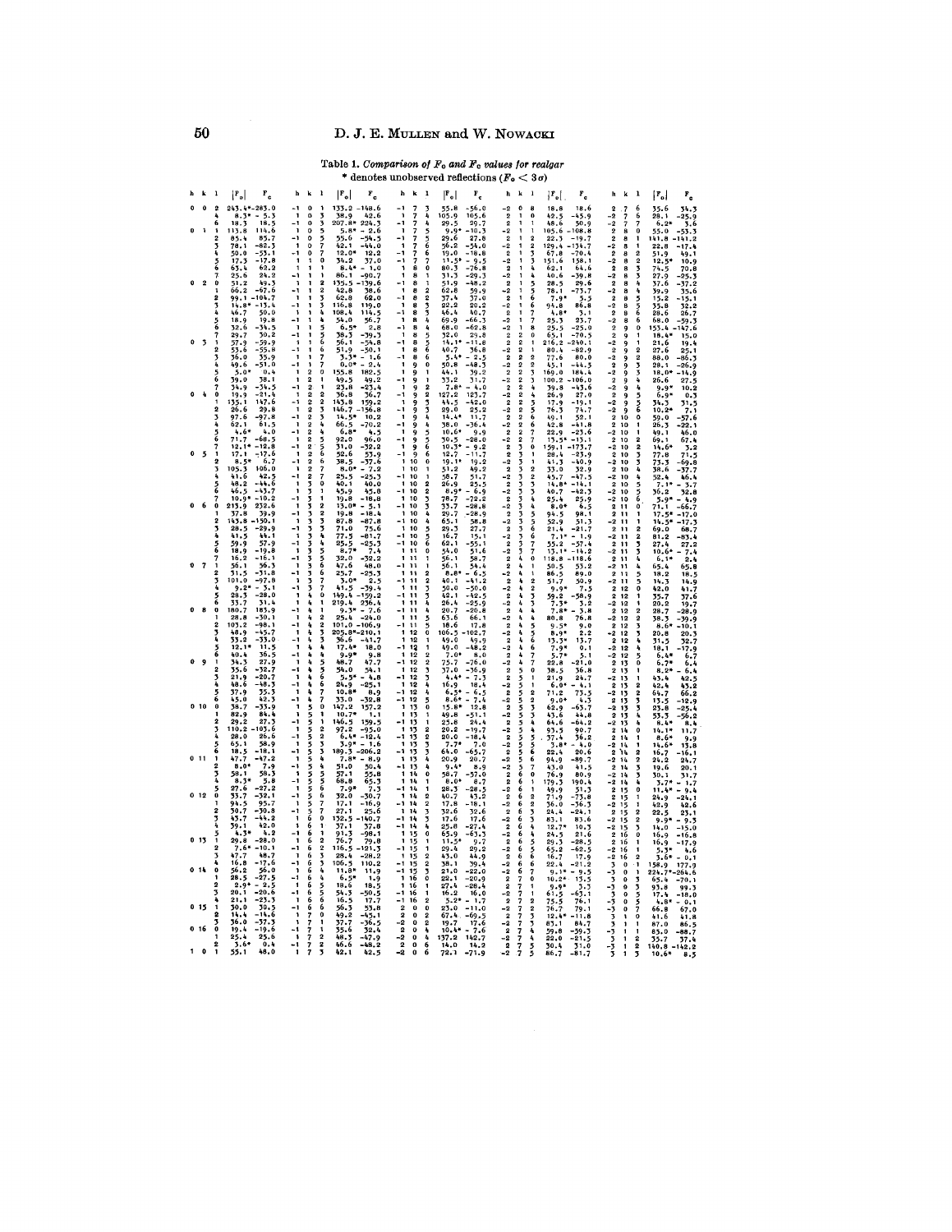# Table 1. (Continued)

| h k             |              | $\mathbf{1}$     | $ r_{o} $                   | $\mathbf{r}_{\mathrm{c}}$ | $h - k - 1$                                                       |                                              | $ F_{o} $                  | $\mathbf{r}_\mathrm{c}$     |                                                                                             | $h - k$<br>$\mathbf{1}$ |                                       | $ \mathbf{r}_{\circ} $           | $\mathbf{r}_{\rm c}$       | $h - k$                       | $\overline{\phantom{a}}$                    | $ F_{o} $                   | $\mathbf{r}_{\rm e}$ |                                           | $h \thinspace k \thinspace l$         |                                           | $ \mathbf{r}_{o} $   | г.   |
|-----------------|--------------|------------------|-----------------------------|---------------------------|-------------------------------------------------------------------|----------------------------------------------|----------------------------|-----------------------------|---------------------------------------------------------------------------------------------|-------------------------|---------------------------------------|----------------------------------|----------------------------|-------------------------------|---------------------------------------------|-----------------------------|----------------------|-------------------------------------------|---------------------------------------|-------------------------------------------|----------------------|------|
|                 |              | 3                | 52.0<br>21.0                | 55.7<br>$-21.2$           | 8<br>-3                                                           | 4                                            | 72.9                       | 66.2                        | 4<br>$\frac{1}{4}$                                                                          | $\overline{\mathbf{2}}$ |                                       | 36.6                             | $-37.3$<br>-68.1           | $-4$                          | 4 10<br>10                                  | 58.4<br>11                  | 57.4                 |                                           |                                       | 6                                         | $12.7*$<br>$5.0*$    | 11.6 |
| 3<br>-3         |              | í,               | 23.6<br>$77.5$<br>8.6       | 20.1<br>-78.8             | 8<br>8<br>$\begin{array}{c} 3 \\ -3 \\ -3 \\ -3 \end{array}$<br>8 | ちろん                                          | $\frac{2.5}{32.0}$<br>30.5 | $\frac{3.3}{28.3}$<br>-28.3 | $-1$                                                                                        |                         | みょうちら                                 | 65.5<br>13.0*<br>40.7            | $-14.3$<br>$-41.9$         | k,<br>-4                      | 22334<br>10<br>10                           | 24.6<br>53.2                | $-23.2$<br>51.4      | - 5 5 5 5 5 5 5 5 5 5 5 5 5               | みゅううう                                 | 7<br>0                                    | 19.8<br>22.2         | 20   |
| -3              |              |                  | 12.8                        | $-9.9$<br>11.             | 8                                                                 |                                              | 9.9                        |                             |                                                                                             |                         | 6                                     | 9.9*<br>20.5                     | 8.6<br>20.5                |                               | 10<br>10                                    | $6.1*$                      | $-6.5$               |                                           |                                       |                                           | .<br>62.3<br>39.7    |      |
|                 |              | 6                | 92.7<br>26.4                | 87.<br>-24.               | $\frac{3}{3}$<br>$\frac{3}{2}$<br>9<br>9<br>ò,                    |                                              | 41.4<br>$16.8*$            | 36.1<br>-15.1               | $-4$<br>$-4$                                                                                |                         | 7<br>8                                | $7.0*$<br>$10.9*$                | 3.7<br>11.5                | -4<br>-4                      | 10<br>$\frac{5}{6}$<br>10                   | $\frac{49}{26}$ , 6         | -45.<br>24.7         |                                           |                                       |                                           | 54<br>0.61           |      |
|                 |              | 8<br>$\mathbf 0$ | 45.2<br>119.9               | -45.0<br>128.             | $\frac{3}{3}$<br>$\frac{3}{3}$<br>9<br>9                          | $\frac{2}{2}$                                | 34.9<br>35.4               | 32.4<br>-34.4               | $\frac{h}{4}$                                                                               |                         | $\bf{0}$<br>ı                         | 30.8<br>38.1                     | 26.9<br>140.8              |                               | 11<br>$\mathbf 0$<br>11                     | 11.8*<br>98.6               |                      |                                           | うちうううう                                | 3                                         | $12.8*$              | 10.6 |
|                 |              |                  | 68.2<br>114.0               | 67.                       | ğ<br>9                                                            | うろん                                          |                            |                             | -4                                                                                          |                         | $\frac{2}{2}$                         | 23.3<br>43.0                     | 16.9<br>42.6               | -4                            |                                             | 48.3<br>61.6                | -48.6                |                                           |                                       |                                           |                      |      |
|                 |              | $\overline{2}$   | 61.0<br>115.5<br>39.4       | 125.<br>40.               | 3<br>ق<br>9<br>9                                                  |                                              | 48.6<br>21.5<br>60.3       | 20.8<br>- 56. 3             | -4<br>$\begin{array}{c}\n4 \\ -4 \\ 4\n\end{array}$                                         |                         | ろろん                                   | $11.5*$<br>$7.2*$<br>$120.2 - 1$ | 12.9<br>6,8<br>31.5        | -4<br>4<br>-4                 | 2<br>11<br>11                               | 28.0<br>34.1                | $-28.2$<br>-35       |                                           | ううちら                                  | 5<br>6                                    | 76.1                 |      |
|                 |              |                  | 38.5<br>86.2                | 38.4<br>-91.              | $-3 - 3 - 3 - 3 - 3 - 3 - 3 - 3$<br>وَ                            | 4556                                         | 9.2<br>32.2                | 30.6                        |                                                                                             | 22222233333333333334    | 4                                     | $16.5*$<br>31.1                  | 16.9<br>27.9               | -4                            | ろろ<br>11<br>11<br>$\mathbf{I}_\mathbf{I}$   | 13.9<br>47.4                |                      | - 5 - 5 - 5 - 5 - 5                       | 6                                     | 7<br>0                                    | 25.6<br>26.8         | 24.  |
|                 |              |                  | 58.2<br>13.3                | -59.9<br>11.              | 10<br>10                                                          | $\bf o$                                      | 34.5<br>45.7               | $-32.8$                     | $\frac{1}{4}$<br>-4                                                                         |                         |                                       | 41.1<br>85.4                     | 84.2                       |                               | 5<br>0<br>12                                | 44.1<br>25.3                |                      |                                           | 6<br>6                                |                                           | 22.4                 |      |
|                 |              | 56               | 23.6                        | 22.                       | -3<br>10<br>10                                                    |                                              | 37.8<br>82.0               | 89.1                        | Ą                                                                                           |                         | 5566                                  | 17.1<br>$2.5*$                   | 17.4<br>2.2                | -4                            | 12<br>12<br>1                               | 8.8<br>62.9                 | -63                  |                                           | é<br>$\ddot{\theta}$                  | 3                                         | 82.6<br>$12.2*$      |      |
| -3              |              | 6<br>7           | 16.3<br>22.2                | 15.<br>22.2               | 10<br>10                                                          | $\frac{2}{2}$                                | 41.2<br>22.1               | -39.6<br>- 18. 6            | $\begin{array}{c}\n4 \\ -4 \\ 4\n\end{array}$                                               |                         | $\begin{array}{c} 7 \\ 0 \end{array}$ | $16.2*$<br>48.8                  | 15.8<br>50.1               | 4<br>-4                       | 12<br>$\frac{2}{3}$<br>12                   | 18.8<br>27.0                | 19.<br>$-26.2$       |                                           | $\begin{array}{c} 6 \\ 6 \end{array}$ | í,                                        | 10.31<br>20.7        |      |
| -3              |              | ė                | 7.0<br>135.4                |                           | $-3 - 3 - 3 - 3 - 3 - 3$<br>10<br>10                              | 3                                            | 24.8<br>47.8               | 21.5                        | -4                                                                                          | 4<br>4                  | 1                                     | $17.1*$<br>26.2                  | -26.6                      |                               | 12<br>$\frac{1}{2}$<br>12                   | 6.4<br>55.7                 |                      | - 5 5 5 5 5 5 5 5 5 5 5                   | 6<br>$\frac{6}{6}$                    |                                           | 89.0<br>18.6         |      |
|                 |              |                  | 17.4<br>55.4                | 18<br>58.                 | 10<br>3<br>10                                                     | ł,                                           | 40.2<br>$10.5^*$           | 36.7                        | Ą                                                                                           | 4<br>Ą                  | $\frac{2}{2}$                         | 169.7<br>77.0                    | 178.0<br>$-77.5$           | -4                            | 12<br>12<br>5<br>0                          | $11.3*$<br>15.4             | 12                   |                                           |                                       | 5<br>6                                    | 23.4<br>24.7         |      |
| 3               |              | $\frac{2}{2}$    | 73.3<br>-33.6               | 76.<br>149.6              | 10<br>$\frac{-3}{-3}$<br>10                                       | ちろん                                          | 13.5*<br>36.7              |                             | $\begin{array}{c}\n\bullet \\ \bullet \\ \bullet \\ \bullet\n\end{array}$                   | ł,                      | 3                                     | $19.4$<br>75.4                   | $-20.3$<br>79.6            |                               | $\begin{array}{c} 13 \\ 13 \end{array}$     | 19.7<br>22.0                | 19.6<br>21.9         |                                           |                                       | $\begin{array}{c} 7 \\ 0 \end{array}$     | 21.9<br>16.          |      |
|                 |              | ż                | 31.9<br>16.3                | 14.9                      | ڈ<br>3<br>$\mathbf{1}$<br>$\overline{11}$<br>11                   | $\pmb{0}$                                    |                            | 55.9                        | $\mathbf{I}_\mathbf{I}$<br>-4                                                               | $\pmb{t}_k$<br>Ą<br>Ļ   | ī,<br>4                               | 129.2<br>24.8<br>$11.6*$         | 37.3                       | -4<br>-4                      | 13<br>$\frac{2}{2}$                         | 43.5<br>12.9<br>9.1         | -44.1                |                                           |                                       |                                           | 20.2<br>23.7<br>78.4 |      |
| 3               |              |                  | 51.1<br>34.9                | -35.                      | -3<br>3<br>11<br>-3<br>11                                         | $\frac{2}{2}$                                | 49.6<br>71.1               | -50.4<br>73.6               | -4                                                                                          |                         | 5566                                  | 18,3<br>20.8                     | $-16.0$<br>20.7            | -4                            | 13<br>13<br>$3^{3}_{3}$<br>13               | 17.2<br>37.9                | 40.                  |                                           |                                       | 2                                         | 12.1                 |      |
| -3              |              | $\frac{5}{6}$    | 10.6<br>61. T               | 8.<br>42.                 | $\frac{3}{3}$<br>$\overline{\mathbf{1}}$<br>11                    | 3                                            | $0.0*$<br>$0.0*$           | 0.1                         | $\frac{1}{4}$                                                                               | 有名有有                    | 7                                     | 66.1<br>28.0                     | 64.3<br>25.8               | -4<br>4                       | $\frac{13}{14}$<br>$\ddot{\mathbf{0}}$      | 30.7<br>17.4                | 32.4                 | - 5 5 5 5 5 5 5                           |                                       | うろん                                       | 14.3<br>37.3         |      |
|                 |              |                  | 50.5                        | -48.<br>11                | $\mathbf{1}$<br>-3<br>11                                          |                                              | 28.4<br>29.4               | 30.4<br>$-28.8$             | $\frac{1}{2}$                                                                               |                         | ö                                     | 36.2<br>83.7                     | $-36.9$<br>83.1            |                               | 14                                          | 53.0<br>50.5                | $-54.3$              |                                           |                                       |                                           | 20.                  |      |
|                 |              | $\mathbf 0$      | 95.0<br>110.6               | -99.<br>$-108.$           | -3<br>11<br>12                                                    | 5 0                                          | 20.2<br>46.4               | -18.7                       |                                                                                             |                         | 1                                     | 127.5<br>36.4                    | -127.7<br>35.3             | 4<br>-4                       | 14<br>2<br>14<br>2                          | 35.1<br>27.2                | -36.2<br>28.3        |                                           | 6677777777777778                      | 5<br>6                                    | 38.0<br>29.0         |      |
| -3              |              |                  | 14.1<br>35.9                | 10.<br>37.                | $\frac{3}{3}$<br>$\frac{3}{3}$<br>12<br>12                        |                                              | 3.61<br>28.2               | -27. 8                      | $\begin{array}{cccc}\nA & A & A & A \\ A & A & A & A \\ A & A & A & A\n\end{array}$         |                         | 2<br>2<br>3<br>3                      | 102.8<br>$35.6$<br>13.1*         | -107.8<br>35.1             | -4                            | 3<br>0<br>14<br>15                          | 12.5*<br>16.0               | 13.0                 | -5555                                     |                                       | $\begin{smallmatrix}7\0\end{smallmatrix}$ | 20.6<br>80.7         |      |
|                 |              | 2                | 60.9<br>14.8                | -64.                      | 12<br>$-\frac{5}{3}$<br>12                                        | 2<br>2                                       | 27.9<br>47.1               | 28.6<br>-48.3               |                                                                                             |                         | ī,                                    | 31.6                             | $-32.4$                    | ł,<br>-4                      |                                             | 41.0<br>40.0                |                      | $\frac{1}{5}$                             | 8<br>8                                |                                           | 19. 1                |      |
|                 |              |                  | 123.5<br>11.0               | 130.                      | 12<br>$\begin{array}{c} 12 \\ 12 \end{array}$                     | つうら                                          | 64.8                       | 34.0<br>67.3                |                                                                                             |                         | 4                                     | 81.6<br>22.7<br>32.4             | 80.7<br>$-22,1$            | -4                            | 2<br>$\Omega$<br>0                          | 66.6<br>100.2               | 66<br>$-105$         |                                           | 8<br>8                                | 2<br>2                                    | 92.3<br>32.1         |      |
| -3              |              |                  | 97.8<br>19.8<br>114.4       | 97.9<br>19.<br>-109.      | $\frac{1}{3}$<br>12<br>12                                         |                                              | $5.8*$<br>50.4<br>68.0     | - 0.9<br>$\frac{53}{71}$    |                                                                                             |                         | 5566                                  | 17.2<br>20,0                     | 30.6<br>$-17.6$<br>$-18,2$ | 5<br>5<br>5                   | $\mathbf 0$<br>3                            | 26.8<br>23.0                | -21.6                | $-5$<br>$-5$<br>$-5$<br>$-5$              | 8<br>8<br>$\bar{\mathbf{a}}$          | うちら                                       | 37.6<br>25.4<br>49.6 |      |
| $\frac{-3}{3}$  |              |                  | 9.8<br>43.0                 |                           | 13<br>13                                                          | 5                                            |                            |                             |                                                                                             |                         | 0                                     | $6.7*$<br>48.9                   | 0.3                        | ر<br>5<br>-5                  | 3                                           | 72.0<br>11.5                |                      | -5                                        | 8<br>8                                |                                           | 29.8<br>16.7         |      |
| 3               |              | o                | 43.7<br>73.1                | 42<br>-74.                | - フラココララ こうろう こうこうこう こうろ<br>1313                                  | $\overline{2}$                               | 18.0                       | - 16. -<br>۰ 8.             | $\begin{array}{c}\n4 \\ 4 \\ 4\n\end{array}$                                                | ちろうちちちちちちちちちら666        | 1<br>$\mathbf{1}$                     | 33.9<br>115.8                    | $-35.4$<br>$-115$          |                               | $\frac{5}{7}$<br>$\theta$                   | 14.9<br>30.1                |                      |                                           | 8                                     | $\frac{5}{6}$<br>$\Omega$                 | 54.6<br>59.8         |      |
|                 |              |                  | 18.2<br>27.0                | $-16.$<br>-25.            |                                                                   | 2                                            | 28.4<br>47.7               | $-28.6$<br>47.5             |                                                                                             |                         | $\frac{2}{2}$                         | 14.9*<br>96.1                    | $-12.5$<br>98.0            | -5<br>-5<br>-5                |                                             | 123.5<br>89.3               | -125.6               | -555<br>555-55                            | 9<br>9<br>9                           |                                           | 94.6<br>04.8         | 88   |
|                 |              | $\overline{2}$   | 8.1<br>28.9                 | 4.<br>33.4                | 13<br>$\frac{13}{14}$                                             | うろん                                          |                            | 12.1                        | $\begin{array}{c}\n-4 \\ 4 \\ -4\n\end{array}$                                              |                         | $\frac{1}{3}$                         | $10,4*$<br>$10.7*$               | 7.8<br>6, 6                | 5<br>-5                       | $\pmb{2}$                                   | 68.1<br>25.1                | 25.5                 |                                           | ۇ                                     | $\boldsymbol{2}$                          | 43.2                 |      |
|                 |              |                  | 8.2<br>$10.4*$<br>8.1'      | - 6.6                     | 14<br>14                                                          | $\bf{0}$<br>16.                              | $7.0*$                     |                             |                                                                                             |                         | 4                                     | 31.6<br>$72.1$<br>$37.3$         | 32.5<br>-69.0              | 5                             | 34                                          | 23.9<br>59.8                | -64                  |                                           |                                       | うろう                                       | 22. A<br>$20.3*$     | 16.  |
| -3              |              |                  | $8.3*$                      | 6.3<br>5.9<br>24.8        | 14<br>14                                                          | $\overline{2}$<br>$\overline{\mathbf{2}}$    | 15.0                       | $-20.1$                     | $\begin{array}{cccc}\nA & A & A & A \\ A & A & A & A & A \\ A & A & A & A & A\n\end{array}$ |                         | 4556                                  | 22.9<br>29.6                     | -37.5<br>21.8<br>28.4      | $-5$<br>$-5$<br>$-5$          | ł,<br>5                                     | $\frac{55.7}{46.0}$<br>14.9 | -58.5<br>$-49.4$     |                                           | 999999                                |                                           | 47.6<br>16.4<br>46.9 | 15.  |
| -3<br>3         |              |                  | $25.2$<br>7.7<br>17.7       | 1.4                       | 14<br>14                                                          |                                              | 22.7                       | 3.1<br>24.8                 |                                                                                             |                         | $\frac{7}{0}$                         | $5.4*$<br>26.8                   | 3.7<br>23.5                | -5<br>-5                      | ó                                           | 64.4<br>17.5                | 66                   | ううううううううううう                               | 10                                    | 5<br>6<br>0                               | 48.0<br>10.7         |      |
|                 |              |                  | 28.4<br>0.0                 | 26<br>3,6                 | 15<br>15                                                          | $\mathbf{0}$                                 | 24.9<br>3.41               | 23.7<br>2.1                 | $\frac{1}{4}$                                                                               |                         | 1                                     | 10.84                            | 37.1                       |                               | $\bf{0}$<br>2                               | 47.0<br>79.5                | 82                   |                                           | 10<br>10                              |                                           | 85.4                 |      |
|                 |              |                  | 71.8<br>105.8               | $-75.6$<br>109.           | 15<br>$\frac{15}{15}$                                             | $\overline{2}$                               | 50,8                       | -51.5                       | $\begin{array}{c} -4 \\ 4 \end{array}$                                                      |                         | $\frac{1}{2}$                         | $\frac{37.6}{20.5}$<br>20, 8     | $-18.7$                    | -5<br>5<br>5<br>5<br>5        |                                             | 79.8<br>176.4               | $-83$<br>185.1       |                                           | 10<br>10                              | $\overline{2}$                            | 57.4<br>59.5         |      |
| -3              |              |                  | 75.1                        | 185                       | -3<br>$\frac{15}{16}$                                             | 3<br>0                                       | 22.4<br>32.0               |                             | $\pmb{t_i}$<br>$\frac{1}{4}$                                                                |                         | 2334                                  | $7.0*$<br>$53.7$<br>3.6*         | 6.6                        | -5                            | $\overline{2}$                              | 13.7<br>45.1                |                      |                                           | 10<br>10                              | 2334                                      | 20.S                 |      |
| 3               |              |                  | 144.6<br>18.6               | $-152$<br>18.             | $-\frac{5}{3}$<br>- 16<br>$\ddot{\mathbf{0}}$                     |                                              | 16.7<br>20.2               | 16.7<br>20.6                |                                                                                             |                         |                                       | $9.1*$                           | 6.8                        | $-5$<br>$-5$<br>$-5$          | $\overline{2}$<br>3<br>34<br>$\overline{2}$ | 34.1<br>40.1                | 42                   | 5                                         | 10<br>10                              |                                           | 39.0                 |      |
| -3              | 6            |                  | 96.3<br>60.8<br>52.9        | $99.8$<br>62.2<br>52.1    | 4<br>ł,<br>$\pmb{0}$<br>-4<br>$\pmb{0}$                           | $\bf{0}$<br>$\overline{2}$                   | 86.8<br>78. 1              | -88.1<br>-82.7              | $\begin{array}{c}\n-4 \\ -4 \\ -4\n\end{array}$                                             | 66666666777777777777    | りちろん                                  | 25.1<br>90.4<br>36.2             | 24.6<br>$-85.5$            |                               | $\mathbf{2}$<br>$\pmb{I}_{\pmb{0}}$         | 33.0<br>33.2<br>21.4        | 35<br>32.0           | -555                                      | 10<br>10                              | $\frac{5}{6}$                             |                      |      |
| -3              |              |                  | 29.6<br>39.3                | $-29.$<br>-38             | O<br>0                                                            | ł,<br>46.                                    | 189.5<br>182.5             | 209.9<br>198                | 4                                                                                           | ė                       | 7<br>0                                | 23.3<br>55.8                     | 34.1<br>22.4<br>-52.5      | 5<br>-5                       | 5<br>$\overline{2}$<br>6                    | 10.9<br>22.8                | $22\,$               | -5                                        | 11<br>11<br>11                        | 0                                         |                      |      |
| 3<br>-3         |              | 26               | 28.1<br>29.2                | -30.0<br>$-28.0$          | 4<br>$\mathbf 0$<br>$-1$<br>$\Omega$                              | 6<br>6                                       | 20.7<br>69.3               | -22.0<br>70.4               | ł,                                                                                          | 8<br>8                  | 1<br>1                                | 78.6<br>31.2                     | $-77.6$<br>- 30. 3         | -5<br>-5<br>5                 | $\overline{2}$<br>$\Omega$                  | $8.4*$<br>39.3              |                      | 5                                         | $\overline{11}$<br>11                 | $\boldsymbol{2}$<br>2                     | 23.                  |      |
| -3              |              |                  | 43.2<br>80.4                | 40.9<br>82.               | $-4$<br>$\bf{0}$<br>4                                             | 8<br>$\theta$                                | 19.4<br>66.6               | 19.9<br>66.9                | $\begin{array}{c} -4 \\ 4 \end{array}$<br>-4                                                | 8<br>8                  | $\frac{2}{2}$                         | $12.7*$<br>126.1                 | $-10.4$<br>129.4           | ر<br>5-                       |                                             | 48.7<br>89.5                | $-49.8$<br>-92.1     | $-5$<br>$-5$<br>$-5$                      | 11<br>11                              | 3                                         |                      |      |
| 3               |              |                  | 89.0<br>92.7                | -89.8<br>$-92.$           | 4                                                                 |                                              | 25.1                       | -25.9                       | $\mathbf{I}_\mathbf{I}$<br>-4                                                               | $\dot{\mathbf{8}}$<br>8 | 3                                     | 91.4<br>47.2                     | 87.8<br>45.6               | 5<br>-5                       |                                             | 32.8<br>100.8               |                      | $-5 - 5$                                  | 11<br>11                              | 4<br>5                                    |                      |      |
|                 |              |                  | 14.8<br>105.1               | 14.<br>$-105$             | Ą<br>-4                                                           | $\overline{\mathbf{2}}$<br>$\frac{2}{3}$     | 90.1                       | $-20.8$<br>95.9             | $\pmb{\lambda}$<br>$\begin{array}{c} -4 \\ 4 \end{array}$                                   | 8<br>8                  | 4                                     | 24.9<br>101.3                    | 25.1<br>$-89.2$            | $\overline{\mathbf{5}}$<br>-5 |                                             | 16.9<br>33.5<br>35.3        |                      |                                           | 12<br>12                              |                                           | 19.6                 |      |
| 3<br>-3         |              |                  | 77.8<br>$\frac{35.0}{10.1}$ | 34.                       | 4<br>$-\overline{4}$                                              | 34                                           | 13.11<br>59.0              | 63.7                        | $\frac{-4}{-4}$                                                                             | 8<br>8<br>8             | もうちる                                  | 45.7<br>15.9                     | $-43.2$<br>$-14,6$         | 5<br>-5                       | 4                                           | 17.1                        | -16                  | $-5 - 5$<br>$-5 - 5$                      | 12<br>12                              | $\overline{2}$                            | 28.0<br>$6.2*$       |      |
|                 |              |                  | $\overline{2}$              | 8                         | Ą                                                                 |                                              |                            |                             | Ą                                                                                           | 9                       | $\pmb{0}$                             | 4.3*<br>$3.1*$                   | 1.6                        | $\frac{5}{5}$                 | $\frac{5}{6}$                               | 6.7<br>52.4                 |                      |                                           | 12<br>12                              | $\overline{2}$                            | 10.41                |      |
| 3<br>3          |              |                  | 34,<br>18.5<br>11.6         | 18.9<br>12.8              | 4                                                                 | $\frac{5}{6}$                                | 83.4<br>$10.1*$            | - 10.                       | $\mathbf{I}_\mathbf{t}$<br>-4                                                               | 99999999990             | 1<br>1                                | 69.9<br>. 8<br>36<br>$9.3*$      | 65.1<br>33.8               | -5<br>-5<br>5                 | $\mathbf 0$                                 | 25.1<br>17.4<br>53.6        | - 53.                | -5                                        | 12<br>12                              | 0                                         |                      |      |
|                 |              |                  | 47.5<br>21.7                | 44.7<br>ى 19.             | -4<br>-4                                                          | 6                                            | 19.9<br>44.6               | -18.<br>42.                 | $\frac{1}{2}$                                                                               |                         | $\frac{2}{2}$                         | 22,9<br>$14.6*$                  | 24.1<br>9.2                | 5                             |                                             | 142.8<br>151.6              | 152.9                | $-55$<br>$-55$                            | 13<br>13                              |                                           | 11.                  |      |
| $\frac{1}{3}$   | 8            |                  | 61.5<br>78.                 | 58.<br>77.                | $\pmb{l}_0$                                                       |                                              | 27.5<br>97.0               | 101.                        | $-4$<br>Ą                                                                                   |                         | 3<br>4                                | 32.0<br>$10.8*$                  | $-30.2$<br>9.0             | - š<br>5<br>-5                |                                             | 23.4<br>21.0                | 22                   |                                           | 13<br>13<br>13                        |                                           | 24.                  |      |
|                 | 8            |                  | 62.<br>18,8                 | 17.8                      | $\frac{2}{2}$<br>4<br>-4                                          |                                              | 70.6<br>62.1               | -61                         | -4<br>-4                                                                                    |                         | 4                                     | $6.4*$<br>18.9                   | 18.6                       | 5<br>-5                       | 3                                           | 28.9<br>85.1                | 29<br>89.            | -5                                        |                                       |                                           | 17.6                 |      |
| -3<br>3         | 8<br>8<br>8  | 2334             | 61,8                        | 61.3<br>-15.7             | 2<br>2<br>2<br>2<br>$\frac{4}{4}$                                 | $\begin{array}{c}\n2 \\ 2 \\ 3\n\end{array}$ | 132.9<br>97. J             | 140.5<br>100.9              | -4<br>٠                                                                                     |                         | 560                                   | $3.8*$<br>50.2                   | 2.0<br>45.6                | $-5$<br>$-5$<br>$-5$          | ٠                                           | 23.7<br>5.0                 | 2.3                  |                                           |                                       | $\mathbf 0$                               | 10.                  |      |
| $\frac{1}{3}$ . | $\mathbf{s}$ |                  | 34.2<br>55.9                | -31.<br>$-54.9$           | $\frac{4}{4}$                                                     |                                              | 40.0<br>17.5               |                             | $\frac{1}{4}$                                                                               | 10                      |                                       | $\frac{37.6}{92.3}$              | $-32.4$                    |                               | $\frac{5}{5}$                               | $\frac{13.1}{13.4}$         | 12.5                 | -- 5 13 14 14<br>-- 5 15 14 14<br>-- 5 14 |                                       |                                           | 20.1<br>64.2         | 66   |

 $51$ 

 $4*$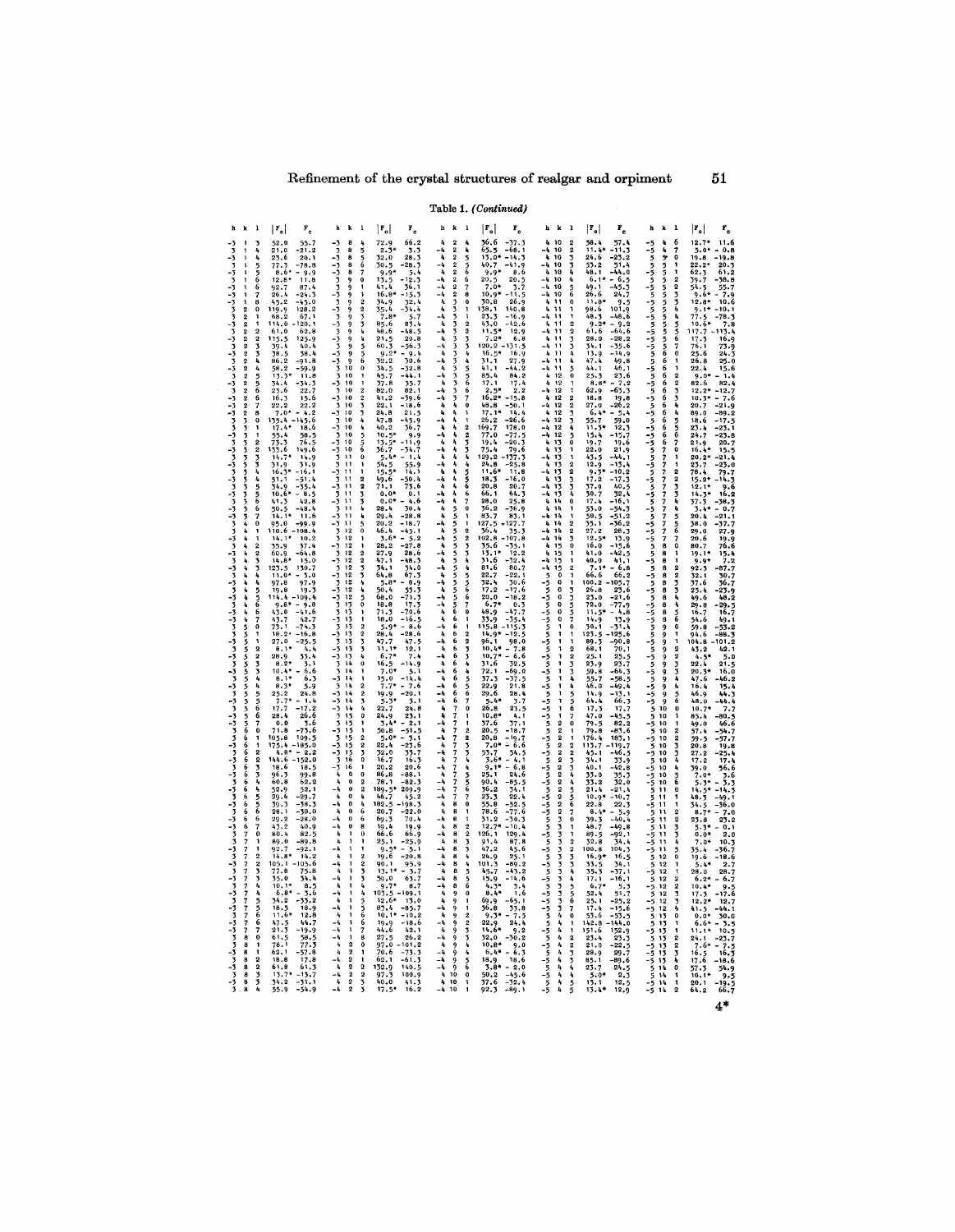Table 1. (Continued)

| h k                                                                                                                                                                                                           | $\mathbf{r}$<br>$ \mathbf{F_o} $                                                                                                                                                                                                                                                                                                                                                                                                                                                                                                                                                                                                                                                                                                                                                                                                                                                                                                                                                                                                                                        | $\mathbf{r}_{\rm e}$                                                                                                                                                                                                                                                                                                                                                                                                                                                                                                                                                                                              | $h \thinspace k \thinspace l$                                                                                                                                                                                                                                                                                                                                                                                                                                                                                                                                                                                                                                                                                                                                                                                                                                                                                                                                                                                                                                                                                                                                                                                                                                                                     | $ F_{o} $<br>$\mathbf{r}_{\rm c}$                                                                                                                                                                                                                                                                                                                                                                                                                                                                                                                                                                                                                                                                                                                                                                                                                                                                                                                                                                              | $\mathbf{k}=\mathbf{l}$<br>h.                                                                                                                                                                                                                                                                                                                                                                                                                                                                                                                                                                                                                                                                                                                                                                                                                                                                                                                            | $ \mathbf{r}_{\circ} $<br>$\mathbf{F_{c}}$                                                                                                                                                                                                                                                                                                                                                                                                                                                                                                                                                                                                                                                                                                                                                                                                                                                                                                                                                                                                                                                                                                                                                                                                                                                                                                                     | $k-1$<br>h                                                                                                                                                                                                                                                                                                                                                                                                                                                                                                                                                                                                                                                                                                                                                                                                                                                                                                                                                                                                                                                                                                                                                                                                                                                                                                                                                                                                                                                                                                            | $ \mathbf{F_o} $<br>۲.                                                                                                                                                                                                                                                                                                                                                                                                                                                                                                                                                                                                                                                                                                                                                                                                                                                                                                                                                                   | $k-1$<br>h                                                                                                                                                                                                                                                                                                                                                                                                                                                                                                                                                                                                                                                                                                                                                                                                                                                                                                                                                                                                                                                                                                                                                                                                                               | $ \mathbf{r}_{\mathrm{o}} $                                                                                                                                                                                                                                                                                                                                                                                                                                                                                                                                                                                                                                                                                                          |
|---------------------------------------------------------------------------------------------------------------------------------------------------------------------------------------------------------------|-------------------------------------------------------------------------------------------------------------------------------------------------------------------------------------------------------------------------------------------------------------------------------------------------------------------------------------------------------------------------------------------------------------------------------------------------------------------------------------------------------------------------------------------------------------------------------------------------------------------------------------------------------------------------------------------------------------------------------------------------------------------------------------------------------------------------------------------------------------------------------------------------------------------------------------------------------------------------------------------------------------------------------------------------------------------------|-------------------------------------------------------------------------------------------------------------------------------------------------------------------------------------------------------------------------------------------------------------------------------------------------------------------------------------------------------------------------------------------------------------------------------------------------------------------------------------------------------------------------------------------------------------------------------------------------------------------|---------------------------------------------------------------------------------------------------------------------------------------------------------------------------------------------------------------------------------------------------------------------------------------------------------------------------------------------------------------------------------------------------------------------------------------------------------------------------------------------------------------------------------------------------------------------------------------------------------------------------------------------------------------------------------------------------------------------------------------------------------------------------------------------------------------------------------------------------------------------------------------------------------------------------------------------------------------------------------------------------------------------------------------------------------------------------------------------------------------------------------------------------------------------------------------------------------------------------------------------------------------------------------------------------|----------------------------------------------------------------------------------------------------------------------------------------------------------------------------------------------------------------------------------------------------------------------------------------------------------------------------------------------------------------------------------------------------------------------------------------------------------------------------------------------------------------------------------------------------------------------------------------------------------------------------------------------------------------------------------------------------------------------------------------------------------------------------------------------------------------------------------------------------------------------------------------------------------------------------------------------------------------------------------------------------------------|----------------------------------------------------------------------------------------------------------------------------------------------------------------------------------------------------------------------------------------------------------------------------------------------------------------------------------------------------------------------------------------------------------------------------------------------------------------------------------------------------------------------------------------------------------------------------------------------------------------------------------------------------------------------------------------------------------------------------------------------------------------------------------------------------------------------------------------------------------------------------------------------------------------------------------------------------------|----------------------------------------------------------------------------------------------------------------------------------------------------------------------------------------------------------------------------------------------------------------------------------------------------------------------------------------------------------------------------------------------------------------------------------------------------------------------------------------------------------------------------------------------------------------------------------------------------------------------------------------------------------------------------------------------------------------------------------------------------------------------------------------------------------------------------------------------------------------------------------------------------------------------------------------------------------------------------------------------------------------------------------------------------------------------------------------------------------------------------------------------------------------------------------------------------------------------------------------------------------------------------------------------------------------------------------------------------------------|-----------------------------------------------------------------------------------------------------------------------------------------------------------------------------------------------------------------------------------------------------------------------------------------------------------------------------------------------------------------------------------------------------------------------------------------------------------------------------------------------------------------------------------------------------------------------------------------------------------------------------------------------------------------------------------------------------------------------------------------------------------------------------------------------------------------------------------------------------------------------------------------------------------------------------------------------------------------------------------------------------------------------------------------------------------------------------------------------------------------------------------------------------------------------------------------------------------------------------------------------------------------------------------------------------------------------------------------------------------------------------------------------------------------------------------------------------------------------------------------------------------------------|------------------------------------------------------------------------------------------------------------------------------------------------------------------------------------------------------------------------------------------------------------------------------------------------------------------------------------------------------------------------------------------------------------------------------------------------------------------------------------------------------------------------------------------------------------------------------------------------------------------------------------------------------------------------------------------------------------------------------------------------------------------------------------------------------------------------------------------------------------------------------------------------------------------------------------------------------------------------------------------|------------------------------------------------------------------------------------------------------------------------------------------------------------------------------------------------------------------------------------------------------------------------------------------------------------------------------------------------------------------------------------------------------------------------------------------------------------------------------------------------------------------------------------------------------------------------------------------------------------------------------------------------------------------------------------------------------------------------------------------------------------------------------------------------------------------------------------------------------------------------------------------------------------------------------------------------------------------------------------------------------------------------------------------------------------------------------------------------------------------------------------------------------------------------------------------------------------------------------------------|--------------------------------------------------------------------------------------------------------------------------------------------------------------------------------------------------------------------------------------------------------------------------------------------------------------------------------------------------------------------------------------------------------------------------------------------------------------------------------------------------------------------------------------------------------------------------------------------------------------------------------------------------------------------------------------------------------------------------------------|
| 14<br>-5<br>6<br>6<br>$\theta$<br>-6<br>$\Omega$<br>6<br>-6<br>-6<br>-6<br>6<br>-6<br>-6<br>-6<br>-6<br>6<br>-6<br>-6<br>-6<br>-6<br>-6<br>-6<br>-6<br>-6<br>-6<br>-6<br>6<br>-6<br>6<br>-6<br>-6<br>-6<br>-6 | 31.3<br>ō<br>29.0<br>2<br>74.5<br>$\overline{2}$<br>15.8<br>59.1<br>19.9<br>$\ddot{\mathbf{0}}$<br>$16.0*$<br>36.2<br>13.0*<br>10.4<br>105.2<br>3<br>18.0*<br>90.<br>5.3<br>23.9<br>11.8<br>47.0<br>$\bf{0}$<br>52.9<br>41.3<br>145.5<br>2<br>25.1<br>$\overline{2}$<br>22.0<br>51.1<br>$6.8*$<br>52.4<br>43.3<br>Ğ<br>26.4<br>$\Omega$<br>$7.0*$<br>106.8<br>138.3<br>2<br>59.3<br>84.8<br>3<br>60.1<br>3<br>37.7<br>٠<br>4.3<br>Ā<br>79.9<br>40.5<br>5<br>9.3<br>6<br>15.8<br>0<br>17.6*<br>$9.8*$<br>42.6<br>20.3<br>$\overline{2}$<br>31,<br>21,1<br>34<br>22.4<br>5.9<br>37.0<br>34.2<br>$\frac{5}{6}$<br>11.6*<br>31.1<br>$\dot{\mathbf{0}}$<br>13.7<br>38.4<br>11.9<br>84.6<br>2<br>3<br>28.3<br>3<br>15.7<br>ī,<br>26.2<br>66.4<br>36<br>36.1<br>5.6*<br>$\begin{array}{c} 7 \\ 0 \end{array}$<br>$6.9*$<br>5.5<br>59.7<br>53.6<br>2<br>$\overline{2}$<br>36.2<br>3<br>35.1<br>32.3<br>31.1<br>26.4<br>5<br>6<br>12.6<br>38.6<br>$\begin{array}{c} 7 \\ 0 \end{array}$<br>20.9<br>62.2<br>19.3<br>19.6*<br>2<br>74.8<br>2<br>うろも<br>6.1<br>80.3<br>49.4<br>30.7 | $-32.7$<br>$-28.8$<br>-76.9<br>61.<br>19.<br>-13.<br>105.0<br>8.0<br>$-45.$<br>51.<br>40.5<br>147.<br>$-25.7$<br>20.<br>52.<br>$-1.8$<br>$-55.7$<br>-44.<br>26.3<br>12.<br>-106.6<br>140. :<br>59.3<br>84.6<br>60.1<br>-39 - 7<br>-83. 1<br>-42.6<br>16.1<br>6.8<br>$-42.0$<br>-12.8<br>31.<br>$-21.$<br>24.5<br>6.5<br>-36.9<br>36.5<br>$-12.$<br>31,<br>$-37.0$<br>10.<br>-86<br>27.<br>26.6<br>67.8<br>-35.<br>$\overline{1}$<br>4.6<br>0.5<br>-57.6<br>$-52.0$<br>$-41.7$<br>35.<br>-34.6<br>31.0<br>31.<br>-27.<br>$-13.$<br>36.0<br>$-20.3$<br>61.0<br>-18.3<br>$-21.$<br>-74.<br>6.<br>83.<br>49.7<br>31.8 | $-6$<br>8<br>-6<br>8<br>À<br>-6<br>8<br>$\begin{array}{c} 6 \\ 6 \end{array}$<br>9<br>$\bf{0}$<br>q<br>$-6$<br>9<br>6<br>9<br>-6<br>2<br>9<br>6<br>9<br>-6<br>9<br>$\overline{\mathbf{5}}$<br>-6<br>q<br>-6<br>9<br>é<br>-6<br>6<br>10<br>6<br>10<br>-6<br>10<br>6<br>10<br>$\frac{2}{2}$<br>10<br>-6<br>10<br>3<br>6<br>10<br>-6<br>10<br>-6<br>10<br>$\mathbf 0$<br>6<br>11<br>6<br>11<br>-6<br>6<br>-6<br>11<br>-6<br>11<br>-6<br>11<br>6<br>12<br>6<br>12<br>12<br>6<br>12<br>$\overline{2}$<br>-6<br>12<br>2<br>-6<br>12<br>3<br>12<br>-6<br>6<br>13<br>0<br>6<br>-13<br>-6<br>13<br>-6<br>13<br>2<br>-6<br>3<br>13<br>-6<br>14<br>-6<br>7<br>-7<br>$\theta$<br>7<br>$\bf{o}$<br>3<br>$\mathbf 0$<br>357<br>$\pmb{0}$<br>$\ddot{\mathbf{0}}$<br>$\overline{2}$<br>2<br>$\overline{\mathbf{3}}$<br>3<br>٠<br>$\frac{5}{6}$<br>$\ddot{\mathbf{0}}$<br>$-7$<br>$-7$<br>$-7$<br>2<br>$\mathbf{2}$<br>2<br>$\overline{2}$<br>$\bf 2$<br>3<br>$\overline{2}$<br>$\frac{1}{7}$<br>À<br>$\overline{2}$<br>$-7$<br>$-7$<br>$-7$<br>$\overline{2}$<br>$\mathbf{2}$<br>$\frac{5}{6}$<br>2<br>7<br>$\ddot{\mathbf{0}}$<br>$-7$<br>$-7$<br>$-7$<br>$7$<br>3<br>3<br>2<br>$\overline{2}$<br>خ-<br>7<br>-7<br>-7<br>-7<br>-7<br>3<br>3<br>$\frac{5}{6}$<br>$-7$<br>$-7$<br>$-7$<br>$\overline{2}$<br>2<br>3 | 35.4<br>34.7<br>$2.2*$<br>14.6'<br>12.<br>23.0*<br>19.3<br>39.8<br>36<br>22.9<br>22.6<br>96.<br>93.0<br>67.7<br>-66<br>88.5<br>13.4<br>15.7<br>30.9<br>27<br>89.8<br>85<br>32.6<br>11.2<br>10.5<br>83. 1<br>29.5<br>$7.8*$<br>29<br>18.<br>8.9<br>в.,<br>15.2<br>$6.1*$<br>30.3<br>30.8<br>3.3<br>0.0<br>24.1<br>25.7<br>49.6<br>46.3<br>16.9<br>17.0<br>34.3<br>35.6<br>77.<br>37<br>-38.1<br>76.6<br>$-80.8$<br>18.2<br>0.9<br>19.7<br>$12.4*$<br>$9.9*$<br>3.<br>58.5<br>35.0<br>34.1<br>50.8<br>48.6<br>17.8<br>67.1<br>-66.7<br>31.7<br>32.3<br>38.9<br>37.6<br>34.6<br>75.9<br>$21.2*$<br>19.2<br>94.0<br>$-94.7$<br>36.0<br>36.8<br>31.8<br>31.3<br>30.9<br>$-29.1$<br>25. .<br>26.7<br>95.7<br>100.3<br>6.4<br>35.1<br>- 56 - 4<br>40.<br>-38.6<br>6.0<br>28.2<br>$-27.3$<br>14.<br>64<br>14.0<br>41.0<br>$-40.3$<br>16.0<br>-15.0<br>12.1<br>-10.4<br>$5.7*$<br>117<br>124.3<br>$6.3*$<br>1.8<br>38.8<br>-39.0<br>9.4<br>8.2<br>6.3<br>35.6<br>23<br>-21.6<br>51.2<br>50.3<br>$13.4*$<br>11.7<br>45.0 | うううううううら<br>2<br>3<br>4<br>6<br>6<br>6<br>6<br>6<br>6<br>6<br>6<br>7<br>7<br>ファファファフ<br>$\overline{2}$<br>$-7$<br>$-7$<br>$-7$<br>$-7$<br>$-7$<br>$-7$<br>$-7$<br>5<br>6<br>8<br>$\bf{0}$<br>8<br>8<br>$-7$<br>8<br>$\overline{2}$<br>7<br>8<br>ユアーファファファファ<br>8<br>8<br>8<br>8<br>9<br>۰<br>$\ddot{q}$<br>ġ<br>9<br>$-7$<br>$7$<br>$7$<br>$-7$<br>$7$<br>q<br>10<br>0<br>10<br>10<br>10<br>$\frac{-7}{-7}$<br>10<br>10<br>10<br>10<br>$\frac{-7}{7}$<br>-7<br>11<br>$\overline{2}$<br>-7<br>11<br>-7<br>11<br>12<br>12<br>-7<br>12<br>$\overline{2}$<br>-7<br>$\begin{array}{c} 12 \\ 13 \\ 13 \end{array}$<br>$\frac{-7}{-7}$<br>$\overline{2}$<br>$\bf{0}$<br>8<br>$\mathbf{0}$<br>8<br>-8<br>0<br>$-8$<br>$\Omega$<br>-8<br>8<br>8<br>-8<br>8<br>$\overline{2}$<br>-8<br>8<br>-8<br>$-8$<br>$-8$<br>-8<br>-8<br>8<br>2<br>0<br>8<br>2<br>-8<br>8<br>$\overline{2}$<br>$\overline{2}$<br>-8<br>8<br>2<br>-8<br>$\overline{2}$<br>$\overline{2}$<br>-8 | 31.8<br>$-30.2$<br>$5.1*$<br>45. 1<br>47.0<br>23.2<br>24.5<br>27.8<br>27.5<br>42.3<br>$-42.6$<br>$9.0*$<br>$-9.2$<br>$0.0*$<br>53.9<br>30.4<br>28.2<br>$15.8*$<br>$-14.9$<br>34.9<br>34.3<br>$-26.0$<br>$21.4*$<br>$3.1*$<br>38.7<br>$-38.5$<br>34.6<br>33.9<br>16.9<br>16.6<br>35.7<br>33.7<br>14.3<br>60.2<br>56.7<br>63.5<br>62.7<br>65.4<br>65.3<br>18.1<br>16.9<br>44.0<br>44.7<br>74.4<br>23.8<br>24<br>43.3<br>42.7<br>80.2<br>75.5<br>38.4<br>86.7<br>80.5<br>32.0<br>$-30.6$<br>42.7<br>42.<br>$0.8*$<br>$-8.6$<br>48.6<br>$-47$<br>27.2<br>$-27.7$<br>$2.9*$<br>21. 4<br>20.0<br>$11.6*$<br>$-8.5$<br>$18.6*$<br>14.7<br>$20.5*$<br>$-18.7$<br>5.7<br>9.9<br>$7.7*$<br>1.8<br>14.<br>14.6<br>. 6<br>$7.6*$<br>27.3<br>7.9<br>$-24.4$<br>$8.0*$<br>1.6<br>21.0<br>22.5<br>22.6<br>16.9*<br>$-16.3$<br>9.9<br>-8.7<br>23.5<br>23.5<br>39.2<br>14.6<br>12,4<br>12.5<br>47.6<br>49.9<br>25.2<br>26.9<br>18.1<br>18.3<br>33.1<br>34.4<br>46.2<br>47.<br>48<br>31.3<br>31.6<br>33.0<br>32.4<br>9.0<br>9.3<br>30.4<br>$-29.0$<br>56.0<br>57.0<br>58.5<br>57.3<br>58.8<br>26.2<br>-26.8<br>25.9<br>23.2<br>9.8<br>62.1<br>16.7<br>58.9<br>58.6<br>33.4<br>32.9<br>14.6<br>14.5<br>22.6<br>22.6<br>30.5<br>29.9<br>26<br>$-26.0$<br>25.9<br>29.6<br>27.0<br>13.3<br>13.7<br>16.6<br>15.8<br>30.4<br>$-29.$<br>68.2<br>$6.9*$<br>$2.0*$<br>1.4<br>69.6<br>72.2 | -8<br>333<br>-8<br>$\frac{5}{6}$<br>-8<br>8<br>4<br>$\mathbf 0$<br>8<br>4<br>-8<br>4<br>8<br>$\overline{2}$<br>-8<br>8<br>$-8$<br>-8<br>-8<br>-8<br>8<br>5<br>8<br>-8<br>ううらう<br>$\mathbf{a}$<br>$\overline{2}$<br>2<br>8<br>-8<br>-8<br>5556<br>-8<br>$\frac{5}{6}$<br>-8<br>$\mathbf 0$<br>$\begin{smallmatrix}8\8\end{smallmatrix}$<br>6<br>-8<br>6<br>8<br>6<br>$\overline{2}$<br>-8<br>6<br>8<br>6<br>3<br>-8<br>$\begin{array}{c} 6 \\ 6 \end{array}$<br>$-8$<br>もうも<br>-8<br>$\bar{6}$<br>-8<br>$\frac{6}{7}$<br>8<br>8<br>77777<br>-8<br>8<br>$\overline{2}$<br>$-8$<br>-8<br>-8<br>$\frac{7}{7}$<br>-8<br>$\frac{5}{6}$<br>-8<br>$\bf{8}$<br>8<br>$\begin{smallmatrix}0\1\end{smallmatrix}$<br>ē<br>8<br>-8<br>8<br>8<br>8<br>-8<br>8<br>-8<br>8<br>うりうり<br>$-8$<br>8<br>8<br>-8<br>8<br>ġ<br>8<br>9<br>-8<br>9<br>8<br>ۊ<br>$\overline{2}$<br>$-8$<br>$\overline{\phantom{a}}$<br>$-\bar{8}$<br>ó<br>-8<br>8<br>10<br>$\bf{0}$<br>8<br>10<br>$-8$<br>10<br>$-8$<br>10<br>$\mathbf 2$<br>$-8$<br>10<br>-8<br>10<br>8<br>11<br>$\bf{0}$<br>-8<br>11<br>-8<br>11<br>-8<br>11<br>q<br>$\mathbf{o}$<br>$\mathbf{o}$<br>-9<br>é<br>$\pmb{\mathsf{o}}$<br>-9<br>0<br>350<br>ۈ-<br>وو<br>9-<br>$\ddot{\mathbf{0}}$<br>-9<br>9<br>ؤ-<br>و-<br>و-<br>3<br>$\frac{5}{6}$<br>÷,<br>9<br>$\overline{2}$<br>9<br>$\overline{2}$<br>9<br>$\mathbf{2}$<br>2<br>$\bf{2}$<br>-9<br>$\overline{2}$<br>$\mathbf 2$<br>-9<br>-9<br>$\overline{\textbf{2}}$<br>-9<br>$\bf 2$<br>$\frac{5}{6}$<br>2<br>-9<br>3<br>9<br>$\mathbf 0$ | 21.9<br>22.0<br>$5.0*$<br>6.6<br>120.7<br>116,1<br>$15.3*$<br>12.8<br>$14.7*$<br>$-12.5$<br>45.4<br>75.3<br>$10.7*$<br>40.3<br>32.6<br>$5.8*$<br>10.<br>39.1<br>38.<br>18.8<br>$-18.2$<br>24.1<br>23.9<br>34.9<br>33.2<br>22.0<br>50.1<br>10.11<br>16.<br>28.2<br>27.5<br>30.0<br>30.6<br>66.5<br>-64.0<br>16.8<br>39.3<br>21.3<br>38.4<br>20.9<br>14.0<br>38.2<br>37.3<br>12.9<br>12.8<br>25.5<br>23.0<br>59.5<br>58.0<br>41.6<br>39.1<br>24.6<br>23.9<br>40.7<br>37.0<br>81.4<br>24.1<br>25.0<br>48.1<br>38.9<br>23.1<br>5.6*<br>21.0<br>22. .<br>7.41<br>$8.8*$<br>8.9<br>37.0<br>33.7<br>10.6*<br>$-10.4$<br>11.0<br>21.6<br>21.0<br>16.9<br>16.3<br>5.6<br>21.6<br>-20.6<br>85.6<br>87.2<br>17.8<br>$-18.5$<br>46.8<br>-53.9<br>70.4<br>7.6*<br>70.0<br>65.9<br>30.7<br>-30.0<br>24.0<br>20.2<br>21.2<br>83.0<br>$-82.6$<br>16.5<br>-16.3<br>47.7<br>47.8<br>2.7<br>4.4<br>32.6<br>-32. :<br>5.0*<br>$5.0*$<br>3.0<br>$8.1*$<br>3.9<br>37.9<br>28.0<br>28.8<br>40.7<br>40.2<br>25.5 | 4<br>-9<br>9<br>223456<br>-9-9-9-9<br>9-9-9-9<br>4<br>4<br>4<br>4<br>5<br>ō<br>うううううう<br>ۇ-<br>و<br>2<br>ؤ-<br>و=<br>$\frac{2}{3}$<br>ڊووو<br>وو<br>Ğ<br>O<br>$\ddot{\theta}$<br>6<br>6<br>$\overline{2}$<br>6<br>2<br>-9<br>6<br>$\frac{3}{4}$<br>ووو ووو ووو وو<br>6<br>6<br>5<br>フフフフフフ<br>2<br>$\frac{5}{0}$<br>8<br>8<br>-9<br>8<br>-9<br>2<br>8<br>8<br>ؤ-<br>و<br>8<br>$\bf{0}$<br>9<br>$-9$<br>q<br>1<br>-9<br>2<br>-9<br>-9<br>10<br>2<br>10<br>10<br>$\mathbf{o}$<br>$\frac{0}{2}$<br>- 10<br>$\bf{0}$<br>- 10<br>$\mathbf{o}$<br>10<br>10<br>-10<br>-10<br>2<br>$-10$<br>34<br>-10<br>-10<br>5<br>0<br>10<br>$\overline{2}$<br>10<br>2<br>$-10$<br>$\mathbf{2}$<br>2<br>$-10$<br>2<br>$\overline{2}$<br>$-10$<br>2<br>$-10$<br>-10<br>2<br>5<br>0<br>10<br>3<br>10<br>3<br>$-10$<br>3<br>- 10<br>$\overline{2}$<br>-10<br>3<br>3<br>-10<br>- 10<br>5<br>0<br>10<br>4<br>10<br>4<br>- 10<br>$\overline{2}$<br>- 10<br>- 10<br>3<br>- 10<br>$-10$<br>4<br>50<br>10<br>5<br>-10<br>ううう<br>$-10$<br>$\overline{2}$<br>$-10$<br>3<br>- 10<br>Ğ<br>10<br>o<br>-10<br>6<br>$-10$<br>6<br>2<br>- 10<br>3<br>6<br>$-10$<br>6<br>-10<br>-10<br>$-10$<br>2<br>-10<br>8<br>-11<br>$\Omega$<br>-11<br>$\bf{0}$<br>3<br>- 1 1<br>-11<br>-11 | $\mathbf{r}_{\rm e}$<br>35.3<br>16.4<br>35.9<br>$0.0*$<br>12.6<br>$0.0*$<br>26.5<br>$9.6*$<br>44.7<br>$5.0*$<br>$7.0*$<br>$8.0*$<br>$2.7*$<br>30.3<br>34.8<br>$12.4*$<br>5.4*<br>5.9*<br>69.6<br>30.4<br>25.8<br>22.9<br>10.7'<br>16.4<br>17.4<br>19.0<br>14.5<br>19.6<br>$6.5*$<br>39.5<br>7.9<br>19.3<br>59.8<br>36.0<br>36.9<br>83.7<br>8.1<br>22.1<br>$10.7*$<br>48.9<br>25.3<br>59.4<br>39.1<br>$11.7*$<br>16.8<br>$4.5*$<br>48.0<br>$5.2*$<br>$8.9*$<br>40.6<br>$6.1*$<br>13.1*<br>26.9<br>$6.2*$<br>$6.3*$<br>$10.5*$<br>$11.3*$<br>12.9'<br>37.2<br>$4.1*$<br>41.4<br>$4.3*$<br>27.6<br>16.0<br>20.5<br>5.9<br>17.5<br>66.7<br>$11.3*$<br>48.0<br>23.3<br>16.2<br>12<br>24.3<br>14.3<br>43.0<br>22.7<br>28.0<br>18.1<br>21.0 |
| -6<br>-6<br>6<br>8<br>а<br>-6<br>8<br>6<br>6<br>8<br>-6<br>6<br>$\begin{smallmatrix} 8 \\ 8 \end{smallmatrix}$                                                                                                | 5<br>6<br>21.0<br>8.7<br>0<br>21.2<br>11.7<br>26.<br>2<br>233<br>$12.7*$<br>33.5<br>$15.1*$<br>$5.2*$                                                                                                                                                                                                                                                                                                                                                                                                                                                                                                                                                                                                                                                                                                                                                                                                                                                                                                                                                                   | 20.9<br>17.8<br>9.C<br>24.1<br>21.8<br>- 8.5<br>31.4<br>-15.3<br>5.7                                                                                                                                                                                                                                                                                                                                                                                                                                                                                                                                              | -ż<br>7<br>Ā<br>$-7$<br>$-7$<br>$-7$<br>$7$<br>$7$<br>$7$<br>$7$<br>4<br>5<br>6<br>4<br>$_{\rm 0}^{7}$<br>555<br>$\overline{2}$                                                                                                                                                                                                                                                                                                                                                                                                                                                                                                                                                                                                                                                                                                                                                                                                                                                                                                                                                                                                                                                                                                                                                                   | 74.5<br>2.7<br>79.1<br>40<br>51.2<br>48.6<br>52.4<br>49.6<br>24.0<br>23.4                                                                                                                                                                                                                                                                                                                                                                                                                                                                                                                                                                                                                                                                                                                                                                                                                                                                                                                                      | -8<br>$\overline{2}$<br>-8<br>-8<br>8<br>8<br>-8<br>8<br>333<br>-8<br>8<br>3<br>-8                                                                                                                                                                                                                                                                                                                                                                                                                                                                                                                                                                                                                                                                                                                                                                                                                                                                       | 52.9<br>53.5<br>28<br>28.5<br>52.<br>33.5<br>32<br>46.7<br>-44.9<br>103.4<br>101.6<br>$-9.7$<br>9.4<br>20.2<br>$-21.0$<br>$6.1$<br>96.9<br>$-4.6$<br>$-99.5$                                                                                                                                                                                                                                                                                                                                                                                                                                                                                                                                                                                                                                                                                                                                                                                                                                                                                                                                                                                                                                                                                                                                                                                                   | q<br>3<br>-9<br>9<br>3333344<br>-9<br>$\overline{\mathbf{2}}$<br>-9<br>-9<br>5<br>6<br>ۆ-<br>و<br>$\frac{1}{1}$                                                                                                                                                                                                                                                                                                                                                                                                                                                                                                                                                                                                                                                                                                                                                                                                                                                                                                                                                                                                                                                                                                                                                                                                                                                                                                                                                                                                       | 12.4<br>10.2<br>30.3<br>28.5<br>9.5<br>55.5<br>7.2<br>17.9<br>17.7<br>$\frac{14.8}{7.3}$<br>16.3<br>$7.5*$                                                                                                                                                                                                                                                                                                                                                                                                                                                                                                                                                                                                                                                                                                                                                                                                                                                                               | -11<br>-11<br>-11<br>$\overline{2}$<br>-11<br>-11<br>3<br>-11<br>2<br>うなた<br>-11<br>3<br>2<br>3<br>$-11$<br>$-11$                                                                                                                                                                                                                                                                                                                                                                                                                                                                                                                                                                                                                                                                                                                                                                                                                                                                                                                                                                                                                                                                                                                        | 15.5<br>21.8<br>18.6<br>7.6<br>$12.5*$<br>$^{4.8*}_{12.6}$                                                                                                                                                                                                                                                                                                                                                                                                                                                                                                                                                                                                                                                                           |

 ${\bf 52}$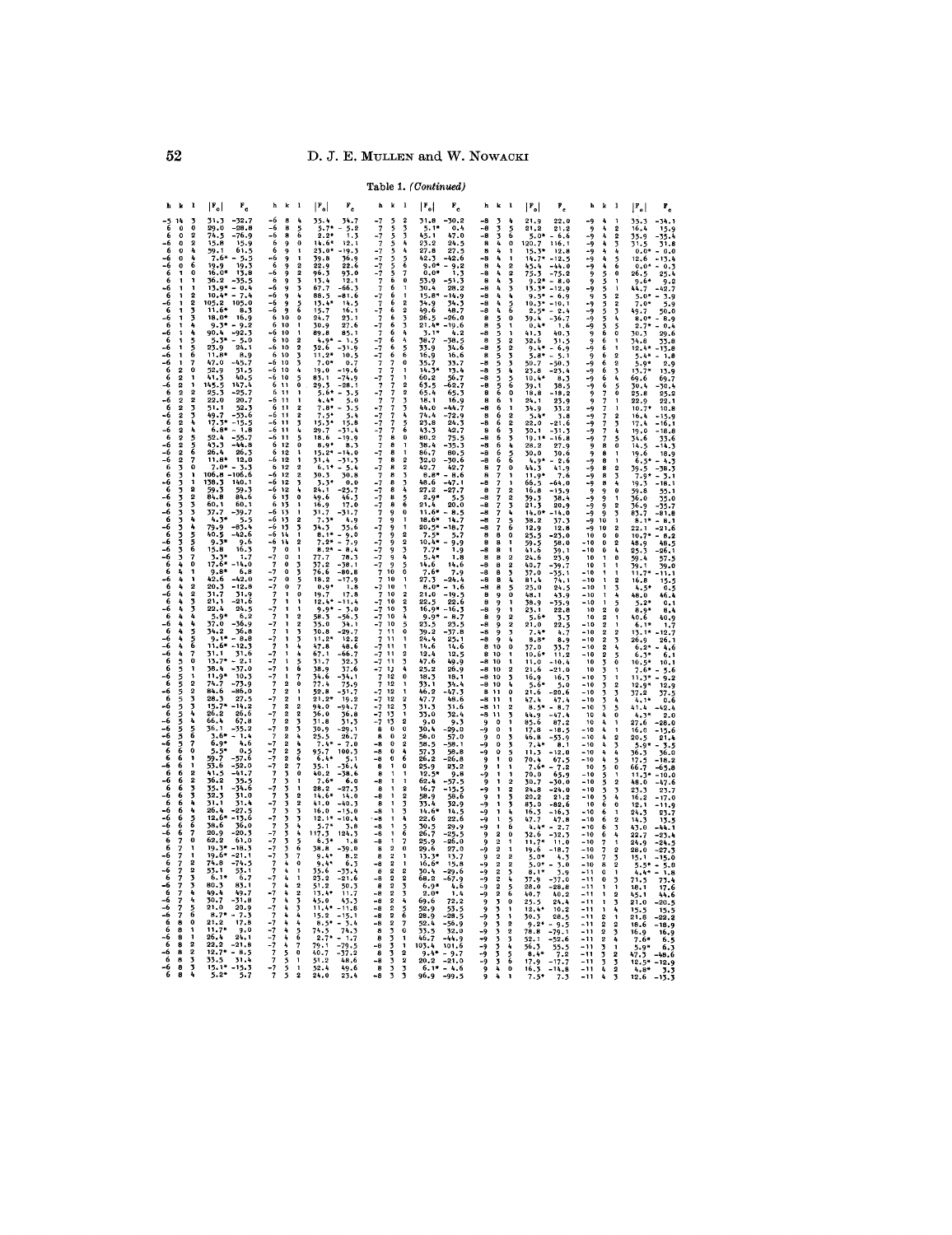(sin $\theta$  < 0.707,  $\mu$  < 45°) about both *b* and *c* axes, the radiation used being  $CuK\alpha$ .

Relative layer scale factors were calculated from cross-level data. Lorentz, polarization and absorption corrections were made, and also corrections for background, but no correction was applied for secondary extinction effects. The data were placed on an approximate absolute scale by means of a Wilson plot.

Atom i  $x$  i  $y$  i  $z$ As(1)  $\vert$  0.12199 (10)  $\vert$  0.02060 (6)  $\vert$  0.76392 (15) As(2)  $\begin{array}{|c|c|c|c|c|c|c|} \hline 0.42373 & (10) & 0.86090 & (6) & 0.85582 & (15) \hline \end{array}$ As(3)  $\begin{array}{|c|c|c|c|c|c|c|c|} \hline 0.32051 & (10) & 0.87334 & (7) & 0.17716 & (14) \hline \end{array}$ As(4)  $\begin{array}{|c|c|c|c|c|c|c|c|} \hline \end{array}$  0.04014 (10)  $\begin{array}{|c|c|c|c|c|c|} \hline \end{array}$  0.71491 (14)  $S(1)$  0.34521 (22) 0.00604 (14) 0.70138 (32)  $S(2)$  | 0.21388 (22) | 0.02299 (14) | 0.11566 (32)  $S(3)$  0.23875 (24) 0.77413 (14) 0.63924 (34)  $S(4)$  0.10702 (24) 0.78976 (15) 0.05105 (34)

Table 2a. (1) *Fractional positional coordinates* (standard deviations in brackets)

(2) *Anisotropic temperature factors* (estimated standard deviations in brackets) Temperature factors given by:

| $_{\rm Atom}$ | $B_{11}$    | $B_{12}$      | $B_{13}$    |
|---------------|-------------|---------------|-------------|
| As(1)         | 0.00903(21) | 0.00127(11)   | 0.00720(27) |
| As(2)         | 0.00767(21) | 0.00036(10)   | 0.01062(28) |
| As(3)         | 0.00828(21) | 0.00053(11)   | 0.00684(27) |
| As(4)         | 0.00820(21) | $-.00171(11)$ | 0.00634(28) |
| S(1)          | 0.00881(30) | $-.00096(25)$ | 0.01136(56) |
| S(2)          | 0.00842(29) | 0.00043(24)   | 0.00829(53) |
| S(3)          | 0.00999(31) | $-.00138(25)$ | 0.01049(60) |
| S(4)          | 0.00901(31) | $-.00233(26)$ | 0.01176(61) |
| $_{\rm Atom}$ | $B_{22}$    | $B_{23}$      | $B_{33}$    |
| As(1)         | 0.00301(09) | 0.00144(15)   | 0.01723(41) |
| As(2)         | 0.00315(09) | $-.00069(15)$ | 0.01989(42) |
| As(3)         | 0.00364(09) | 0.00149(16)   | 0.01522(41) |
| As(4)         | 0.00369(09) | $-.00130(17)$ | 0.01828(42) |
| S(1)          | 0.00284(11) | 0.00163(37)   | 0.01781(59) |
| S(2)          | 0.00316(12) | $-.00209(33)$ | 0.01570(57) |
| S(3)          | 0.00299(12) | $-.00382(37)$ | 0.01826(62) |
|               |             |               |             |

 $T = \exp[-(h^2B_{11} + k^2B_{22} + l^2B_{33} + 2hkB_{12} + 2hlB_{13} + 2klB_{23})]$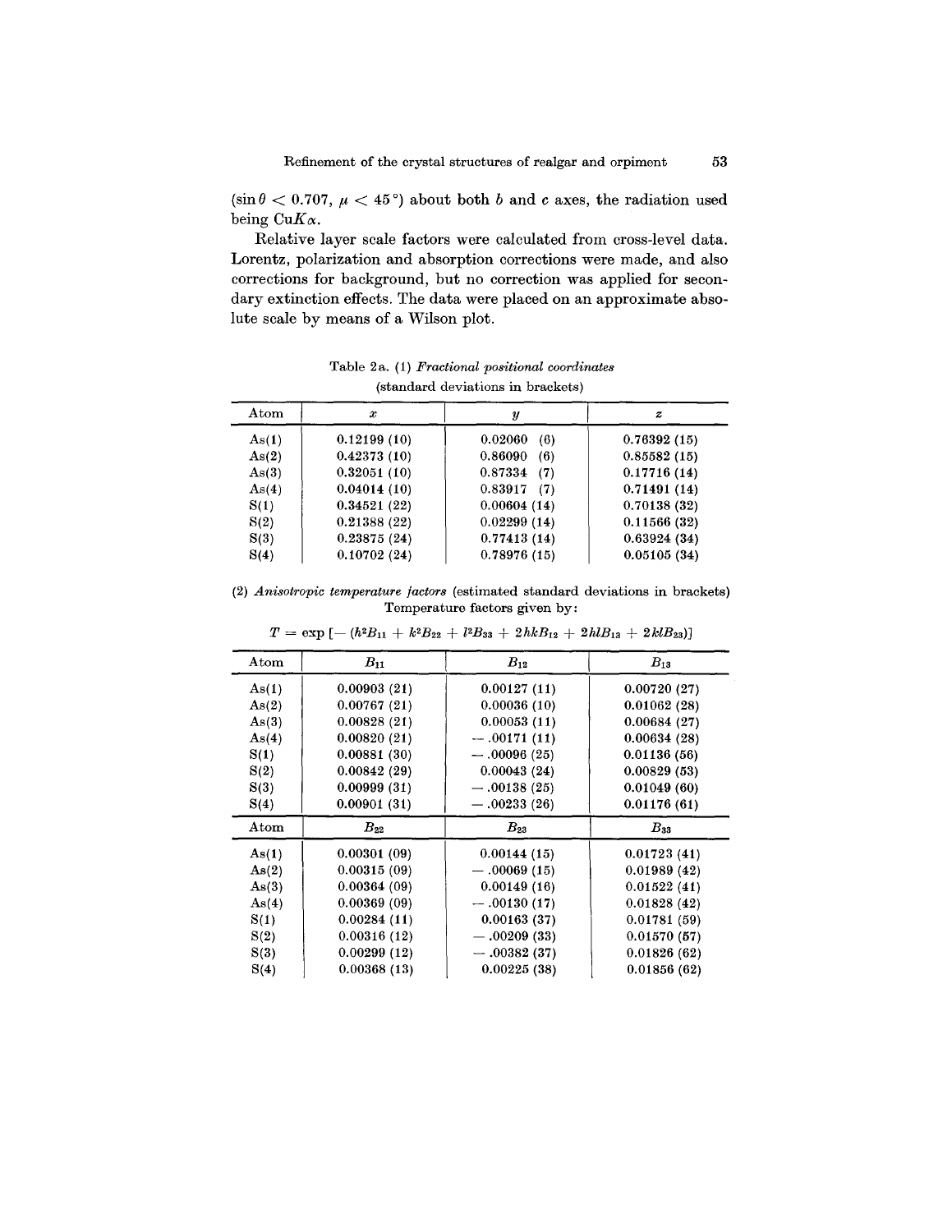|       | x     | y     | $\boldsymbol{z}$ |
|-------|-------|-------|------------------|
| As(1) | 0.118 | 0.024 | 0.759            |
| As(2) | 0.425 | 0.860 | 0.858            |
| As(3) | 0.318 | 0.873 | 0.181            |
| As(4) | 0.038 | 0.839 | 0.710            |
| S(1)  | 0.346 | 0.008 | 0.705            |
| S(2)  | 0.213 | 0.024 | 0.120            |
| S(3)  | 0.245 | 0.775 | 0.637            |
| S(4)  | 0.115 | 0.785 | 0.048            |

Table 2b. Fractional positional coordinates (ITO et al.1)

## Refinement of the structure

Attempts to solve the structure using a symbolic-addition programme were not successful, and the *E* maps produced contained many spurious peaks.

The coordinates of ITO and co-workers<sup>1</sup> were taken as input coordinates, and a refinement was carried out on these. The initial *R* factor for all the data with ITO'S coordinates was 0.144. Five rounds of isotropic least-squares refinement, using a block-diagonal approximation, led to a *R* factor of 0.073. Reflections were given weights proportional to  $1/\sigma^2$  where  $\sigma$  is the estimated standard deviation of the observed structure amplitude  $(F_o)$ . Weights were highest for medium-value intensities, with a fall-off for strong and weak values. A minimum value of  $F_0 > 12.0$  was used as a cut-off for low-value data, and only reflections with values greater than this minimum (1205 reflections) were used in the refinement. 320 reflections were omitted: of these all except 24 had values of  $F_0 < 2\sigma$ , and 24 had values of  $F_0 < 3\sigma$ .

Refinement was then continued anisotropically for five more rounds (1205 reflections), and the *R* factor dropped to 0.045. At this stage the shifts indicated for the positional coordinates and the anisotropic temperature factors were negligible compared with their standard deviations.

The final *R* factor for all reflections (1525), both observed and unobserved, was 0.055. A listing of structure factors is given in Table 1. The final coordinates and temperature factors are given in Table 2 a. Coordinates obtained by ITo *et al.1* are given in Table 2b for comparison.

Bond distances and angles, together with their estimated standard deviations, were calculated by means of a programme, and these appear in Table 3. In Table 4 are listed the parameters defining the temperature ellipsoids of the atoms.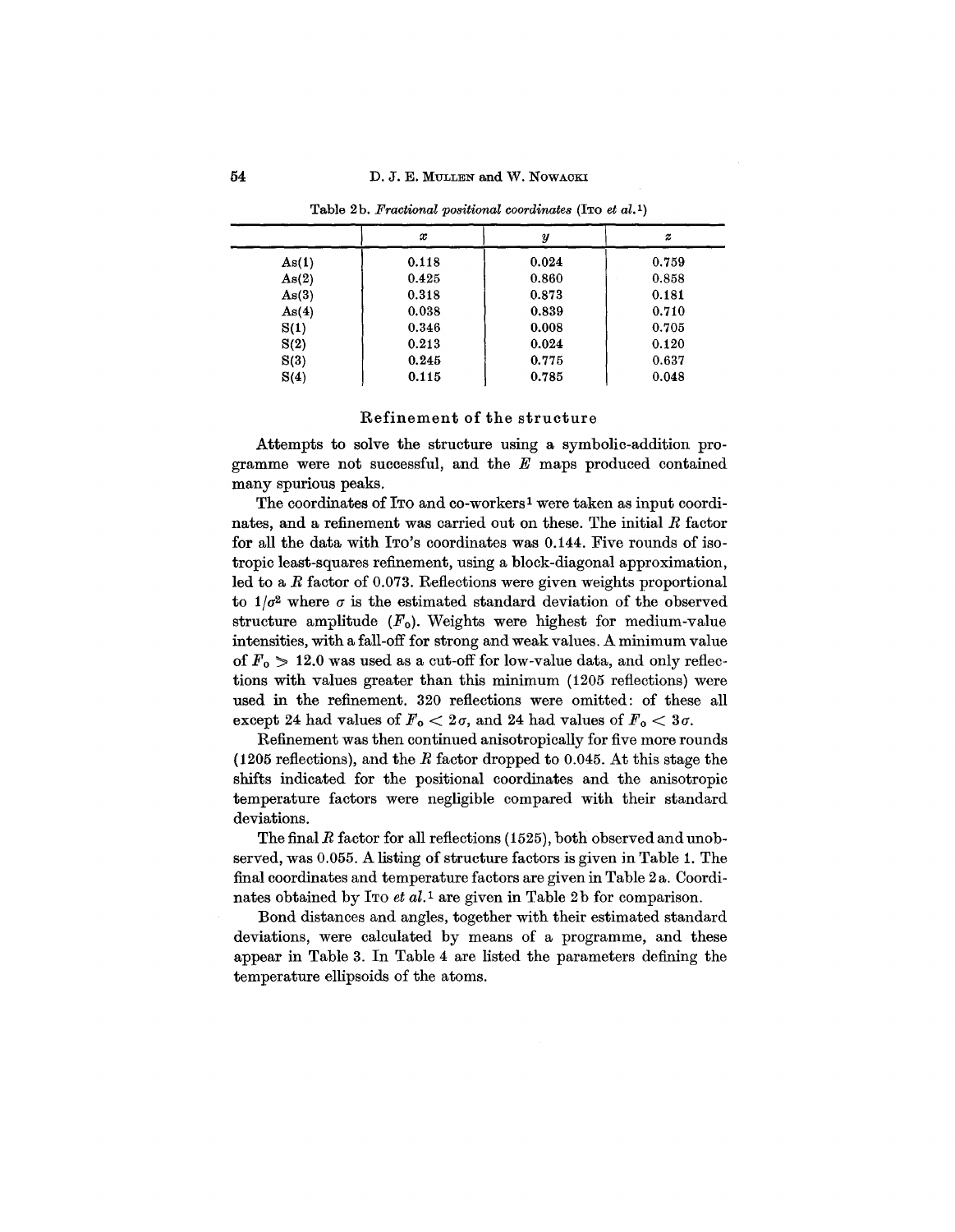|                                                                 | (standard deviations in brackets) |                                        |              |
|-----------------------------------------------------------------|-----------------------------------|----------------------------------------|--------------|
|                                                                 | a) Intramolecular bond distances  |                                        |              |
| $As(1) - S(1)$                                                  | $2.242(2)$ $\AA$                  | $As(3) - S(4)$                         | $2.238(2)$ Å |
| $As(1) - S(2)$                                                  | 2.232(2)                          | $As(4) - S(3)$                         | 2.231(2)     |
| $As(2) - S(1)$                                                  | 2.243(2)                          | $As(4) - S(4)$                         | 2.228(2)     |
| $As(2) - S(3)$                                                  | 2.238(2)                          | $As(1) - As(4)$                        | 2.571(1)     |
| $As(3) - S(2)$                                                  | 2.247(2)                          | $As(2)$ - $As(3)$                      | 2.566(1)     |
|                                                                 | b) Intramolecular bond angles     |                                        |              |
| $S(1)$ -As $(1)$ -S $(2)$                                       | $95.03(7)$ °                      | $As(2) - As(3) - S(2)$                 | $99.24(6)$ ° |
| $S(1)$ -As(2)-S(3)                                              | 94.51 (8)                         | $As(2) - As(3) - S(4)$                 | 99.32 (6)    |
| $S(2)$ -As(3)-S(4)                                              | 95.11(7)                          | $As(1) - As(4) - S(3)$                 | 99.85(6)     |
| $S(3)$ -As(4)- $S(4)$                                           | 94.92(8)                          | $As(1) - As(4) - S(4)$                 | 99.99 (7)    |
| $\operatorname{As}(4)-\operatorname{As}(1)-\operatorname{S}(1)$ | 98.67(6)                          | $As(1) - S(1) - As(2)$                 | 101.26(8)    |
| $As(4)-As(1)-S(2)$                                              | 99.07(6)                          | $As(1) - S(2) - As(3)$                 | 101.23(8)    |
| $As(3) - As(2) - S(1)$                                          | 99.55(6)                          | $As(2) - S(3) - As(4)$                 | 100.87(8)    |
| $As(3) - As(2) - S(3)$                                          | 99.17 (6)                         | $As(3) - S(4) - As(4)$                 | 100.76(8)    |
|                                                                 |                                   | c) Intramolecular non-bonded distances |              |
| $As(1)-As(2)$                                                   | 3.467 (1) $\AA$                   | $As(1) - S(3)$                         | $3.681(2)$ Å |
| $As(1) - As(3)$                                                 | 3.462(1)                          | $As(1) - S(4)$                         | 3.682(2)     |
| $As(2) - As(4)$                                                 | 3.445(1)                          | $As(2) - S(2)$                         | 3.673(2)     |
| $As(3)-As(4)$                                                   | 3.439(1)                          | $As(2) - S(4)$                         | 3.668(2)     |
| $S(1) - S(2)$                                                   | 3.299(3)                          | $As(3) - S(1)$                         | 3.678(2)     |
| $S(1) - S(3)$                                                   | 3.291(3)                          | $As(3) - S(3)$                         | 3.664(2)     |
| $S(2) -S(4)$                                                    | 3.309(3)                          | $As(4) - S(1)$                         | 3.657(2)     |
| $S(3) -S(4)$                                                    | 3.285(3)                          | $As(4) - S(2)$                         | 3.661(2)     |
|                                                                 | d) Intermolecular distances       |                                        |              |
| $S(4)$ -As $(3)II$                                              | 3.793 $(2)$ Å                     | $S(1)$ -As $(2)$ III                   | $3.587(2)$ Å |
| $As(4) - As(3)II$                                               | 3.505(1)                          | $S(2)$ -As $(2)$ III                   | 3.685(2)     |
| $As(4) - As(2)II$                                               | 3.563(1)                          | $As(1) - S(3)IV$                       | 3.669(2)     |
| $S(3)$ -As $(2)II$                                              | 3.518(2)                          | $As(4)-As(1)III$                       | 3.628(1)     |
| $S(4) - As(2)II$                                                | 3.615(2)                          | $As(1) - As(1)III$                     | 3.621(1)     |

# Table 3. *Bond distances and angles*

(I, II, III, IV refer to symmetry related general positions:  $x, y, z; \frac{1}{2} + x$ ,  $\frac{1}{2} - y$ ,  $\frac{1}{2} + z$ ;  $-x$ ,  $-y$ ,  $-z$ ;  $\frac{1}{2} - x$ ,  $\frac{1}{2} + y$ ,  $\frac{1}{2} - z$  respectively, or their cellshifted equivalents).

 $\rm S(4) - S(3)II$  3.743 (2)  $\rm S(2) - As(4)III$  3.442 (2)  $\rm S(1) – As(3) III \qquad \quad 3.410 \ (2) \qquad \qquad S(2) – As(1) III \qquad \quad 3.492 \ (2)$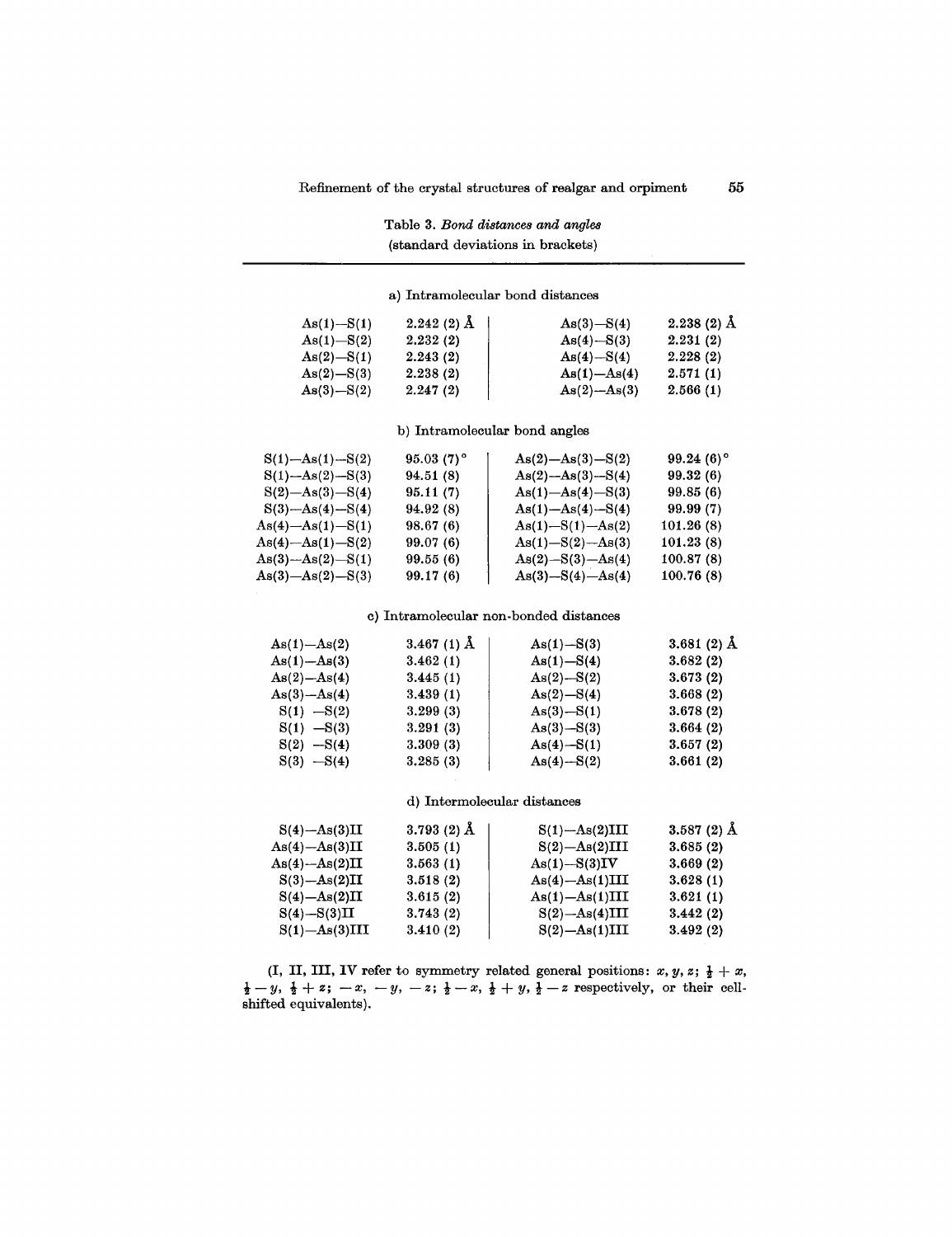| Atom  | $\langle B \rangle$      | Axis                    | $\boldsymbol{B}$       |                           | Direction cosines |         |                     |
|-------|--------------------------|-------------------------|------------------------|---------------------------|-------------------|---------|---------------------|
|       |                          |                         |                        | $\boldsymbol{\mathit{u}}$ | cos(1)            | cos(2)  | cos(3)              |
| As(1) | $2.62\,\AA$ <sup>2</sup> | $\mathbf{1}$            | $3.02\AA$ <sup>2</sup> | .196                      | .795              | .388    | .466                |
|       |                          | $\overline{2}$          | 2.06                   | .162                      | $-.263$           | .913    | $-.312$             |
|       |                          | 3                       | 2.76                   | .187                      | $-.547$           | .125    | .828                |
| As(2) | 2.57                     | 1                       | 2.03                   | .160                      | .835              | $-.474$ | $-.279$             |
|       |                          | $\overline{\mathbf{2}}$ | 2.40                   | .174                      | .477              | .877    | $-.061$             |
|       |                          | $\overline{\mathbf{3}}$ | 3.28                   | .204                      | .274              | $-.082$ | .958                |
|       |                          |                         |                        |                           |                   |         |                     |
| As(3) | 2.58                     | $\mathbf{1}$            | 2.59                   | .181                      | .925              | $-.373$ | $-.073$             |
|       |                          | $\overline{\mathbf{2}}$ | 2.88                   | .191                      | .355              | .778    | .518                |
|       |                          | 3                       | 2.27                   | .169                      | $-.136$           | $-.505$ | $\boldsymbol{.853}$ |
| As(4) | 2.77                     | 1                       | 2.24                   | .169                      | .667              | .668    | .330                |
|       |                          | $\overline{2}$          | 3.12                   | .199                      | $-.440$           | .710    | $-.550$             |
|       |                          | $\overline{\mathbf{3}}$ | 2.94                   | .193                      | $-.602$           | .222    | .767                |
|       |                          |                         |                        |                           |                   |         |                     |
| S(1)  | 2.49                     | 1                       | 2.55                   | .180                      | .613              | $-.679$ | $-.404$             |
|       |                          | $\overline{2}$          | 1.70                   | .147                      | .539              | .734    | $-.414$             |
|       |                          | 3                       | 3.21                   | .202                      | .577              | .036    | .816                |
| S(2)  | 2.47                     | $\mathbf{1}$            | 2.69                   | .185                      | .791              | .597    | $-.134$             |
|       |                          | $\overline{\mathbf{2}}$ | 1.90                   | .155                      | $-.427$           | .696    | .577                |
|       |                          | $\overline{\mathbf{3}}$ | 2.82                   | .189                      | .438              | $-.399$ | .805                |
|       |                          |                         |                        |                           |                   |         |                     |
| S(3)  | 2.71                     | 1                       | 2.72                   | .186                      | .820              | .336    | $-.463$             |
|       |                          | $\overline{\mathbf{2}}$ | 1.81                   | .151                      | $-.054$           | .851    | .522                |
|       |                          | $\overline{\mathbf{3}}$ | 3.59                   | .213                      | .569              | $-.403$ | .716                |
| S(4)  | 2.75                     | $\mathbf{1}$            | 1.63                   | .144                      | .677              |         |                     |
|       |                          | $\overline{\mathbf{2}}$ | 3.38                   |                           |                   | .595    | $-.433$             |
|       |                          | $\overline{\mathbf{3}}$ |                        | .207                      | $-.735$           | .535    | $-.415$             |
|       |                          |                         | 3.24                   | .203                      | $-.015$           | .599    | .800                |

Table 4. *Parameters defining temperature ellipsoids of the atoms* (Isotropic temperature factors  $B$ ;  $u =$  thermal displacement parameter

# Results and discussion

The structure obtained by refinement is essentially that of Iro *et aU.* This may be described as consisting of cradle-like, covalentlybonded AS4S4molecules (Fig. 2), held together by van der Waals forces. The unit cell contains four such molecules.

ITo *et al.* give the following description of the AS4S4 unit: "four sulphur and four arsenic atoms, covalently bonded, form a square and a tetrahedron respectively. The sulphur square cuts through the arsenic tetrahedron in the middle." This is clearly seen in the [001] projection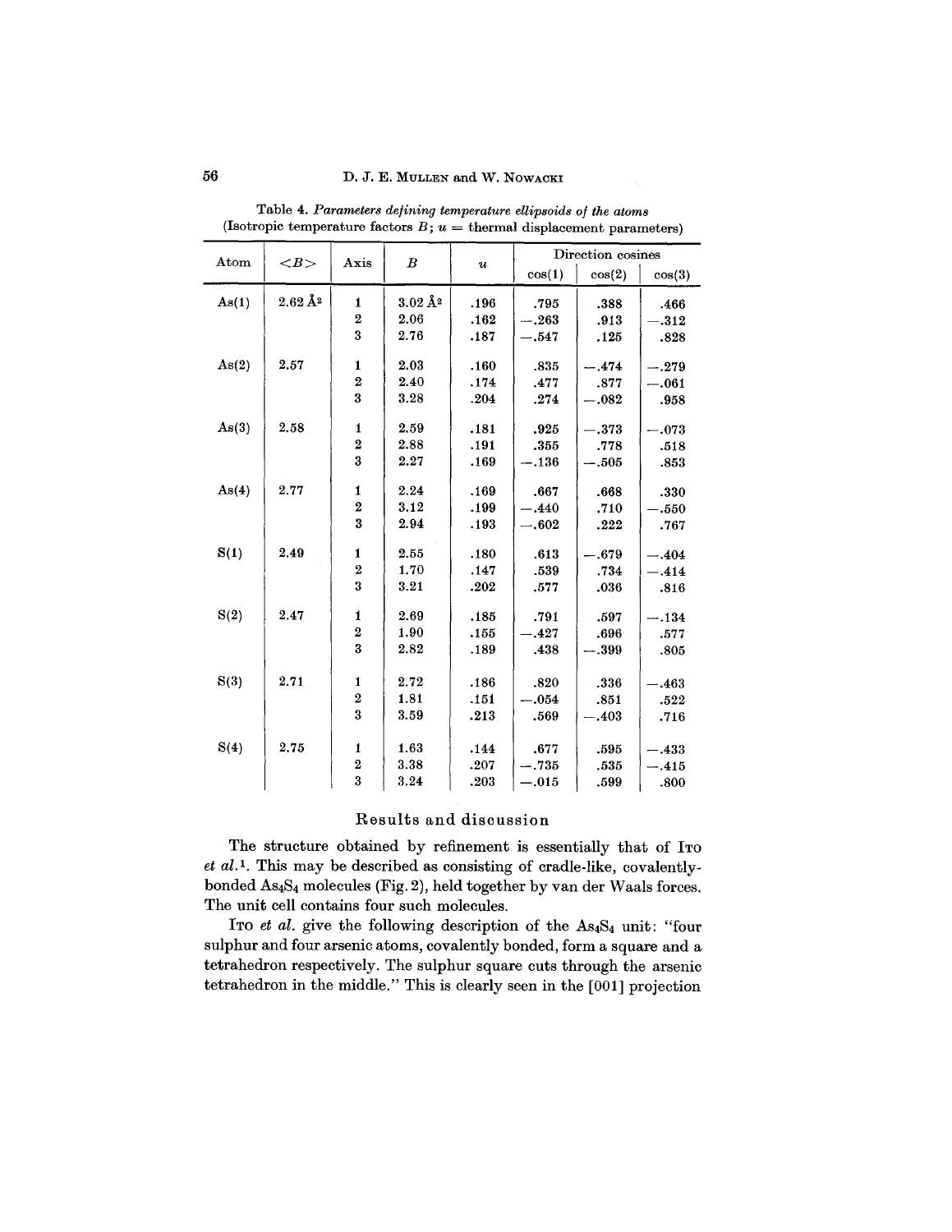

Fig.2. AS4S4 molecule showing cradle shape. [100] projection. (Bond distances in A, angles in degrees)

in Fig. 1. This figure also shows that planes of weak van der Waals forces exist normal to the *b* axis giving rise to a fair cleavage on (010).

The As<sub>4</sub>S<sub>4</sub> molecule has eight independent As-S bond distances, ranging from  $2.228(2)$  Å to  $2.247(2)$  Å and two As-As bond distances of 2.566(1) Å and 2.571(1) Å. The S-As-S angles range from  $94.5^{\circ}$ to 95.1°, the As-As-S angles from 98.7 ° to 100.0°, and the As-S-As angles from  $100.8\degree$  to  $101.3\degree$ .

*b*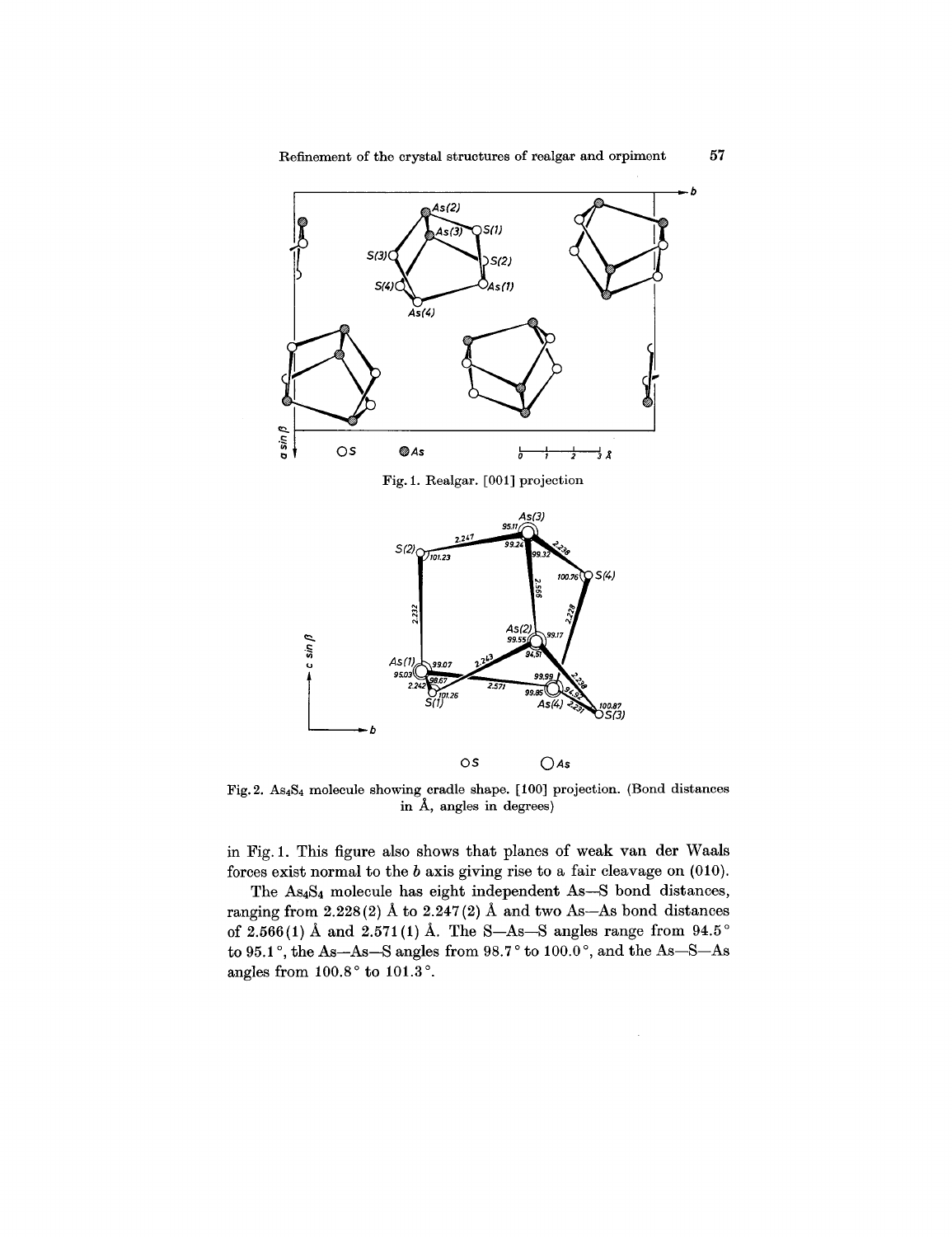Intermolecular contacts are all greater than  $3.4 \text{ Å}$ , the shortest being S(1)-As(3)III of 3.410(2) Å, S(2)-As(4)III of 3.442(2) Å and  $S(2)$ —As(1)III of 3.492(2) Å.

The sum of the van der Waals radii for sulfur and arsenic4 is of the order of 3.85 A, and therefore intermolecular contacts in excess of this value are not given in Table 4, being considered as non-bonding distances.

The shape of the molecule in the solid state is similar to its gaseous configuration, as described by  $Lv$  and  $D_{ONOHUE}$ <sup>5</sup>, and  $ALLEN$  and SUTTON<sup>6</sup>. The mean values of the intramolecular bond distances As-S and As-As are 2.237 A and 2.569 A respectively, while in the gas the corresponding distances are 2.23 A and 2.49 A. The mean bond angles in solid and gas also show close agreement, being as follows for the crystal and gas respectively: As-S-As, 101.03° and 101°; As-As-S, 99.36° and 100°; and S-As-S, 94.89° and 93°.

## **II.** Orpiment,  $\text{As}_2\text{S}_3$

#### Experimental

Crystal data:  $a = 11.475 \pm 0.005$  Å,  $b = 9.577 \pm 0.004$  Å,  $c = 4.256 \pm 0.002 \text{ Å}, \beta = 90^{\circ} 41' + 5'; V = 467.7 \text{ Å}^3; F(000) = 456.0;$  $Z = 4$ ;  $\lambda$  (CuK $\alpha$ ) = 1.54718; linear absorption coefficient,  $\mu$  (CuK $\alpha$ )  $= 298.8$  cm<sup>-1</sup>.

The material from which a single crystal was chosen for data collection came also from Binnatal. Orpiment is a pale yellow mineral with perfect (010) cleavage. This cleavage led to difficulties in obtaining a suitable crystal, giving rise to streaking of spots in many cases.

The crystal used for data collection was a small, approximately cylindrical needle with a diameter of 0.014 mm and a length of 0.127 mm. Cell dimensions were obtained from measurements on backreflection Weissenberg photographs, and a least-squares programme was used to obtain the best set of cell parameters from the measurements.

<sup>4</sup> L. PAULING, *The nature of the chemical bond.* Ithaca: Cornell Univ. Press, p. 260 (1960).

<sup>5</sup> C. S. Lu and J. DONOHUE, An electron diffraction investigation of sulfur nitride, arsenic disulfide (realgar), arsenic trisulfide (orpiment) and sulfur. J. Amer. chem. Soc. 66 (1944) 818-827.

<sup>6</sup> P. W.ALLEN and L. E. SUTTON,Tables of interatomic distances and molecular configurations obtained by electron diffraction in the gas phase. Acta Crystallogr.3 (1950) 46-72, p. 67.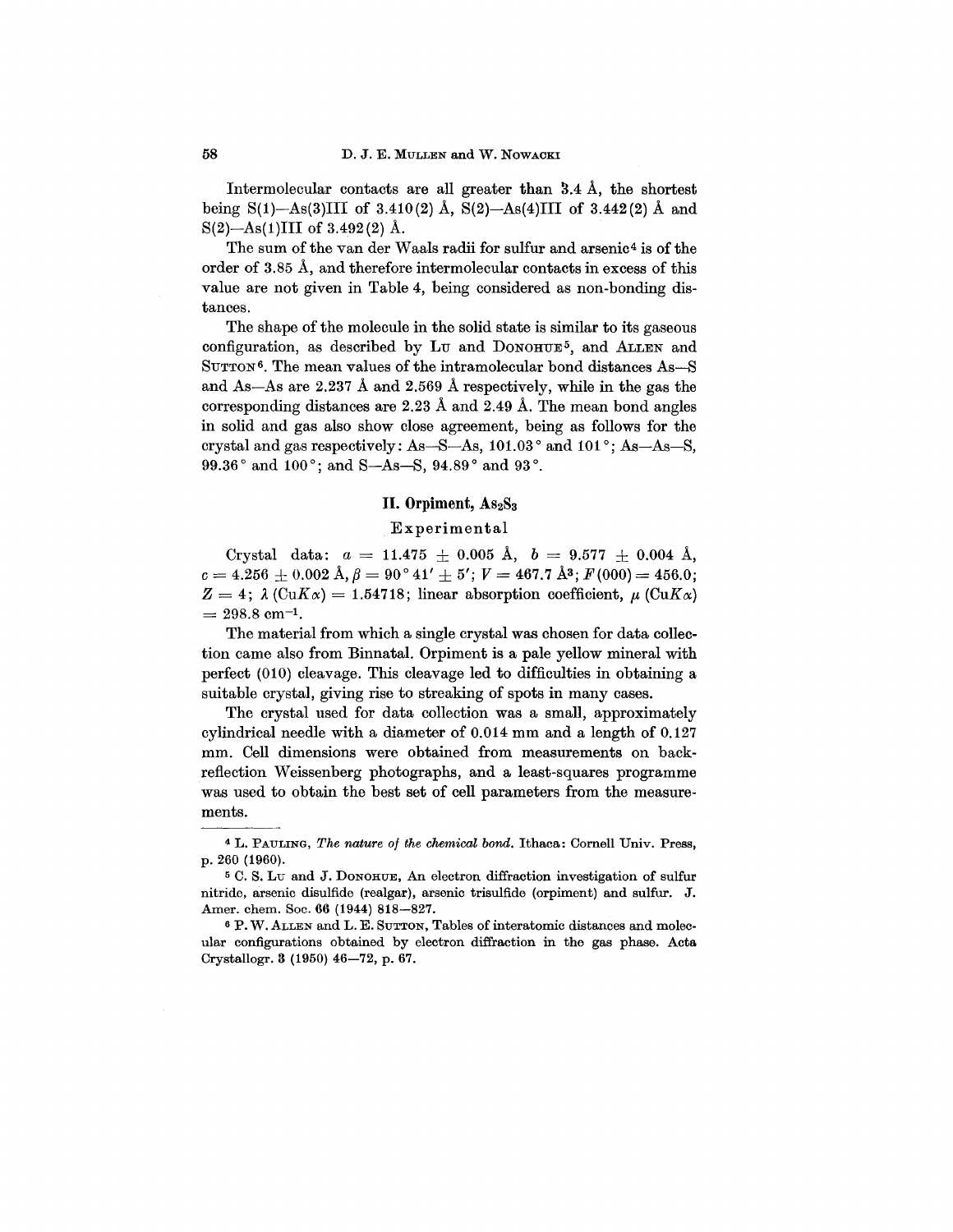The space group is  $P2_1/n$ , with *hOl* absent when  $h + l = 2n + 1$ and  $0k0$  absent when  $k = 2n + 1$ .

Intensity data were collected on a Supper-Pace two-circle diffractometer,  $CuK_{\alpha}$  radiation being used. A total of 836 independent reflec $t$ ions (sin $\theta < 0.707$ ,  $\mu < 48^{\circ}$ ) were measured about the *a* (needle) axis  $(l$ ayers  $0kl-11 k l$ .

The intensities were adjusted to take account of background, and Lorentz and polarization corrections were made. Absorption corrections appropriate for a cylindrical crystal were applied, but no correction was made for secondary extinction effects.

#### Refinement of the structure

A preliminary comparison of the structure amplitudes *(Fo)* with those of MORIMOTO2 showed no agreement whatever. A closer inspection revealed that the data were related by the transformation  $h = H$ ,  $k = K, l = -L$ , where  $H, K, L$  refer to MORIMOTO's indices. Using MORIMOTO's coordinates as input for a structure-factor calculation, an initial *R* factor of 0.81 was obtained. The index transformation above indicates mis-indexing of the data by MORIMOTO, using (unintentionally) an unconventional cell with an acute angle  $\beta$ , although the cell dimensions are quoted conventionally<sup>2</sup>. This error probably arises because the angle  $\beta$  is measured as  $90.5^{\circ} + 0.5^{\circ}$  and is very close to 90<sup>°</sup>. Since  $\beta \sim 90^\circ$ , the errors in calculated structure factors and in final positional parameters, as given by MORIMOTO, will be negligible.

Applying the above transformation  $(x = X, y = Y, z = -Z)$  to MORIMOTO's coordinates  $(X, Y, Z)$ , and using the coordinates  $x, y, z$  as input for a structure-factor calculation, an initial and acceptable *R* factor of 0.23 was obtained.

Five rounds of isotropic least-squares refinement (block-diagonal approximation) using 586 reflections (and omitting the remainder, of which 224 had values of  $F_o < \sigma$  and 26 had values of  $F_o < 2\sigma$ ) reduced the *R* factor to 0.100. At this point, layer scales were adjusted with reference to calculated structure factors, since data about one axis only were available and no cross-level scaling could be applied. One further round of isotropic least-squares refinement reduced *R* to 0.094, since small adjustments only were required for the layer scale factors. Refinement was then continued anisotropically for a further six rounds, and the final *R* factor was 0.064. At this stage, all parameter shifts were negligible compared with the corresponding standard deviations.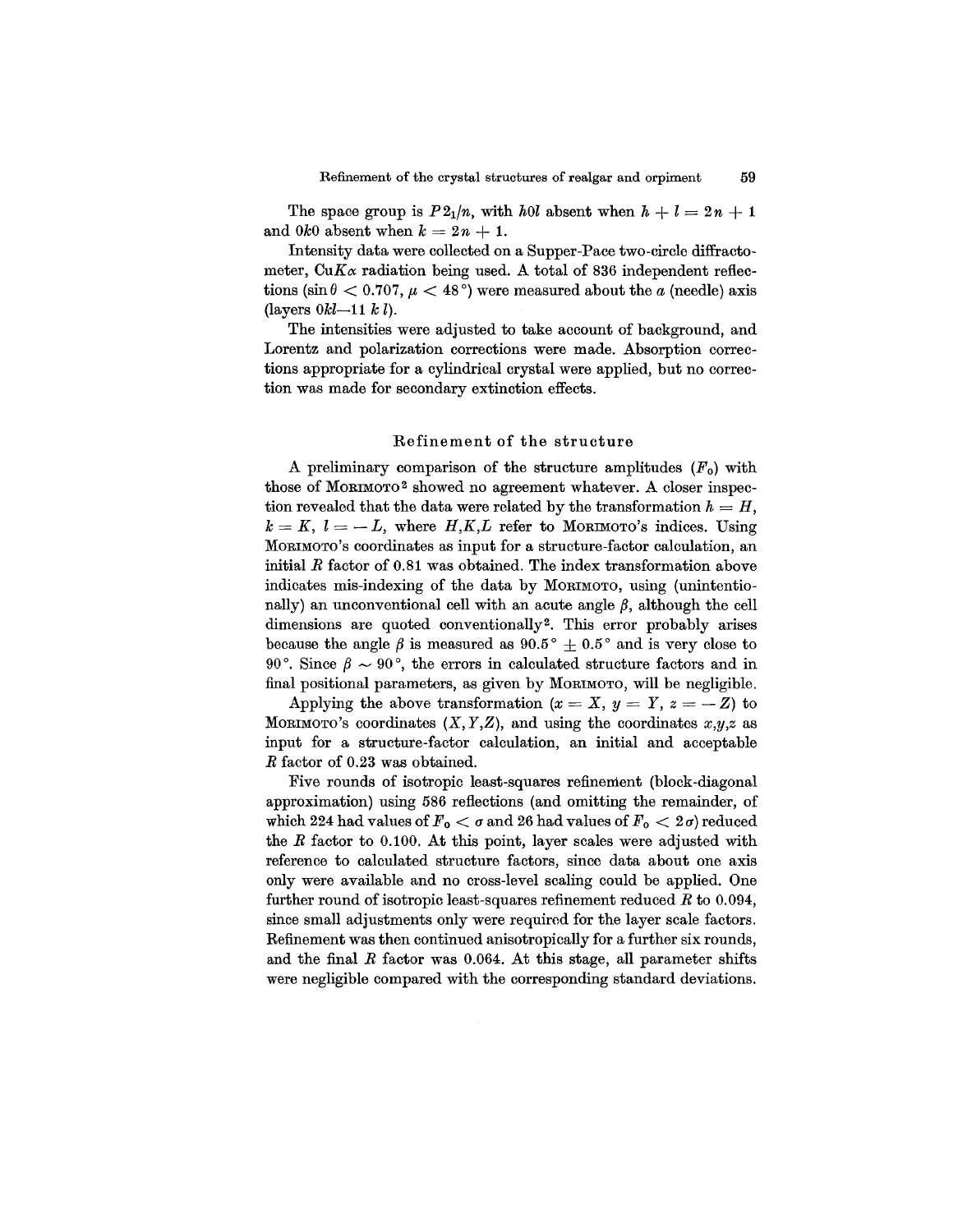Table 5. Comparison of  $F_0$  and  $F_c$  values for orpiment<br>\* denotes unobserved reflections  $(F_0 < 3\sigma)$ 

|                     | h k                        | $\blacksquare$                   | $ \mathbf{r}_{\text{o}} $<br>$\mathbf{r}_{\rm e}$ | $h \ h \ 1$                                                                                 | $ \mathbf{r}_{\text{o}} $<br>$\mathbf{r}_{\rm e}$ | h k 1                                                                                     | $ \mathbf{r}_o $<br>$r_{\rm e}$                           | $h = k - 1$                                                                          | $\lvert \mathbf{F_o} \rvert$<br>$\mathbf{r}_{\rm e}$ | $k = 1$<br>h                                                 | $\vert$ $\mathbf{F_{o}}\vert$<br>₽.       |
|---------------------|----------------------------|----------------------------------|---------------------------------------------------|---------------------------------------------------------------------------------------------|---------------------------------------------------|-------------------------------------------------------------------------------------------|-----------------------------------------------------------|--------------------------------------------------------------------------------------|------------------------------------------------------|--------------------------------------------------------------|-------------------------------------------|
| $\mathbf{o}$        | 0                          | $\overline{2}$                   | 72.6<br>67.7                                      | f,<br>5<br>3                                                                                | $17.2*$<br>$-21.8$                                | 6<br>-2<br><sup>1</sup>                                                                   | 35.8<br>$-42.2$                                           | 6<br>3<br>4                                                                          | 29.2<br>$-29.4$                                      | -4<br>8<br>1                                                 | 8.5"<br>5.1                               |
|                     |                            |                                  | 45.0<br>-43.6                                     | - 1<br>5<br>3                                                                               | $3.0*$<br>2.9                                     | $\overline{\mathbf{2}}$<br>6<br>2                                                         | $24.4*$<br>$-17.0$                                        | 4<br>-3<br>6                                                                         | $0.2*$<br>$-2.5$                                     | 4<br>8<br>$\overline{2}$                                     | 7.5*<br>2.4                               |
| $\bf{0}$            | $\ddot{\phantom{a}}$       | 1<br>$\overline{2}$              | $11.0*$<br>$-9.5$<br>121.8                        | 5<br>4<br>$\ddot{\phantom{1}}$<br>$-1$<br>۸                                                 | 24.1*<br>$-21.3$                                  | $\cdot$<br>6<br>$\bf 2$<br>6                                                              | $20.1*$<br>19.1<br>$1.8*$<br>3.8                          | 3<br>0<br>٦                                                                          | $20.8*$<br>$-15.1$                                   | 2<br>-4<br>8                                                 | $0.2*$<br>0.5<br>$\overline{\phantom{0}}$ |
|                     |                            | ٦                                | 126.5<br>$-76.7$<br>79.4                          | 5<br>$\blacksquare$<br>6<br>$\bf{0}$                                                        | $24.8*$<br>$-20.4$<br>$-31.5$                     | $\boldsymbol{2}$<br>3<br>-2<br>6<br>3                                                     | $23.0*$<br>$-21.0$                                        | 1<br>-3<br>$\mathbf{1}$                                                              | 72.8<br>74.3<br>$21.2*$<br>19.1                      | 3<br>4<br>8<br>8<br>3<br>۰4                                  | $14.6*$<br>$-17.7$<br>$5.3*$<br>4.7       |
|                     |                            |                                  | $-48.4$<br>51.7                                   | $\mathbf{1}$<br>6<br>$\mathbf{1}$                                                           | 32.9<br>66.7<br>68.0                              | $\overline{2}$<br>6<br>4                                                                  | $7.2*$<br>$-7.6$                                          | 3<br>7<br>$\overline{2}$                                                             | $9.5*$<br>9.9                                        | $\pmb{0}$<br>4<br>9                                          | $21.5*$<br>16.8                           |
|                     | 0 <sub>2</sub>             | ō                                | $-27.2$<br>$24.1*$<br>$-190.0$<br>177.8           | - 1<br>6<br>$\mathbf{1}$<br>6<br>$\overline{2}$                                             | $13.9*$<br>14.8                                   | 6<br>-2<br>A<br>$\overline{2}$<br>$\mathbf 0$                                             | $6.9*$<br>L.<br>4.9<br>$26.2*$                            | $\overline{2}$<br>-3                                                                 | $15.6*$<br>$-15.7$                                   | ۰,<br>q<br>1                                                 | $5.9*$<br>$\overline{a}$<br>1.6           |
|                     |                            |                                  | 109.9<br>111.3                                    | -1<br>2<br>6                                                                                | 48.1<br>$12.8*$<br>10.9                           | 7<br>$\overline{\mathbf{2}}$<br>$\mathbf{I}$                                              | $-29.9$<br>22.3<br>$20.1*$                                | $\frac{1}{3}$<br>$\overline{\mathbf{3}}$<br>$\frac{7}{7}$<br>-3                      | $24.1*$<br>$-20.7$<br>58.7<br>57.4                   | ۰<br>-1<br>٠,<br>$\overline{2}$<br>9                         | $12.5*$<br>$-11.5$<br>$-46.8$             |
|                     |                            |                                  | 12.5*<br>7.0                                      | $\blacksquare$<br>6                                                                         | 18.4*<br>$-11.4$                                  | -2                                                                                        | $3.7*$<br>0.6                                             | 3<br>ł,                                                                              | $7.5*$<br>5.8                                        | 2<br>q                                                       | $43.9$<br>63.1<br>$-61.0$                 |
|                     |                            |                                  | 39.9<br>39.2<br>64.4                              | 6<br>3<br>- 1<br>6<br>Ą                                                                     | 36.7<br>$-37.7$                                   | $\overline{\mathbf{2}}$<br>2<br>7                                                         | 32.1<br>$-32.7$                                           | .3                                                                                   | $18.2*$<br>18.2                                      | $\mathbf{0}$<br>10                                           | $9.0*$<br>5.4                             |
|                     |                            |                                  | 57.5<br>39.8<br>$-37.0$                           | $\mathbf{1}$<br>6<br>$\boldsymbol{t}$<br>- 1                                                | 30.7<br>50.1<br>21, 1*                            | - 2<br>7<br>$\mathbf 2$<br>$\overline{\mathbf{2}}$                                        | 48.1<br>46.9<br>$4.0*$<br>$\overline{\phantom{a}}$<br>5.6 | 3<br>8<br>0<br>3<br>$\mathbf{a}$<br>1                                                | $18.9*$<br>$-17.3$<br>$-0.6$<br>$0.2*$               | ł,<br>10<br>1<br>10<br>$\mathbf{1}$<br>-4                    | 44.0<br>$19.6* -20.1$                     |
| $\bf{0}$            | $\overline{3}$             |                                  | $95.5$<br>40.1<br>$-99.6$                         | $\bf{0}$<br>$\mathbf{1}$<br>7                                                               | $-19.0$<br>3.5<br>$8.4*$                          | $\frac{7}{7}$<br>3<br>-2                                                                  | 33.1<br>$-34.4$                                           | -3<br>a<br>1                                                                         | 71.5<br>-72.0                                        | $\mathbf{I}_{\mathbf{I}}$<br>10<br>2                         | $18.3*$<br>$-17.6$                        |
|                     |                            | 2                                | $-43.6$<br>106.7                                  | $\frac{7}{7}$<br>-1                                                                         | $27.0*$<br>27.1<br>48.4                           | $\overline{2}$<br>7<br>$\pmb{h}$                                                          | 26.0<br>$-29.4$                                           | $\overline{2}$<br>$\frac{1}{2}$<br>8                                                 | $10.0*$<br>$7.4$<br>26.3<br>45.7                     | $\overline{2}$<br>-4<br>10<br>ō                              | $29.1 - 25.8$                             |
|                     |                            |                                  | 111.4<br>14.3<br>12.0                             | $\mathbf{1}$<br>- 1<br>$\mathbf{1}$<br>7<br>2                                               | 55.5<br>38.1<br>38.8                              | -2<br>4<br>$\overline{\mathbf{2}}$<br>$\ddot{\mathbf{8}}$<br>$\pmb{0}$                    | 24.1<br>$23.5$<br>5.7<br>$9.4*$                           | 2<br>-3<br>8<br>$\overline{2}$<br>8                                                  | $29.2*$<br>45.4                                      | 4<br>-11<br>5<br>$\mathbf 0$<br>1                            | $8.2*$<br>- 7.4<br>38.9<br>39.4           |
|                     |                            |                                  | 32.1<br>31.7                                      | $\overline{\phantom{a}}$<br>2<br>- 1                                                        | 32.1*<br>30.8                                     | $\overline{\mathbf{2}}$<br>8<br>1                                                         | 52.5<br>58.5                                              | 3<br>-3<br>8                                                                         | $20.0*$<br>14.9                                      | -5<br>$\ddot{\mathbf{0}}$<br>$\mathbf{I}$                    | $0.2*$<br>$-13.3$                         |
| $\bf{0}$            | $\pmb{\cdot}$              | ō                                | 66.2<br>$-65.2$                                   | 7<br>3<br>$\mathbf{1}$                                                                      | 52.0<br>50.0                                      | -2<br>8<br>1                                                                              | $14.9*$<br>$-13.5$                                        | ō<br>3<br>9                                                                          | 35.9<br>$-34.2$                                      | 5<br>0<br>3                                                  | 32.2<br>$-31.9$                           |
|                     |                            |                                  | 112.0<br>$-114.1$<br>42.3<br>$-38.3$              | -1<br>$\frac{7}{7}$<br>3<br>$\overline{1}$<br>Ą                                             | $0.2*$<br>$-7.2$<br>$11.6*$<br>$-12.7$            | $\overline{\mathbf{2}}$<br>8<br>2<br>-2<br>8<br>2                                         | $22.8*$<br>25.8<br>$23.5*$<br>$-19.2$                     | 3<br>1<br>9<br>-3<br>$\mathbf{1}$<br>9                                               | 44.9<br>-44.3<br>$18.9*$<br>2,0                      | 0<br>5<br>$\pmb{0}$<br>1                                     | 42.8<br>$-42$<br>56.3<br>56.7             |
|                     |                            |                                  | 35.0<br>$-31.6$                                   | 7<br>$-1$<br>$\mathbf{I}_{\mathbf{I}}$                                                      | $0.2*$<br>$-1.2$                                  | $\overline{2}$<br>$\frac{3}{3}$<br>A                                                      | 28.6<br>30.3<br>- 7.2                                     | 3<br>q<br>$\mathbf{2}$                                                               | $12.8*$<br>15.8                                      | 5<br>$\mathbf{1}$                                            | $7.1*$<br>5.9                             |
|                     |                            |                                  | $-24.2$<br>24.9                                   | 8<br>0<br>$\mathbf{1}$                                                                      | $10.8*$<br>$-12.2$                                | $-2$<br>8                                                                                 | $5.1*$                                                    | $\overline{2}$<br>-3<br>9                                                            | $19.5*$<br>$-10.9$                                   | 1<br>1                                                       | 36.5<br>42.2                              |
| $\bf{0}$            | 5                          |                                  | 165.3<br>166.4<br>49.2<br>$-53.3$                 | 8<br>8<br>- 1                                                                               | 35.6<br>$-39.7$<br>$26.7*$<br>29.0                | $\overline{\mathbf{2}}$<br>$\ddot{\mathbf{0}}$<br>9<br>$\overline{\mathbf{2}}$<br>ġ.<br>1 | $5.3*$<br>4.0<br>$22.0*$<br>$-14.2$                       | 3<br>3<br>9<br>-3<br>۹                                                               | 25.2<br>24.8<br>35.4<br>-34.6                        | $\overline{2}$<br>1<br>$\overline{2}$<br>1                   | $26.6*$<br>25.6<br>$22.3*$<br>18.5        |
|                     |                            |                                  | 33.0<br>$-26.3$                                   | 8<br>2<br>$\mathbf{1}$                                                                      | $12.6*$<br>6.9                                    | -2<br>9<br>1                                                                              | 19.0*<br>$-14.5$                                          | 3<br>ō<br>10                                                                         | 35.1<br>$-32.9$                                      | -5<br>-5<br>-5                                               | 30.0<br>26.3                              |
|                     |                            |                                  | $9.1*$<br>11.0                                    | 8<br>2<br>$-1$                                                                              | $32.5*$<br>29.7                                   | 2<br>9<br>2                                                                               | $10.9*$<br>21.2                                           | $\overline{\mathbf{z}}$<br>1<br>10                                                   | $6.2*$<br>12.4                                       | 3<br>-5<br>1                                                 | $27.1*$                                   |
| $\bf{0}$            | 6                          | $\ddot{\phantom{0}}$             | 75.3<br>78.1<br>48.7<br>48.3                      | 8<br>$\mathbf{1}$<br>3<br>$-1$<br>8<br>$\overline{\mathbf{5}}$                              | $9.0*$<br>13.1<br>52.0                            | -2<br>$\,$<br>9<br>$\overline{2}$<br>9                                                    | $0.2*$<br>$-0.9$<br>$8.1*$<br>7.2                         | -3<br>10<br>$\mathbf{I}$<br>3<br>10<br>2                                             | 45.4<br>44.4<br>36.7<br>$-35.9$                      | 5<br>1<br>4<br>-5<br>4<br>1                                  | $0.2*$<br>$15.5*$<br>11.8                 |
|                     |                            | 2                                | $-34.6$<br>35.0                                   | $\theta$<br>$\mathbf{1}$<br>۰                                                               | $53.4$<br>41.1<br>-42.9                           | 3<br>$-2$<br>o<br>3                                                                       | 21.A<br>22.5*                                             | 2<br>-3<br>10                                                                        | 29.0<br>-24.9                                        | 5<br>$\cdot$<br>$\mathbf 0$                                  | 66.5<br>$-69.9$                           |
|                     |                            |                                  | $4.4*$                                            | $\mathbf{1}$<br>9<br>1                                                                      | $6.9*$<br>6.2                                     | ó<br>$\overline{2}$<br>10                                                                 | $28.9$<br>36.4<br>$-23.6$                                 | $\frac{3}{3}$<br>11<br>$\mathbf 0$                                                   | $21.5*$<br>$\frac{21.5}{21.1}$                       | $-5$<br>$-5$<br>2<br>$\mathbf{1}$                            | $54.0$<br>7.5*<br>$-52.3$                 |
| o                   | $\pmb{7}$                  |                                  | 55.9<br>- 54.9<br>46.3<br>-50.1                   | 9<br>- 1<br>$\mathbf{1}$<br>9<br>$\overline{2}$<br>$\mathbf{1}$                             | 42.0<br>$-47.0$<br>$0.2*$<br>2.2                  | $\overline{\mathbf{2}}$<br>10<br>1<br>-2<br>10<br>1                                       | $-38.8$<br>$9.7*$<br>15.0                                 | 11<br>1<br>-3<br>11                                                                  | $19.8*$<br>$-29.2$<br>28.9                           | $\overline{2}$<br>٠<br>$\overline{\mathbf{2}}$<br>2          | $-15.0$<br>$6,6*$<br>$-15.0$              |
|                     |                            |                                  | 86.9<br>83.5                                      | - 1<br>9<br>$\overline{2}$                                                                  | $7.2*$<br>$\omega$<br>5.4                         | $\mathbf 2$<br>10<br>$\overline{\mathbf{2}}$                                              | $14.5*$<br>$-11.8$                                        | $\pmb{t}_i$<br>$\bf{0}$<br>$\overline{2}$                                            | 96.1<br>$-93.7$                                      | -5<br>$\overline{\mathbf{2}}$<br>2                           | 42.0<br>43.2                              |
|                     |                            |                                  | $5.4*$<br>1.6                                     | 9<br>3<br>$\mathbf{1}$                                                                      | 31.3<br>$-31.2$                                   | -2<br>10<br>$\overline{\mathbf{2}}$                                                       | $2.2*$<br>10.6                                            | 2<br>-4<br>$\mathbf{o}$                                                              | 92.8<br>$-90.4$                                      | 5<br>2<br>3                                                  | $0.2*$<br>3                               |
| o                   | <b>R</b>                   | $\Omega$                         | $17.0*$<br>$-16.2$<br>$-73.1$<br>71.1             | $-1$<br>9<br>3<br>10<br>$\mathbf{1}$<br>$\Omega$                                            | $0.2*$<br>$-0.9$<br>$7.5*$<br>10.5                | 2<br>11<br>$\bf{0}$<br>$\overline{2}$<br>11<br>$\mathbf{1}$                               | $13.4*$<br>9.6<br>$0,2*$<br>2.5                           | $\mathbf{r}_i$<br>$\mathbf{0}$<br>ł<br>-4<br>$\Omega$<br>٨                           | 102.3<br>$-102.5$<br>96.2<br>-90.1                   | 3<br>-5<br>2<br>4<br>2                                       | $2.1*$<br>$18.4*$<br>$-22.4$              |
|                     |                            |                                  | $13.6*$<br>12.6                                   | 10<br>$\mathbf{I}$<br>1                                                                     | $11,8*$<br>12.8                                   | 11<br>1                                                                                   | $12.9*$<br>65.3<br>15.4                                   | o<br>4<br>$\mathbf{1}$                                                               | $12.2*$<br>$-5.5$                                    | 5<br>$\mathbf{2}$<br>4                                       | $11.9* - 10.6$                            |
|                     |                            |                                  | 32.2<br>31.5                                      | - 1<br>10<br>1                                                                              | 30.7<br>$-33.0$                                   | $\frac{-2}{3}$<br>$\ddot{\mathbf{0}}$<br>1                                                | 60.8                                                      | ۸<br>$\mathbf{1}$<br>$\mathbf{1}$                                                    | $78.3$<br>$78.3$<br>80.0                             | -5<br>5<br>5<br>$\ddot{\text{o}}$<br>$\overline{\mathbf{3}}$ | $\frac{74.2}{61.7}$<br>$-78.2$            |
| $\bf{0}$            | 9                          |                                  | $10.8*$<br>7.8<br>44.6<br>-43.2                   | $\mathbf{1}$<br>10<br>2<br>2<br>- 1<br>10                                                   | 29.8<br>$-20.8$<br>23.9<br>-17.6                  | $\pmb{0}$<br>1<br>$\overline{\mathbf{3}}$<br>$\bf{0}$<br>3                                | 199.5*<br>214.1<br>60.2<br>$-58.4$                        | -4<br>1<br>4<br>$\overline{2}$<br>1                                                  | 77.4<br>150.2                                        | ź<br>$\mathbf{1}$<br>-5<br>3<br>$\blacksquare$               | 63.9<br>46.2<br>-48.5                     |
|                     |                            |                                  | 44.6<br>$-45.4$                                   | 11<br>0<br>$\ddot{\phantom{1}}$                                                             | 39.0<br>37.5                                      | 3<br>-3<br>$\mathbf{o}$                                                                   | $23.9*$<br>$-22.1$                                        | 2                                                                                    | $149.5$<br>$144.2$<br>142.4                          | 5<br>2<br>3                                                  | 34.5<br>$-36.7$                           |
|                     |                            |                                  | $7.4*$<br>6.3                                     | $\mathbf{1}$<br>11<br>$\mathbf{1}$                                                          | $10.0*$<br>7.1                                    | 3<br>$\mathbf 0$<br>5                                                                     | 33.0<br>36.6                                              | 3<br>4<br>1                                                                          | $10.6*$<br>$-11.3$                                   | -5<br>3<br>2                                                 | $6.6*$<br>6.4                             |
|                     | 0, 10                      | $\Omega$                         | $69.9$<br>35.6<br>$69.1 - 37.5$                   | $-1$<br>11<br>$\mathbf{1}$<br>2<br>$\mathbf{o}$<br>$\mathbf{2}$                             | $0,2*$<br>1.3<br>48.1                             | -3<br>0<br>$\frac{5}{9}$<br>1                                                             | 45.6<br>-46.7                                             | 3<br>-4<br>1<br>$\boldsymbol{L}$<br>A,<br>1                                          | $12.5*$<br>$-10.6$<br>$0.2*$                         | 3<br>3                                                       | $17.8*$<br>23.4<br>$\overline{2}$         |
|                     |                            |                                  | 20.2<br>22.1*                                     | $\overline{2}$<br>-2<br>$\mathbf{o}$                                                        | -46.4<br>36.9<br>42.5                             | 3<br>$\mathbf{1}$<br>$\mathbf{1}$                                                         | 35.8<br>$\frac{37.0}{197.3}$<br>193.9                     | - 4<br>٠<br>1                                                                        | 1,0<br>$0.2*$<br>- 5.4                               | $-5.5$<br>3<br>3                                             | $8.3*$<br>$17.9*$<br>18.8                 |
| $\mathbf 0$         | 11                         |                                  | 26.9<br>27.8                                      | $\overline{\mathbf{2}}$<br>$\mathbf 0$<br>4                                                 | $12.5*$<br>5.1                                    | $-\frac{5}{3}$<br>-1<br>1                                                                 | 49.0<br>$-49.2$                                           | $\mathbf{0}$<br>$\overline{2}$<br>4                                                  | $86.9$<br>91.4<br>89.5<br>-96. 1                     | 4<br>$\frac{5}{5}$<br>ز<br>4                                 | $7.5*$<br>7.5                             |
| 1                   | $\mathbf 0$<br>$\mathbf 0$ |                                  | 132.2<br>128.0<br>44.4<br>-46.8                   | 4<br>-2<br>$\mathbf 0$<br>$\overline{\mathbf{2}}$<br>$\mathbf{o}$                           | $8,1*$<br>6.5<br>46.2<br>52.0                     | 2<br>$\mathbf{1}$<br>$\overline{2}$<br>-3                                                 | 51.0<br>$-53.5$<br>$12.3*$<br>11.8                        | 4<br>1<br>$\overline{2}$<br>-4<br>1                                                  | 94.8<br>93.8                                         | ō<br>1<br>ł                                                  | 33.8<br>37.9<br>35.6<br>33.9              |
| 1                   | Ó                          | 3                                | $8.4*$<br>$-6.3$                                  | $\overline{\mathbf{2}}$<br>ı<br>1                                                           | $9.7*$<br>13.3                                    | $\overline{\mathbf{z}}$<br>1<br>3                                                         | 28.4<br>$-19.1$                                           | $\overline{2}$<br>4<br>$\overline{2}$                                                | $22.6*$<br>21.7                                      | -5<br>4<br>1                                                 | $22.6*$<br>22.8                           |
|                     | o                          | 3                                | 100.2<br>$-92.2$                                  | -2<br>f.<br>л                                                                               | $20.9*$<br>26.3                                   | -3<br>1<br>3                                                                              | 51.7<br>50.0                                              | 2<br>2<br>-4                                                                         | $25.2*$<br>28.3                                      | 5<br>4<br>2                                                  | $23.4*$<br>$-20.6$                        |
| $\mathbf{1}$<br>- 1 | Ø<br>$\bf{0}$              | 5<br>5                           | $-18.7$<br>21.8<br>$19.0*$<br>14.7                | $\overline{2}$<br>$\mathbf{1}$<br>$\overline{2}$<br>- 2<br>$\overline{2}$<br>$\blacksquare$ | $8,3*$<br>8.7<br>$17.1*$<br>$-15.3$               | 3<br>$\mathbf{1}$<br>4<br>4<br>$\mathbf{1}$                                               | $23.1*$<br>$-21.6$<br>37.2<br>$-33.9$                     | 4<br>2<br>3<br>$\overline{2}$<br>-4                                                  | 42.9<br>41.7<br>41.8                                 | -5<br>$\mathbf{I}_\mathbf{I}$<br>$\frac{2}{3}$<br>4          | $6.7*$<br>9.2<br>30.6                     |
| 1                   | 1                          | ō                                | $29.7*$<br>30.5                                   | $\overline{2}$<br>-1                                                                        | $26,8*$<br>$-20.0$                                | -3<br>-1                                                                                  | $-48.0$                                                   | $\mathbf{z}_i$<br>$\overline{2}$                                                     | 41.9<br>48.0<br>46.2                                 | 5<br>4                                                       | 33.8<br>34.8                              |
|                     |                            | $\mathbf{1}$                     | 47.0<br>46.8                                      | 3<br>-2                                                                                     | 14, 14<br>12.0                                    | ر<br>3-<br>5                                                                              | $\frac{44.9}{26.7}$<br>$-29.0$                            | 库<br>2<br>-4                                                                         | 40.5<br>40.4                                         | -5<br>5<br>3<br>4                                            | $37.8$<br>6.6*<br>-7.3                    |
| f,                  | 1<br>ŧ                     | 2                                | 106.9<br>114.0<br>$21.8*$<br>17.0                 | $\overline{\mathbf{2}}$<br>-2<br>1                                                          | $16.3*$<br>5.2<br>$9.7*$<br>ä,<br>9.0             | 3<br>ō<br>$\overline{2}$<br>$\overline{\mathbf{3}}$<br>$\overline{2}$<br>1                | 65.4<br>70.1<br>$11,0*$<br>$-8.4$                         | $\overline{\mathbf{A}}$<br>$\overline{3}$<br>O<br>3<br>$\frac{1}{2}$<br>$\mathbf{I}$ | 3.4*<br>4.9<br>91.7<br>-93.4                         | -5<br>4<br>4<br>š<br>o                                       | 34.5<br>32.4<br>$14.9*$<br>15.3           |
|                     | 1                          | $\overline{2}$                   | 45.6<br>$-48.2$                                   | $\overline{2}$<br>1<br>5                                                                    | 5.4*<br>÷<br>4.7                                  | -3<br>2<br>$\mathbf{1}$                                                                   | $105.5 - 111.8$                                           | - 4<br>1                                                                             | $-92.9$<br>91.7                                      | 5<br>5<br>5<br>1                                             | $25.8*$<br>$-30.2$                        |
| $\mathbf{1}$        | 1                          | 3                                | 92.0<br>89.6                                      | -2<br>$\mathbf{r}$<br>5                                                                     | $3.4*$<br>4.0                                     | 3<br>2<br>2                                                                               | 40.5<br>41.8                                              | $\pmb{\lambda}$<br>3<br>2                                                            | 53.6<br>$-54.2$                                      | 1<br>-5<br>5                                                 | $11.9*$<br>$-14.5$                        |
| - 1<br>1            | 1<br>1                     | 3<br>۸                           | $0.2*$<br>$-10.7$<br>$21.5*$<br>$-18.4$           | $\overline{2}$<br>$\boldsymbol{2}$<br>$\Omega$<br>$\overline{2}$<br>$\overline{2}$<br>1     | $12.3*$<br>6.8<br>76.8<br>$-78.4$                 | -3<br>2<br>2<br>$\overline{2}$                                                            | 86.6<br>87.3                                              | -4<br>3<br>$\overline{2}$<br>A                                                       | 42.7<br>$-45.7$                                      | 5<br>5<br>5<br>2                                             | $13.6*$<br>12<br>$-30.7$                  |
|                     | 1                          | 4                                | 22.8*<br>$-19.3$                                  | -2<br>$\overline{2}$<br>1                                                                   | 89.3<br>94.8                                      | 3<br>2                                                                                    | 56.1<br>51.3<br>$21.5*$<br>24.3                           | 3<br>うちも<br>-4<br>3                                                                  | 69.4<br>68.9<br>61.7<br>71.8                         | $\frac{5}{5}$<br>2<br>5                                      | $28.4^{\circ}$<br>$8.8*$<br>$-16.2$       |
|                     | 1                          | 5                                | $11.1*$<br>7.1                                    | $\mathbf 2$<br>$\overline{\mathbf{2}}$<br>2                                                 | 30.0<br>34.9                                      | $\frac{3}{3}$<br>$\overline{\mathbf{2}}$<br>Ą.                                            | 56.6<br>$-61.0$                                           | $\pmb{\cdot}$<br>3                                                                   | $4.0*$<br>$-5.4$                                     | うろも<br>۔<br>5                                                | $2.9*$<br>$-8.3$                          |
| - 1<br>1            | 1<br>$\overline{2}$        | 5<br>$\mathbf{o}$                | $-20.8$<br>22.3<br>34.6<br>$-38.3$                | $\overline{\mathbf{2}}$<br>$\overline{\mathbf{2}}$<br>-2<br>2<br>2<br>3                     | -40.5<br>41.7<br>58.8<br>$-60.3$                  | -3<br>$\overline{\mathbf{2}}$<br>Ą<br>3<br>2<br>5                                         | $16,6*$<br>26.9<br>$17.6*$<br>$-17.2$                     | -4<br>$\boldsymbol{l}$<br>O.                                                         | $0.2*$<br>$\bar{3}.6$<br>$21.4*$<br>22.4             | ラララ<br>-5<br>4                                               | 28.2<br>$-29.3$<br>$8.2*$<br>$-9.2$       |
| 1                   | 2                          | J                                | 76.5<br>$-79.7$                                   | -2<br>2<br>3                                                                                | 62.5<br>61.0                                      | -3<br>2<br>5                                                                              | 37.9<br>37.9                                              | $\pmb{\ast}$<br>4<br>1                                                               | $-102.3$<br>99.1                                     | 5<br>6<br>o                                                  | $22.3*$<br>$-29.0$                        |
| - 1                 | $\overline{2}$             | $\mathbf{1}$                     | 48.1<br>51.3                                      | 2<br>2<br>4                                                                                 | $6.9*$<br>7.7                                     | 3<br>3<br>$\ddot{\mathbf{0}}$                                                             | 116.0<br>$-123.3$                                         | $\mathbf{1}$<br>4<br>4                                                               | 119.3<br>$-123.7$                                    | 5<br>1<br>6                                                  | 27.6<br>28.0                              |
| 1<br>- 1            | $\overline{2}$<br>2        | $\overline{2}$<br>$\overline{2}$ | 88.8<br>88.7<br>41.8<br>43.5                      | -2<br>$\overline{2}$<br>Ł<br>$\overline{\mathbf{2}}$<br>$\overline{\mathbf{2}}$             | 20.9*<br>$-18.7$<br>24.4<br>$-25.7$               | 3<br>3<br>1<br>$\cdot$                                                                    | 43.8<br>$-46.8$<br>13.8*<br>9.0                           | $\pmb{\mathsf{t}}$<br>A,<br>$\overline{2}$<br>$\overline{2}$<br>-4<br>٠              | 32.9<br>35.4<br>$17.0*$<br>22.6                      | -5<br>6<br>1<br>6                                            | 22.3*<br>18<br>٠,<br>$0.2*$<br>2.6        |
| -1                  | $\overline{\mathbf{2}}$    |                                  | 3.1<br>$0.2*$                                     | ちちの<br>$\overline{\mathbf{2}}$<br>-2                                                        | 14.5*<br>17.5                                     | $\frac{-3}{3}$<br>3<br>2                                                                  | 74.8<br>76.7                                              | 4<br>٠                                                                               |                                                      | 5<br>2<br>6                                                  | $19.4*$<br>$-12.3$                        |
|                     | $\overline{2}$             | 3                                | 65.1<br>66.9                                      | $\overline{\mathbf{2}}$<br>$\overline{\mathbf{3}}$                                          | 82.3<br>88.9                                      | 3<br>2                                                                                    | 54.3<br>$-56.2$                                           | 3<br>-4<br>4                                                                         | $-59.5$<br>59.9<br>68.7                              | $2^{3}$<br>$3^{3}$<br>-5<br>-5<br>-5<br>6                    | $15.9*$<br>$-17.1$                        |
| $\mathbf{1}$<br>- 1 | 2<br>2                     | 4                                | 23.2<br>$23.8*$<br>28.5*<br>$-28.6$               | 2<br>$\overline{\mathbf{z}}$<br>$\mathbf{I}$<br>-2<br>3<br>1                                | 32.3<br>33.6<br>-36.1                             | $\overline{\mathbf{3}}$<br>3<br>$\overline{3}$<br>3<br>3<br>-3                            | $26.4*$<br>22.6<br>34.8<br>$-30.6$                        | ī,<br>4<br>4<br>4<br>-4                                                              | $19.9*$<br>20.6<br>$25.5*$<br>22,4                   | 6<br>5<br>6                                                  | $17.5*$<br>$-14.0$<br>15.3                |
| $\mathbf{t}$        | 2                          | 5                                | 13.3*<br>11.7                                     | 2<br>3<br>2                                                                                 | 38.5<br>79.7<br>82.6                              | 3<br>3<br>Ł                                                                               | $26.4*$<br>24.3                                           | ¢<br>Ł                                                                               | $22.2*$                                              | 6<br>4<br>-5                                                 | $13.0*$<br>20.5<br>$-25.2$                |
| - 1                 | 2                          | 50                               | $10.7*$<br>$-7.2$                                 | $-2$<br>3<br>2                                                                              | 46.5<br>-46.6                                     | ر-<br>3<br>3<br>4                                                                         | 67.1<br>60.9                                              | ٠<br>5<br>1                                                                          | 14.9*<br>11.7                                        | 5<br>$\bullet$<br>7                                          | $8.2*$<br>8.7                             |
| 1<br>1              | 333                        | 1                                | $-50.9$<br>46.4<br>26.6<br>$-24.5$                | $\mathbf{2}$<br>ろうら<br>ろろろ<br>-2                                                            | 76.1<br>35.4<br>$26.7*$<br>$-19.8$                | ٠<br>$\mathbf 0$<br>4<br>1                                                                | 112.2<br>$-119.1$<br>$16.1*$<br>$-16.6$                   | -4<br>5<br>1<br>'N                                                                   | 3.4*<br>4.9                                          | 5<br>1                                                       | $21.0* -17.7$<br>46.2                     |
| - 1                 |                            | 1                                | $16.7*$<br>$-15.8$                                | $\overline{2}$                                                                              | $28,1*$<br>31.6                                   | 3<br>4<br>1                                                                               | $18.2*$<br>$-16.0$                                        | 5<br>$\frac{2}{2}$<br>-4                                                             | 50.9<br>-50.7<br>30.0<br>-34.3                       | -3<br>5<br>$\frac{7}{7}$<br>1                                | 47.9<br>$11.4*$<br>$-13.6$                |
|                     | 3                          | 2                                | 33.9<br>-36.5                                     | -2<br>ł,                                                                                    | 35.5<br>$-32.6$                                   | -3<br>2<br>4                                                                              | 65.4<br>$-63.6$                                           | 555<br>33<br>٠                                                                       | 03.5<br>-95.0                                        | 2<br>2<br>3<br>3<br>-5<br>7                                  | $16.3*$<br>12.0                           |
| - 1<br>1            | 3                          | $\overline{\mathbf{2}}$          | 103.4<br>104.1                                    | 3<br>5<br>-2<br>2<br>0<br>۸                                                                 | $0.2*$<br>1.7<br>28.4<br>$-28.5$                  | -3<br>$\overline{\mathbf{2}}$<br>4<br>4                                                   | 63.6<br>$-64.2$<br>2.7                                    | -4                                                                                   | 94.0<br>$-88.8$                                      | $\frac{7}{7}$                                                | $8.5*$<br>2.8                             |
| -1                  | ź                          | 3<br>3                           | 49.0<br>-48.3<br>$13.9*$<br>15.9                  | $\overline{2}$<br>4<br>1                                                                    | $2.1*$<br>$-10.4$                                 | 3<br>$\overline{\mathbf{z}}$<br>-3<br>ż<br>4                                              | $0.2*$<br>$0.2*$<br>1.0                                   | $\overline{\mathbf{5}}$<br>ì,<br>Ą<br>5<br>ł,<br>-4                                  | $9.0*$<br>10.8<br>11.4*<br>12.8                      | -5<br>5<br>ō<br>à                                            | $6.7*$<br>6.2<br>42.8<br>39.2             |
| $\mathbf{1}$        | 3                          | ٠                                | 38.8<br>40.4                                      | -2<br>4<br>л                                                                                | $9.7*$<br>10.5                                    | 3<br>4<br>4                                                                               | 70.7<br>67.9                                              | 6<br>0<br>4                                                                          | 98.I<br>98.5                                         | 5<br>8<br>1                                                  | 48.9<br>$-47.9$                           |
| - 1                 | 3                          | ٠                                | 40.0<br>37.5<br>$3.9*$                            | $\overline{2}$<br>4<br>$\overline{2}$<br>-2                                                 | 11.5*<br>$-8.7$                                   | -3<br>4<br>Ą                                                                              | $10.5*$<br>$-14.0$                                        | 4<br>6<br>1                                                                          | 57.3<br>57.7                                         | -5<br>1<br>8                                                 | $21.8* - 23$                              |
| 1<br>-1             | 3                          | 5<br>5                           | $-8.3$<br>$0.4*$                                  | $\overline{2}$<br>4<br>$\overline{2}$<br>٠                                                  | $16, 1*$<br>13.8<br>$11.3*$<br>12.1               | 3<br>5<br>$\Omega$<br>$\mathbf{1}$                                                        | 110.1<br>116.1<br>65.1<br>-66.8                           | -4<br>6<br>$\mathbf{t}$<br>$\overline{\mathbf{z}}$<br>4<br>6                         | 64.4<br>61.0<br>$1.8*$<br>$-0.8$                     | 5<br>8<br>2<br>8                                             | 42.2<br>41.0<br>$0,2*$<br>5.9             |
| 1                   | 4                          | 0                                | 72.5<br>70.0                                      | 3<br>-2<br>4                                                                                | $9.7*$<br>$-8.9$                                  | $\frac{3}{3}$<br>5                                                                        | $7.4*$<br>$-6.5$                                          | -4<br>2<br>6                                                                         | $5.0*$<br>4.2                                        | -5<br>2<br>3<br>3<br>0<br>5<br>8                             | $3,2*$<br>6.5                             |
|                     |                            | 1                                | $-22.4$<br>23.3*                                  | $\overline{\mathbf{2}}$<br>4                                                                | $8.1*$<br>4.0                                     | 5<br>2                                                                                    | 31.8<br>$-31.8$                                           | 4<br>6<br>3                                                                          | $\frac{18.5}{37.3}$<br>51.6                          | ر<br>5<br>8                                                  | $0.2*$<br>$\ddot{\phantom{0}}$<br>4.1     |
| - 1<br>1            | Ą<br>A,                    | 1<br>2                           | 44.6<br>-45.4<br>84.3<br>$-84.5$                  | -2<br>4<br>2<br>5<br>o                                                                      | 22.7<br>29.9<br>36.9<br>$-38.9$                   | -3<br>5<br>2<br>3<br>5<br>3                                                               | 67.4<br>66.7<br>3.8*<br>$-8.9$                            | 6<br>4<br>4<br>6                                                                     | 32.4<br>25.4<br>$-24.9$                              | 9<br>5                                                       | $5.6*$<br>0.6<br>15.2                     |
| -1                  | 4                          |                                  | $-60.0$<br>59.2                                   | $\overline{2}$<br>5<br>1                                                                    | 33.4<br>-34.3                                     | -3<br>5<br>3                                                                              | $25.3*$<br>$-21.4$                                        | 6<br>4<br>-4                                                                         | 29.6<br>-27.0                                        | 9<br>1<br>1<br>g                                             | 16.2<br>$15.7*$<br>15.2                   |
| 1                   | ۸                          | $\frac{2}{3}$                    | $2,6*$<br>9.8                                     | -2<br>5<br>1                                                                                | $16.8*$<br>14.4                                   | 3<br>5<br>Ą                                                                               | $5.9*$<br>2.0                                             | 4<br>7<br>$\theta$                                                                   | $8.7*$<br>$\ddot{\phantom{a}}$<br>, 1                | 5<br>2<br>9                                                  | 26.4<br>23.2                              |
| -1<br>$\mathbf{I}$  | $\ddot{\phantom{a}}$<br>4  | ۰<br>4                           | $10.0*$<br>$-12.3$<br>33.4<br>$-26.6$             | $\overline{2}$<br>55<br>$\overline{2}$<br>2<br>-2                                           | 39.6<br>$-40.1$<br>$0.2*$<br>$-1.6$               | 5<br>6<br>۸<br>$\bullet$                                                                  | $42.8$<br>92.3<br>-42.7<br>95.1                           | Ł.<br>7<br>1<br>-4                                                                   | $0.9*$<br>0,6                                        | -5<br>9<br>2                                                 | $21.3*$<br>19.8                           |
|                     | 4                          |                                  | $32.3*$<br>26.5                                   | 5<br>$\overline{2}$                                                                         | 19.3*<br>14.5                                     | -3<br>3<br>3<br>6<br>1                                                                    | $10.5*$<br>$-10.4$                                        | 7<br>1<br>$\pmb{\ast}$<br>$\overline{\mathbf{2}}$                                    | 11,4*<br>13.9<br>77.8<br>76.6                        | $\mathbf 0$<br>5<br>10<br>5<br>10<br>1                       | $0.2*$<br>5.1<br>$15.7*$<br>13.9          |
| $\mathbf{1}$        | 5                          | $\mathbf{o}$                     | $28.4*$<br>35.1                                   | 5<br>3<br>- 2                                                                               | $24.9*$<br>23.2                                   | -3<br>6<br>1                                                                              | $\frac{57.9}{42.3}$<br>59.2                               | $\frac{7}{7}$<br>$\overline{\mathbf{2}}$<br>-4                                       | 70.2<br>70.4                                         | -5<br>10<br>$\blacksquare$                                   | $10.9*$<br>$-11.0$                        |
| 1<br>-1             | 5<br>5                     | 1<br>$\blacksquare$              | $28, 2*$<br>$-27.5$<br>32.6                       | $\overline{2}$<br>5<br>į,<br>4                                                              | $0.2*$<br>2.4<br>$10.2*$                          | 3<br>2<br>6                                                                               | 45.4<br>$\overline{a}$                                    | ٠<br>7<br>3                                                                          | 21,2*<br>21,6                                        | -5<br>2<br>10                                                | $\frac{13.34}{48.6}$<br>$-13.4$           |
| $\mathbf{1}$        | 5                          | 2                                | $-36.5$<br>48.2                                   | -2<br>$\frac{5}{6}$<br>$\mathbf{2}$<br>o                                                    | 11.6<br>$19.6*$<br>26.5                           | -3<br>6<br>2<br>3<br>6                                                                    | $0.2*$<br>1.6<br>$-62.9$<br>60.0                          | -4<br>8<br>$\ddot{\mathbf{0}}$<br>4                                                  | 30.0<br>27.5<br>84.8<br>-87.6                        | Ğ<br>2<br>$\bullet$<br>$\overline{\mathbf{2}}$<br>-6<br>0    | $-50.5$<br>44.4                           |
| $-1$                | 5                          | $\overline{2}$                   | $-80.6$<br>81.0                                   | 6<br>$\overline{\mathbf{2}}$                                                                | $5.4*$<br>8.6                                     | $\frac{3}{2}$<br>-3<br>6                                                                  | 38.2<br>$-31.9$                                           | 4<br>'n                                                                              | $4.5*$<br>1.7                                        | 6<br>o<br>Á,                                                 | $22.7*$<br>26,1                           |

 $60\,$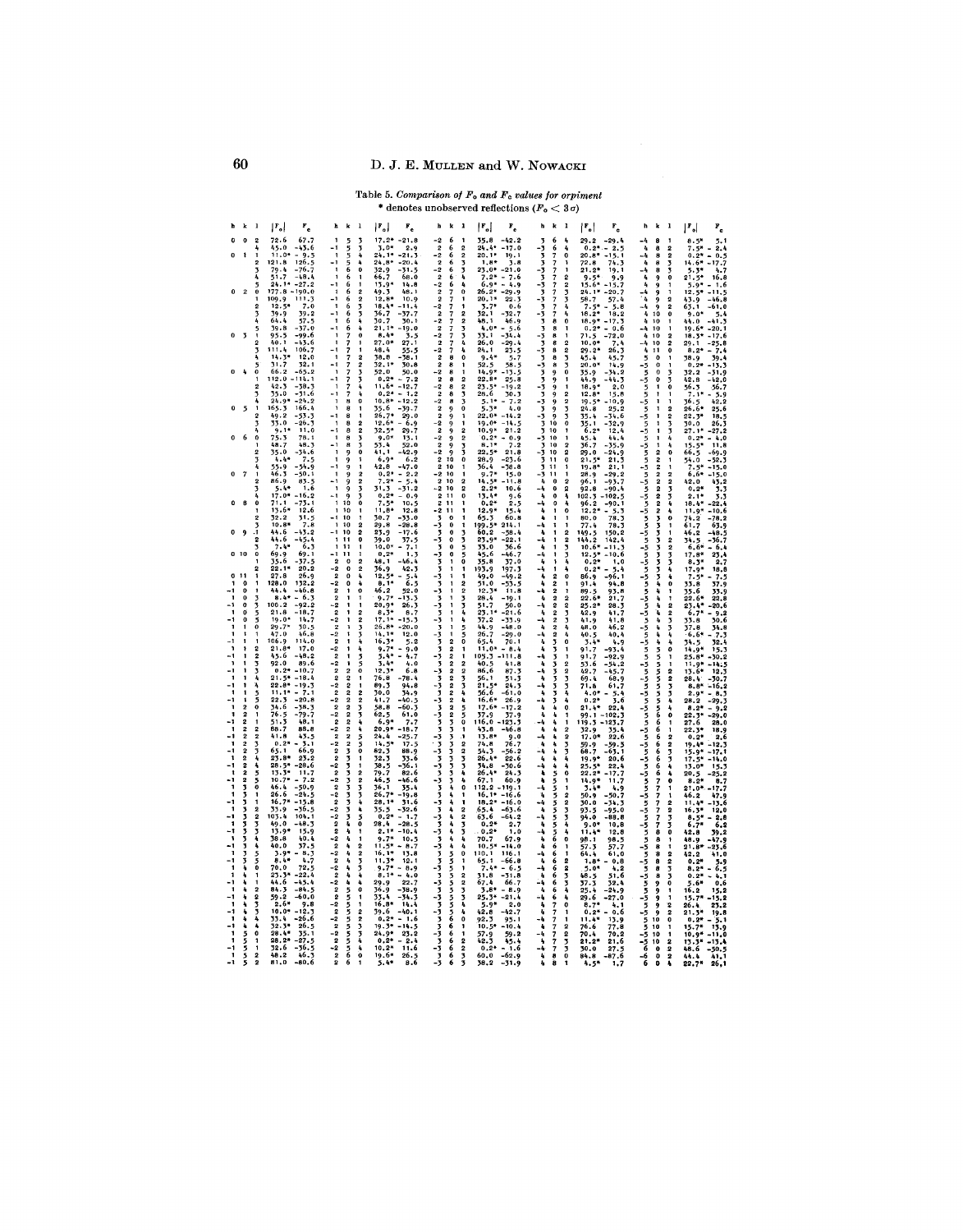#### Table 5. (Continued)

| <b>h</b> k 1                                                             | $ P_{o} $<br>$r_e$                | $h \thinspace k \thinspace 1$                                                                                     | $ \mathbf{r}_{\circ} $<br>$\mathbf{r}_e$ | h k 1                                                                                               | $P_{c}$<br>$ \mathbf{r}_{\circ} $   | h k l                                                                       | $ \mathbf{r}_{\circ} $<br>$r_{\rm e}$  | <b>h</b> k 1                                                                  | $ \mathbf{r}_{o} $<br>$\mathbf{r}_{\rm e}$ |
|--------------------------------------------------------------------------|-----------------------------------|-------------------------------------------------------------------------------------------------------------------|------------------------------------------|-----------------------------------------------------------------------------------------------------|-------------------------------------|-----------------------------------------------------------------------------|----------------------------------------|-------------------------------------------------------------------------------|--------------------------------------------|
| $0 - 4$<br>-6<br>6<br>1<br>$\mathbf o$                                   | 27.0<br>$-25.5$<br>72.5<br>83.0   | 6<br>9<br>$\mathbf{I}$<br>-6<br>q<br>$\mathbf{1}$                                                                 | $0.2*$<br>1.4                            | $\overline{\mathbf{z}}$<br>8<br>$\mathbf 0$<br>7<br>8                                               | 3.3*<br>4.0                         | -8<br>8<br>$\mathbf{1}$<br>8                                                | $3.6* - 7.7$                           | 10<br>$\mathbf{2}$<br>1                                                       | 32.7<br>31.0                               |
| 6<br>1<br>$\mathbf{1}$                                                   | $20.0 - 19.1$                     | $\overline{2}$<br>6<br>۰                                                                                          | $27.0 - 27.0$<br>$7.3*$<br>5.1           | 1<br>-7<br>я<br>$\mathbf{1}$                                                                        | $0.2* - 1.1$<br>68.8 - 68.3         | 8<br>$\overline{\mathbf{2}}$<br>-8<br>8<br>$\mathbf{2}$                     | $2.9*$<br>0.7<br>$9.7*$<br>8.3         | $\overline{\mathbf{2}}$<br>$-10$<br>$\mathbf{1}$<br>2<br>10<br>$\overline{2}$ | $18.0* -23.1$<br>48.0<br>46.4              |
| $\mathbf{1}$<br>-6<br>$\mathbf{1}$<br>6<br>$\mathbf{1}$                  | $11.9*$<br>18.8                   | $\overline{2}$<br>-6<br>۰<br>$\Omega$                                                                             | $17.7*$<br>10.5                          | 8<br>$\overline{2}$<br>7                                                                            | $1.7*$<br>2.0                       | 8<br>9<br>$\Omega$                                                          | $5.5* - 5.4$                           | $-10$<br>$\mathbf{2}$<br>2                                                    | 48.2<br>$-50.0$                            |
| $\mathbf{2}$<br>-6<br>1<br>2                                             | $6.9* - 6.9$<br>$9.5*$<br>8.7     | 6 10<br>6 10<br>$\mathbf{1}$                                                                                      | $2.2* - 6.6$<br>$14.2* -10.6$            | $\mathbf{2}$<br>-7<br>э<br>$\mathbf{0}$<br>7<br>9                                                   | $6.8*$<br>6.0<br>$19.4* -13.2$      | 8<br>9<br>1<br>-8<br>9<br>1                                                 | $3.3*$<br>$-1.5$<br>$18.7*$<br>$-17.0$ | 10<br>2<br>3<br>$-10$<br>2<br>3                                               | 36.9<br>$-52.2$<br>$27.8*26.6$             |
| 6<br>1<br>$\overline{\mathbf{3}}$                                        | $8.6* - 7.9$                      | -6 10<br>1                                                                                                        | $10.6* - 7.9$                            | 9<br>$\mathbf{1}$<br>7                                                                              | 50.2<br>$-46.9$                     | 9<br>o<br>$\mathbf{1}$                                                      | $16.6*$<br>16.1                        | 10<br>3<br>$\mathbf o$                                                        | $15.7* -13.5$                              |
| -6<br>1<br>3<br>٠<br>6<br>1                                              | $0.2* - 1.1$<br>37.8<br>$-40.5$   | $\overline{\mathbf{z}}$<br>$\bf{0}$<br>$\mathbf{1}$<br>$\mathbf o$<br>$\mathbf{1}$<br>-7                          | 71.7<br>$-67.8$<br>82.8<br>89.2          | -7<br>-1<br>9<br>-7<br>$\mathbf 2$<br>9                                                             | $4.0*$<br>$-7.9$<br>$0.2*$<br>0.6   | -9<br>o<br>1<br>9<br>0<br>3                                                 | $14.6*$<br>9.7<br>24,8<br>23.4         | 3<br>10<br>1<br>3<br>$-10$<br>1                                               | 57.3<br>52.2<br>$49.5 - 47.6$              |
| 4<br>1<br>-6                                                             | 35.5<br>35.4                      | $\overline{\mathbf{z}}$<br>$\mathbf{0}$<br>3                                                                      | $140.9 - 139.4$                          | $\overline{\phantom{a}}$<br>10<br>$\mathbf 0$                                                       | $15.7* -14.9$                       | 0<br>3<br>-9                                                                | $10.5*$<br>9.8                         | 10<br>3<br>$\overline{2}$                                                     | $14.7*$<br>15.7                            |
| 2<br>6<br>o<br>6<br>$\mathbf{2}$                                         | $14.2*$<br>15.6<br>85.7           | 3<br>-7<br>$\mathbf{0}$<br>0                                                                                      | 31.2<br>$-51.7$                          | $\Omega$<br>$\mathbf{2}$<br>8                                                                       | $19.2*$<br>18.6                     | ۰<br>1<br>Ð                                                                 | $19.1* -26.5$                          | $-10$<br>3<br>$\mathbf{\Omega}$                                               | $3.9* - 1.6$                               |
| 1<br>$\overline{2}$<br>-6<br>$\mathbf{1}$                                | 85.4<br>68.5<br>$-68.2$           | 7<br>1<br>7<br>$\mathbf{1}$<br>$\mathbf{1}$                                                                       | 58.4<br>63.3<br>84.4<br>85.9             | -8<br>$\mathbf 0$<br>$\mathbf{2}$<br>8<br>$\mathbf{0}$<br>4                                         | 13.6*<br>5.3<br>$32.0 - 36.0$       | 9<br>$\mathbf{1}$<br>$\mathbf{1}$<br>-9<br>$\mathbf{1}$<br>-1               | $0.1* - 4.2$<br>$12.7*$ 11.5           | 10<br>3<br>3<br>- 10<br>3<br>$\overline{\mathbf{5}}$                          | 37.5<br>38.2<br>$15.8* - 19.2$             |
| 6<br>$\overline{\mathbf{2}}$<br>$\overline{2}$                           | 33.4<br>35.8                      | $\mathbf{1}$<br>$\mathbf{1}$<br>-7                                                                                | 61.1<br>60.9                             | -8<br>A,<br>$\mathbf{0}$                                                                            | $-33.4$<br>28.7                     | 9<br>$\mathbf{2}$<br>$\mathbf{1}$                                           | $22.7* -22.4$                          | 10<br>4<br>o                                                                  | $13.3 - 9.4$                               |
| $\mathbf{2}$<br>-6<br>$\mathbf{2}$<br>$\mathbf{2}$<br>3<br>6             | $12.0* -19.1$<br>$2.0* - 2.4$     | $\overline{2}$<br>7<br>$\mathbf{1}$<br>$\overline{2}$<br>$-7$<br>$\mathbf{1}$                                     | $15.3* -16.6$<br>42.5<br>40.8            | 8<br>$\mathbf{0}$<br>$\mathbf{1}$<br>8<br>$\mathbf{1}$<br>$\mathbf{1}$                              | $0.2*$<br>$-5.6$<br>$16.3*$<br>20.1 | -9<br>$\mathbf{1}$<br>$\mathbf{2}$<br>۰<br>$\mathbf{1}$<br>3                | $23.5* -24.1$<br>$4.5* - 0.8$          | 10<br>4<br>1<br>$-10$<br>4<br>1                                               | $29.4 - 26.2$<br>$19.7*$<br>22.7           |
| $\mathbf{2}$<br>-6<br>3                                                  | $10.2*$<br>7.6                    | 3<br>$\overline{7}$<br>$\mathbf{1}$                                                                               | $25.8* -28.0$                            | -8<br>$\mathbf{1}$<br>$\mathbf{1}$                                                                  | $20.3*$<br>21.4                     | -9<br>$\mathbf{1}$<br>3                                                     | $8.1*$<br>14.0                         | 10<br>4<br>$\overline{\mathbf{2}}$                                            | $9.5*$<br>0.7                              |
| $\mathbf{2}$<br>6<br>A,<br>$\mathbf{2}$<br>$\mathbf{I}_\mathbf{I}$<br>-6 | $19.1* -22.1$<br>$21.4*$<br>17.8  | 3<br>-7<br>$\mathbf{1}$<br>4<br>7<br>1                                                                            | 114.8<br>102.5<br>$5.7*$<br>1.9          | a<br>$\overline{\mathbf{2}}$<br>$\mathbf{1}$<br>2<br>-8<br>$\mathbf{1}$                             | 59.1<br>59.9<br>53.6<br>49.3        | $\overline{\mathbf{2}}$<br>9<br>0<br>$\mathbf{2}$<br>1                      | 34.2<br>39.2<br>14.6                   | 4<br>$-10$<br>2                                                               | $9.9* - 1.1$                               |
| 3<br>0<br>6                                                              | 68.6<br>$-69.8$                   | 4<br>$-7$<br>1                                                                                                    | $14.9*$<br>$-9.6$                        | 3<br>8<br>$\mathbf{1}$                                                                              | $26.0* -26.4$                       | 9<br>-9<br>2<br>$\mathbf{1}$                                                | 15.0<br>27.9<br>27.9                   | $-10$<br>4<br>3<br>5<br>10<br>$\mathbf 0$                                     | $18.6* - 35.3$<br>$28.1 - 25.3$            |
| 6<br>3<br>$\mathbf{I}$                                                   | 31.9<br>32.0<br>47.7              | $\mathbf{2}$<br>$\mathbf 0$<br>$\overline{\mathbf{z}}$                                                            | 86.8<br>89.4                             | $-8$<br>$\mathbf{1}$<br>$\overline{\mathbf{3}}$                                                     | $23.9* -22.4$                       | 9<br>$\overline{2}$<br>$\overline{\mathbf{2}}$                              | 35.5<br>39.8                           | 10<br>5<br>1                                                                  | $48.0 - 46.4$                              |
| -6<br>3<br>$\mathbf{1}$<br>6<br>3<br>$\overline{2}$                      | $-47.7$<br>$22.7^* - 22.6$        | $\mathbf{2}$<br>1<br>$\overline{\mathbf{z}}$<br>$-7$<br>$\overline{2}$<br>$\mathbf{1}$                            | $15.6*$<br>18.0<br>80.4<br>$-82.6$       | $\Delta$<br>8<br>$\mathbf{r}$<br>-8<br>٠<br>$\mathbf{1}$                                            | 25.5<br>$-26.3$<br>$23.1* -22.2$    | $-9$<br>$\overline{\mathbf{2}}$<br>$\overline{2}$<br>$\mathbf{2}$<br>9<br>3 | $4.5* - 14.9$<br>$4.9*$<br>$-4.1$      | $-10$<br>5<br>1<br>5<br>$\overline{2}$<br>10                                  | 38.5<br>39.6<br>$4.7* - 3.8$               |
| 3<br>$\overline{2}$<br>-6                                                | 12.5<br>37.0                      | $\overline{2}$<br>$\mathbf{2}$<br>7                                                                               | 76.2<br>74.2                             | $\mathbf 0$<br>a<br>$\mathbf{2}$                                                                    | $-80.6$<br>74.7                     | $\overline{\mathbf{2}}$<br>-9<br>3                                          | $16,6*$<br>- 13.3                      | $-10$<br>5<br>2                                                               | $14.9* - 11.4$                             |
| 6<br>3<br>3<br>3<br>-6<br>3                                              | $5.6*$<br>7.5<br>$6.4* - 7.7$     | $\overline{2}$<br>2<br>-7<br>.7<br>$\mathbf{2}$<br>3                                                              | 43.6<br>41.5<br>72.0<br>70.5             | 8<br>$\mathbf{2}$<br>1<br>-8<br>$\overline{2}$<br>n,                                                | 47.7<br>46.2<br>39.1<br>36.0        | 9<br>3<br>n<br>9<br>3<br>1                                                  | 23.3<br>25.1<br>26.1<br>$-24.5$        | 6<br>10<br>o<br>10<br>6<br>1                                                  | $22.8*$<br>16.1<br>$4.2^* - 2.3$           |
| 6<br>3<br>4                                                              | $8.3*$<br>$-7.5$                  | $\mathbf{2}$<br>-7<br>3                                                                                           | $4.9*$<br>4.2                            | 8<br>$\mathbf{2}$<br>$\overline{\mathbf{2}}$                                                        | $0.2*$<br>$-10.7$                   | -9<br>3<br>1                                                                | 24.7<br>23.9                           | $-10$<br>6<br>1                                                               | $12.3* - 9.1$                              |
| 3<br>4<br>-6<br>4<br>$\mathbf{o}$<br>6                                   | $0.2*$<br>0.2<br>$11.3* - 16.9$   | 7<br>$\overline{2}$<br>A,<br>$\mathbf{2}$<br>٠                                                                    | $22.1 - 23.5$<br>$0.2* - 0.8$            | $\mathbf 2$<br>2<br>-8                                                                              | $9.2*$<br>4.0                       | 9<br>3<br>2                                                                 | $15.5*$<br>17.0                        | 6<br>10<br>$\overline{2}$                                                     | 30.9<br>$-28.9$                            |
| 4<br>6<br>1                                                              | $50.5 - 52.2$                     | -7<br>3<br>$\Omega$<br>7                                                                                          | 84.1 -88.1                               | 8<br>$\overline{\mathbf{2}}$<br>3<br>$\overline{\phantom{a}}$<br>-8<br>$\overline{\mathbf{2}}$      | $7.6*$<br>12,7<br>$9.8*$<br>10.7    | -9<br>3<br>2<br>9<br>3<br>3                                                 | 26.1<br>23.9<br>$30.5 - 33.0$          | $-10$<br>6<br>$\overline{2}$<br>10<br>7<br>$\Omega$                           | 29.3<br>34.8<br>36.6<br>39.7               |
| -6<br>4<br>1                                                             | 51.1<br>48.2                      | 7<br>3<br>1                                                                                                       | 55.8<br>-56.2                            | 8<br>$\overline{\mathbf{2}}$<br>4                                                                   | 30.4<br>28.2                        | $-9$<br>-3<br>3                                                             | 11, 17<br>14.4                         | 10<br>7<br>$\mathbf{1}$                                                       | $7.8*$<br>7.8                              |
| 6<br>٠<br>$\mathbf{2}$<br>4<br>$\mathbf{2}$<br>-6                        | $0.2*$ 14.6<br>$6.7 - 5.5$        | $-7$<br>٦,<br>1<br>7<br>$\overline{2}$<br>3                                                                       | $1.7*$<br>10.1<br>79.3<br>80.1           | $\mathbf{r}_\mathrm{c}$<br>$-8$<br>$\overline{2}$<br>8<br>$\mathbf{o}$<br>3                         | $26.5*$<br>25.3<br>$5.5 - 11.5$     | 9<br>٠<br>$\Omega$<br>٠<br>9<br>-1                                          | $1.6* - 1.9$<br>$26.6 -27.9$           | $-10$<br>7<br>$\mathbf{1}$<br>11<br>$\mathbf 0$<br>$\mathbf{1}$               | $14.4* - 18.0$<br>32.5<br>35.0             |
| $\mathbf{I}_\mathbf{S}$<br>6<br>$\overline{\mathbf{3}}$                  | 41.4<br>36.9                      | $\overline{2}$<br>3.<br>-7                                                                                        | 60.6<br>$-59.9$                          | 8<br>3<br>$\mathbf{1}$                                                                              | $-65.4$<br>63. 1                    | -9<br>$\frac{1}{2}$<br>$\mathbf{1}$                                         | $42.3 - 47.0$                          | -11<br>٥<br>1                                                                 | 85.4<br>97.7                               |
| 4<br>-6<br>$\overline{\mathbf{3}}$<br>6<br>4<br>۷                        | 31.6<br>$-31.7$<br>$17.0*16.8$    | 7<br>3<br>з.<br>3<br>3<br>-7                                                                                      | $18.0* -10.7$<br>$14.6* -13.9$           | -8<br>3<br>$\mathbf{1}$<br>8<br>$\overline{2}$<br>3                                                 | 56.3<br>$-57.8$<br>$11.5* -14.3$    | ۰<br>4<br>$\overline{2}$<br>-9<br>Ą<br>$\mathbf{2}$                         | $8.8* - 5.8$<br>$10.3* - 5.8$          | $\bf{0}$<br>-11<br>3<br>11<br>1<br>o                                          | $0.2* - 8.5$                               |
| -6<br>4<br>٠                                                             | $0.2*$<br>4.2                     | $\overline{\phantom{a}}$<br>3<br>۸                                                                                | 25.6<br>26.0                             | $-8-$<br>$\overline{\mathbf{3}}$<br>$\overline{2}$                                                  | $0.2* -14.5$                        | 9<br>4<br>3                                                                 | $14.2* - 5.4$                          | 11<br>1<br>1                                                                  | $12.1*$<br>10.3<br>95.6<br>97.5            |
| 6<br>5<br>$\mathbf{0}$<br>5<br>$\mathbf{1}$                              | $11.7* - 13.4$<br>$34.1 - 32.0$   | $-7$<br>3<br>4<br>4<br>$\mathbf 0$                                                                                | 34.8<br>33.6                             | 8<br>3<br>3                                                                                         | 42.8<br>41.4                        | 4<br>3<br>-9                                                                | $19.1* -21.8$                          | -11<br>1<br>1                                                                 | 23.2<br>$-19.8$                            |
| 6<br>5<br>1<br>-6                                                        | $23.9*$<br>26.3                   | 7<br>$\overline{\mathbf{z}}$<br>٠<br>1                                                                            | 51.0<br>$-53.8$<br>$18.8*$<br>17.1       | -8<br>$\overline{3}$<br>3<br>-8<br>3<br>4                                                           | 41.8<br>44.5<br>$15.1*14.0$         | 9<br>5<br>0<br>9<br>5<br>$\mathbf{1}$                                       | $9.1*$<br>3.1<br>$4.6* - 3.7$          | 11<br>1<br>$\overline{2}$<br>-11<br>$\mathbf{1}$<br>2                         | 34.6<br>$-34.4$<br>$11.2*$<br>- 1.6        |
| 6<br>5<br>$\mathbf 2$                                                    | $0.2^* - 1.2$                     | $-7$<br>4<br>$\mathbf{1}$                                                                                         | $17.3*$<br>14.6                          | 8<br>$\mathbf{0}$<br>4                                                                              | $3.3* - 2.1$                        | -9<br>5<br>$\mathbf{1}$                                                     | $5.5*$<br>$-9.4$                       | $-11$<br>$\mathbf{1}$<br>3                                                    | $12.9*23.8$                                |
| 5<br>$\mathbf{2}$<br>-6<br>6<br>5<br>3                                   | $26.7* -28.8$<br>$5.9*$<br>2.2    | $\mathbf{I}_\mathbf{I}$<br>$\overline{2}$<br>$\overline{\mathbf{z}}$<br>$\Delta$<br>$\overline{\mathbf{2}}$<br>-7 | 49.6<br>$-51.0$<br>100.5<br>$-96.2$      | 8<br>4<br>$\mathbf{1}$<br>$-8$<br>$\mathbf{r}$<br>$\mathbf{1}$                                      | $61.0 - 59.7$<br>40.9 -40.9         | 9<br>$\overline{2}$<br>5<br>-9<br>$\mathbf{2}$<br>5                         | $15.2*$<br>20.7<br>$0.1*$<br>- 2.6     | $\overline{2}$<br>11<br>0<br>$\overline{\mathbf{2}}$<br>11<br>1               | 23.7<br>24.0<br>$11.4* - 8.7$              |
| 5<br>3<br>-6                                                             | $10.0*$<br>9.4                    | $\mathbf{I}_k$<br>$\overline{\mathbf{3}}$<br>7                                                                    | $17.8*$<br>18.8                          | 8<br>$\mathbf 2$<br>4                                                                               | $11.7*12.0$                         | ۰<br>5<br>3                                                                 | $16.2*$<br>13.1                        | -11<br>2<br>1                                                                 | $45.5 - 50.4$                              |
| 6<br>5.<br>٠<br>4<br>-6<br>5                                             | $16.9*$<br>20.5<br>$10.5* -13.2$  | $\ddot{\phantom{a}}$<br>3<br>-7<br>$\overline{\phantom{a}}$<br>4<br>4                                             | $20.8*$<br>19.9<br>39.9<br>46.5          | $\overline{\mathbf{2}}$<br>-8<br>4<br>8<br>4<br>3                                                   | $11.3* - 7.9$<br>$22.5* -23.9$      | -9<br>5<br>3<br>6<br>۰<br>$\Omega$                                          | $16.2* -13.3$<br>$19.5* -18.1$         | $\overline{2}$<br>11<br>$\mathbf{2}$<br>$\overline{\mathbf{2}}$<br>-11        | $14.1*$<br>13.9                            |
| 6<br>6<br>0                                                              | $3.8*$<br>4.0                     | Ą<br>-7<br>۸                                                                                                      | 27.5<br>$-30.4$                          | 3<br>-8<br>4                                                                                        | $8.7* - 5.5$                        | 9<br>6<br>1                                                                 | $10.8* - 10.9$                         | 2<br>3<br>11<br>O                                                             | 48.7<br>49.1<br>$47.5 - 17.8$              |
| 6<br>6<br>1<br>6<br>$\mathbf{1}$<br>-6                                   | $15.8*$<br>12.1<br>$27.7* - 30.7$ | 5<br>$\bf{0}$<br>$\overline{\mathbf{z}}$<br>1                                                                     | 29.4<br>26.6                             | $\mathbf{0}$<br>8<br>5<br>8<br>5                                                                    | $2.9*$<br>1.6                       | -9<br>6<br>1                                                                | $8.1* - 0.5$                           | 3<br>11<br>۰                                                                  | $15.8* -14.0$                              |
| 6<br>$\overline{2}$<br>6                                                 | $42.5 - 41.3$                     | 7<br>5<br>-7<br>1<br>5                                                                                            | 35.9 - 34.6<br>$18.8* - 18.2$            | 1<br>-8<br>5<br>1                                                                                   | 73.3<br>74.7<br>55.6<br>55.6        | 9<br>6<br>2<br>-9<br>6<br>$\overline{2}$                                    | $13.9* - 10.1$<br>$4.6*$<br>5.1        | -11<br>3<br>1<br>3<br>11<br>2                                                 | $11.1* -12.7$<br>55.5<br>48.5              |
| -6<br>6<br>2                                                             | $19.7*16.2$                       | $\overline{2}$<br>7<br>5                                                                                          | 104.6 -106.1                             | 8<br>5<br>$\overline{\mathbf{2}}$                                                                   | $21.4* -17.5$                       | ۰<br>$\overline{\mathbf{z}}$<br>$\mathbf o$                                 | $5.2*$<br>19.3                         | -11<br>$\overline{\mathbf{3}}$<br>$\overline{2}$                              | 21.3<br>$-19.5$                            |
| 6<br>6<br>3<br>6<br>-6<br>3                                              | $28.5 - 28.0$<br>$21.7*$<br>18.9  | $\overline{\mathbf{2}}$<br>-7<br>5<br>$\overline{7}$<br>5<br>3                                                    | $26,2*$<br>25.0<br>$12.9*$<br>14.4       | $\mathbf{2}$<br>-8<br>5<br>8<br>3<br>5                                                              | 35.8 - 36.6<br>$19.2* -19.8$        | ۰<br>7<br>$\mathbf{1}$<br>-9<br>7<br>1                                      | 26.7<br>27.8<br>$17.0* -15.6$          | 11<br>4<br>o<br>4<br>11<br>٦                                                  | $66.5 - 65.6$<br>$13.5* - 10.0$            |
| 7<br>$\Omega$<br>£                                                       | 66.4<br>66.1                      | -7<br>5<br>3                                                                                                      | $29.3 - 32.5$                            | -8<br>5<br>3                                                                                        | $28.7 - 27.2$                       | 9<br>2<br>7                                                                 | $15.5* -13.5$                          | $\ddot{\phantom{a}}$<br>$-11$<br>۰,                                           | $19.9* -17.8$                              |
| 6<br>$\overline{\mathbf{z}}$<br>1<br>-6<br>- 7<br>1                      | 26.7<br>29.5<br>$18.4*$<br>23.7   | 6<br>$\bf{0}$<br>7<br>6<br>$\overline{\phantom{a}}$<br>-1                                                         | $6.5*$<br>1.5<br>$11.5*$<br>10.3         | 8<br>$\ddot{\mathbf{0}}$<br>6<br>8<br>6<br>1                                                        | 44.5<br>44.1<br>$16.0*$<br>13.1     | -9<br>$\overline{\mathbf{z}}$<br>$\overline{2}$<br>9<br>8<br>$\bf{0}$       | $10.8*$ 15.0<br>$-1.5$                 | 4<br>11<br>2<br>$-11$<br>4                                                    | $51.5 - 18.5$                              |
| 6<br>7<br>$\overline{\mathbf{2}}$                                        | $21.7*$<br>20.7                   | 6<br>1<br>-7                                                                                                      | 74.4<br>73.9                             | -8<br>6<br>1                                                                                        | 33.4<br>36.6                        | ۰<br>8<br>$\mathbf{1}$                                                      | $3.3*$<br>$16.8*$<br>16,1              | 2<br>$\mathbf{11}$<br>5<br>0                                                  | $34.2* -28.3$<br>67.0<br>65.5              |
| -6<br>7<br>$\mathbf{2}$<br>6<br>$\overline{\mathbf{z}}$                  | $7.2* - 5.7$<br>$0.2* - 8.7$      | $\overline{z}$<br>6<br>$\mathbf{2}$<br>$\mathbf 2$                                                                | $6.7*$<br>7.5                            | 8<br>6<br>$\overline{\mathbf{2}}$                                                                   | $13.5* - 19.0$                      | $-9$<br>8<br>$\ddot{\phantom{1}}$                                           | 23.0<br>22.0                           | 5<br>11<br>1                                                                  | 30.5<br>$-29.4$                            |
| 3<br>$\overline{\mathbf{z}}$<br>3<br>-6                                  | $0.2*$<br>3.6                     | -7<br>6<br>3<br>$\overline{\mathbf{z}}$<br>6                                                                      | 77.6<br>73.2<br>36. 1<br>$-36.5$         | $\overline{\mathbf{2}}$<br>-8<br>6<br>3<br>8<br>6                                                   | $0.2* - 4.6$<br>5.4*<br>7.9         | 10<br>$\mathbf{2}$<br>O<br>-10<br>$\mathbf 0$<br>$\mathbf 2$                | 81.3<br>$-77.9$<br>68.1<br>70.5        | -11<br>5<br>1<br>5<br>11<br>$\overline{2}$                                    | $0.2*$<br>0.1<br>$11.2* - 10.9$            |
| 6<br>8<br>0                                                              | $4.8* - 6.6$                      | $-7$<br>6<br>$\overline{\mathbf{3}}$                                                                              | $10.2* - 7.0$                            | -8<br>6<br>3                                                                                        | $0.0*$<br>2.0                       | 10<br>$\mathbf{1}$<br>$\mathbf 0$                                           | 40.6<br>44.4                           | $-11$<br>$\overline{2}$<br>5                                                  | 34.2* 31.9                                 |
| 6<br>8<br>1<br>-6<br>B<br>$\mathbf{1}$                                   | $2.3* - 6.1$<br>34.6<br>33.5      | $\overline{7}$<br>$\mathbf{o}$<br>7<br>$\overline{7}$<br>$\overline{\mathbf{z}}$<br>n,                            | $7.3* - 2.0$<br>90.8<br>89.7             | $\mathbf o$<br>8<br>$\overline{7}$<br>8<br>$\mathbf{1}$<br>7                                        | $0.2* - 0.6$<br>$36.9 - 34.4$       | 10<br>$\mathbf{1}$<br>$\mathbf{1}$<br>$-10$<br>$\mathbf{1}$<br>$\mathbf{1}$ | $19.2* - 18.6$<br>24.9<br>25.0         | 6<br>11<br>$\bf{0}$<br>6<br>11<br>1                                           | 46.2<br>47.3<br>$2.6*$<br>$-7.9$           |
| я<br>2<br>6                                                              | $19.7*$<br>17.2                   | $-7$<br>$\overline{7}$<br>$\mathbf{1}$                                                                            | $4.9* - 6.2$                             | -8<br>1<br>7                                                                                        | $15.4* - 13.0$                      | $\mathbf{2}$<br>10<br>$\mathbf{1}$                                          | 28,1<br>$-26.6$                        | -11<br>6<br>1                                                                 | 32.9<br>35.6                               |
| 8<br>2<br>-6<br>6<br>8<br>3                                              | $29.9 - 28.6$<br>$6.4* -11.3$     | $\overline{2}$<br>$\overline{\mathbf{z}}$<br>$\overline{\mathbf{z}}$<br>$\overline{2}$<br>-7<br>7                 | 32.5<br>32.0<br>$11.9* -13.0$            | $\overline{2}$<br>8<br>$\overline{\phantom{a}}$<br>-8<br>$\overline{\phantom{a}}$<br>$\overline{2}$ | 40.1<br>37.6<br>38.5<br>39.8        | -10<br>$\mathbf{1}$<br>$\overline{\mathbf{2}}$<br>10<br>$\mathbf{1}$<br>3   | 24.4<br>21.4<br>$18.1* - 13.2$         |                                                                               |                                            |
| -6<br>- 8<br>$\overline{\mathbf{3}}$                                     | $14.9*$ 18.9                      | $\overline{\mathbf{z}}$<br>$\overline{7}$<br>3                                                                    | 4.1*<br>3.8                              | 8 8<br>$\mathbf 0$                                                                                  | $50.9 - 50.8$                       | $-10$<br>$\mathbf{1}$<br>$\mathbf{z}$                                       | $13.6*$<br>8.2                         |                                                                               |                                            |
| 690                                                                      | $38.8 - 36.8$                     | $-7, 7$<br>3                                                                                                      | 23.4<br>30.8                             | 881                                                                                                 | $24.6*$<br>24.3                     | 10<br>$\mathbf{2}$<br>$\Omega$                                              | $0.2* - 5.4$                           |                                                                               |                                            |

The final  $R$  factor for all 836 reflections was 0.089. Table 5 is a listing of structure factors. The final coordinates and temperature factors are given in Table 6a, and MORIMOTO's coordinates, for comparison, appear in Table 6 b. Bond distances and angles are given in Table 8.

## Results and discussion

The structure obtained by refinement is basically the same as that determined by MORIMOTO<sup>2</sup>. It is essentially a layer-like structure of covalently-bonded arsenic and sulfur atoms (Fig. 4). The layers are normal to the [010] direction and are held together by van der Waal's forces. Perfect cleavage thus occurs normal to the [010] direction. The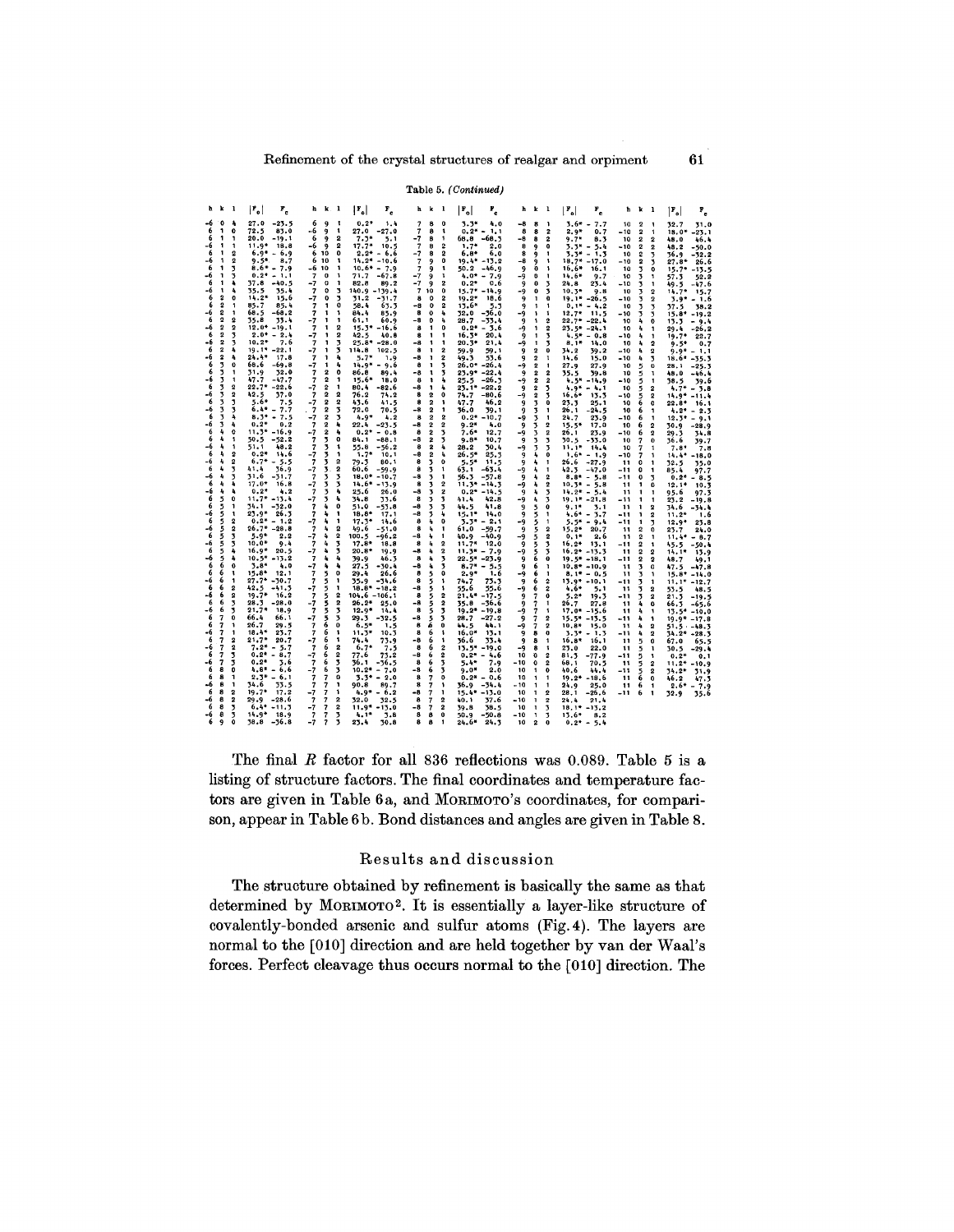Atom *x y z* As(1) 0.26469 (15) 0.19171 (22) 0.86274 (41) As(2)  $\begin{array}{|c|c|c|c|c|c|c|c|} \hline 0.48677 & (15) & 0.32122 & (22) & 0.36072 & (41) \hline \end{array}$  $S(1)$  0.40151 (39) 0.12128 (47) 0.50811 (98)  $S(2)$  0.34738 (39) 0.39723 (51) 0.01011 (105)  $S(3)$  | 0.12234 (37) | 0.29354 (48) | 0.55896 (96)

Table 6a. 1. *Fractional positional coordinates* (standard deviations in brackets)

*2. Anisotropic temperature factors* (estimated standard deviations in brackets) Temperature factors given by:

| Atom  | $B_{11}$    | $B_{12}$        | $B_{13}$        |
|-------|-------------|-----------------|-----------------|
| As(1) | 0.00372(25) | $-0.00025(34)$  | $-0.00344(56)$  |
| As(2) | 0.00397(25) | $-0.00029(34)$  | $-0.00338(54)$  |
| S(1)  | 0.00461(41) | 0.00167(70)     | 0.00022(145)    |
| S(2)  | 0.00446(41) | 0.00109(67)     | $-0.00656(155)$ |
| S(3)  | 0.00388(40) | 0.00073(66)     | $-0.00465(141)$ |
| Atom  | $B_{22}$    | $B_{23}$        | $B_{33}$        |
| As(1) | 0.00633(36) | 0.00187(89)     | 0.02790(170)    |
| As(2) | 0.00596(34) | $-0.00169(85)$  | 0.02775(171)    |
| S(1)  | 0.00516(53) | $-0.00085(175)$ | 0.02551(255)    |
| S(2)  | 0.00602(60) | 0.00055(181)    | 0.03064(262)    |
|       |             |                 |                 |

 $T = \exp[-(h^2B_{11} + k^2B_{22} + l^2B_{33} + 2hkB_{12} + 2hlB_{13} + 2klB_{23})]$ 

Table 6b. *Fractional positional coordinates* (MORIMOT02)

|       | x     | у     | $z^*$ |
|-------|-------|-------|-------|
| As(1) | 0.267 | 0.190 | 0.857 |
| As(2) | 0.484 | 0.323 | 0.357 |
| S(1)  | 0.395 | 0.120 | 0.500 |
| S(2)  | 0.355 | 0.397 | 0.987 |
| S(3)  | 0.125 | 0.293 | 0.590 |

\* z coordinates converted from MORIMOTO'S cell to cell defined in this study.

layers themselves are considered by MORIMOT02 to be composed of As-S-As-S chains with a sulfur bridge between arsenic atoms in parallel neighbouring chains. These chains lie parallel with the *c* direction (Fig.4).

 $\blacktriangleright$  Six independent As-S distances occur in the As<sub>2</sub>S<sub>3</sub> layers, ranging from  $2.243(5)$  Å to  $2.308(5)$  Å. The shortest non-bonded contacts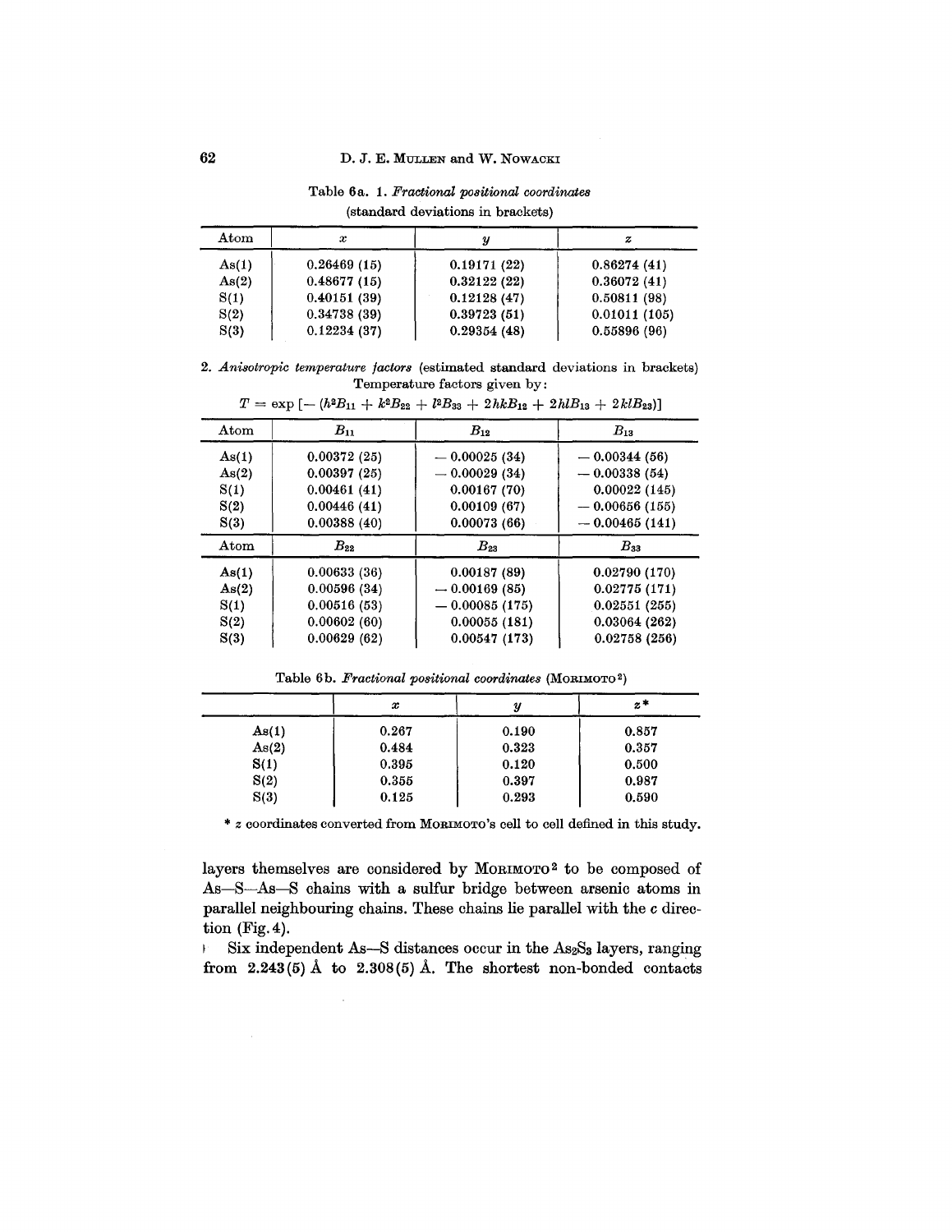| Atom  | $\langle B \rangle$      | Axis                    | $\bm{B}$                 | $\boldsymbol{\mathit{u}}$ | cos(1)  | cos(2)  | cos(3)  |
|-------|--------------------------|-------------------------|--------------------------|---------------------------|---------|---------|---------|
| As(1) | $2.10\,\AA$ <sup>2</sup> | 1                       | $1.63\,\AA$ <sup>2</sup> | .144                      | .716    | $-.093$ | .691    |
|       |                          | $\overline{2}$          | 2.19                     | .167                      | .518    | .735    | $-.438$ |
|       |                          | 3                       | 2.49                     | .178                      | $-.467$ | .672    | .575    |
|       |                          |                         |                          |                           |         |         |         |
| As(2) | 2.10                     | $\mathbf{1}$            | 2.42                     | .175                      | .704    | .211    | $-.678$ |
|       |                          | $\boldsymbol{2}$        | 2.22                     | .168                      | $-.334$ | .941    | $-.054$ |
|       |                          | 3                       | 1.66                     | .145                      | .626    | .265    | .733    |
|       |                          |                         |                          |                           |         |         |         |
| S(1)  | 2.06                     | 1                       | 2.62                     | .182                      | .889    | .456    | $-.042$ |
|       |                          | $\overline{2}$          | 1.68                     | .146                      | $-.414$ | .840    | .350    |
|       |                          | 3                       | 1.87                     | .154                      | .195    | $-.294$ | .936    |
|       |                          |                         |                          |                           |         |         |         |
| S(2)  | 2.26                     | $\mathbf{1}$            | 2.99                     | .195                      | .748    | .192    | $-.635$ |
|       |                          | $\overline{2}$          | 2.24                     | .168                      | .053    | .937    | .346    |
|       |                          | $\overline{\mathbf{3}}$ | 1.56                     | .141                      | .661    | $-.292$ | .691    |
|       |                          |                         |                          |                           |         |         |         |
| S(3)  | 2.12                     | 1                       | 2.68                     | .184                      | .350    | $-.654$ | $-.671$ |
|       |                          | $\overline{2}$          | 2.33                     | .172                      | .744    | .629    | $-.226$ |
|       |                          | 3                       | 1.35                     | .131                      | .570    | $-.420$ | .706    |

Table 7. *Parameters defining temperature ellipsoids of atoms* (Isotropic temperature factors  $B$ ;  $u =$  thermal displacement parameter

# Table 8. *Bond distances and angles*

(estimated standard deviations in brackets)

|                           |               | a) Covalent-bond distances |                 |
|---------------------------|---------------|----------------------------|-----------------|
| $As(1) - S(1)$            | $2.292(5)$ Å  | $As(2) - S(1)$             | $2.243(5)$ Å    |
| $As(1) - S(2)$            | 2.270(5)      | $As(2) - S(2)$             | 2.293(5)        |
| $As(1) - S(3)$            | 2.289(5)      | $As(2) - S(3)II$           | 2.308(5)        |
|                           |               | b) Bond angles             |                 |
| $As(1) - S(1) - As(2)$    | 103.7 $(2)$ ° | $S(2)$ —As $(1)$ —S $(3)$  | 94.6 $(2)$ °    |
| $As(1) - S(2) - As(2)$    | 101.0(2)      | $S(3)$ -As $(1)$ -S $(1)$  | 104.1(2)        |
| $As(1) - S(3) - As(2)II$  | 87.9(2)       | $S(1) - As(2) - S(2)$      | 98.6(2)         |
| $S(1)$ —As $(1)$ —S $(2)$ | 98.6(2)       | $S(2) - As(2) - S(3)II$    | 105.0(2)        |
|                           |               | $S(3)II - As(2) - S(1)$    | 92.8(2)         |
|                           |               | c) Non-bonded distances    |                 |
| $As(1) - As(2)II$         | 3.191 $(2)$ Å | $S(2) - S(3)$              | 3.641 (6) $\AA$ |
| $As(1) - As(2)$           | 3.568(3)      | $S(3) - S(1)II$            | 3.295(6)        |
| $As(1)-As(2)$             | 3.521(3)      | $S(3) - S(1)II$            | 3.527(6)        |
| $S(1) - S(2)$             | 3.440(6)      | $As(1) - S(2)IV$           | 3.475(5)        |
| $S(1) - S(2)$             | 3.459(6)      | $S(1) - S(1)III$           | 3.242(6)        |
| $S(2) - S(3)$             | 3.350(6)      |                            |                 |

 $\sim$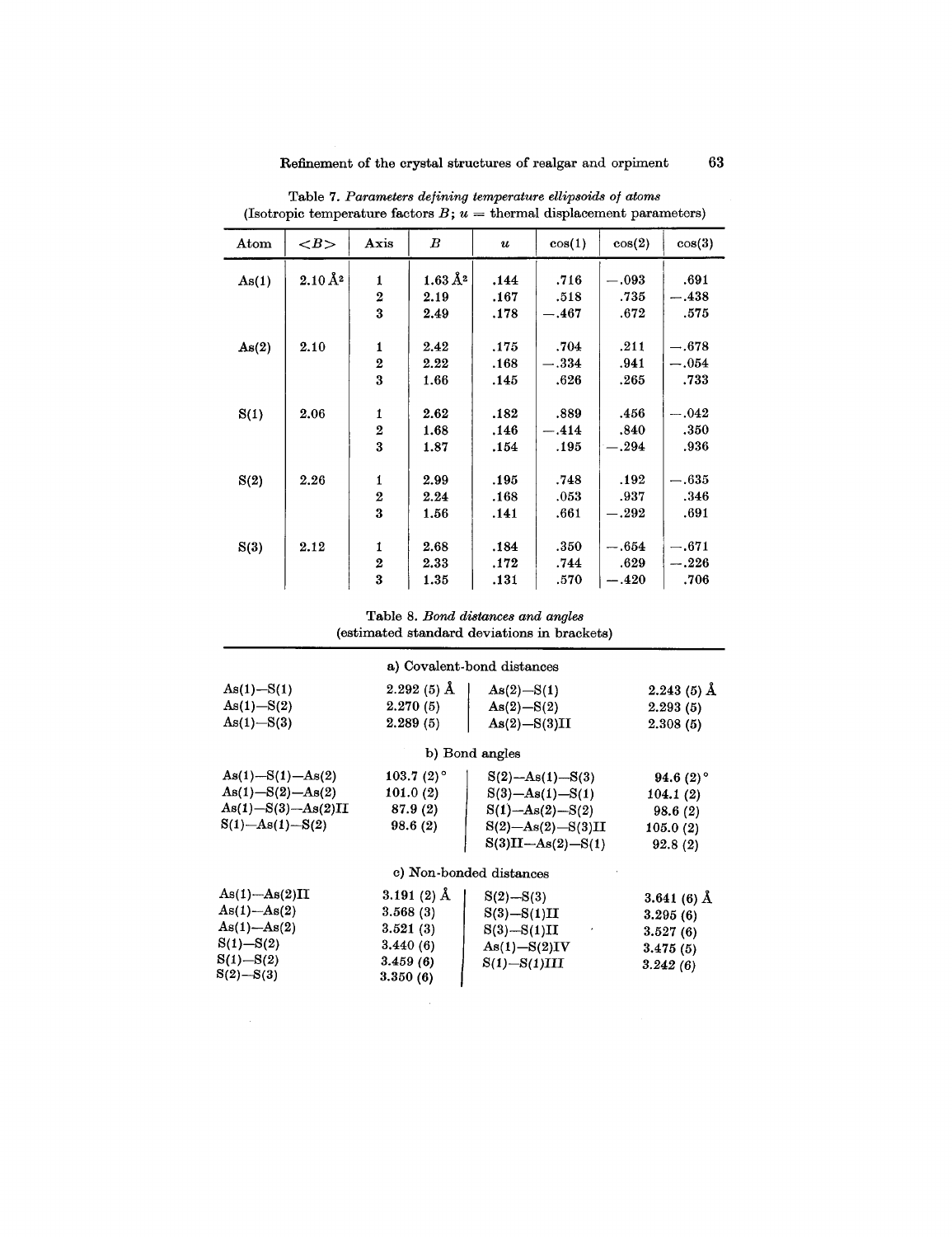

Fig.4. Orpiment layer structure. [010] projection

between the layers are distances of  $3.242(6)$  Å between  $S(1)$ - $S(1)III$ and  $3.475(5)$  Å between As(1)-S(2)IV.

An interesting feature of the structure is the large difference between the bond angle of the sulfur atom bridging the spiral chains